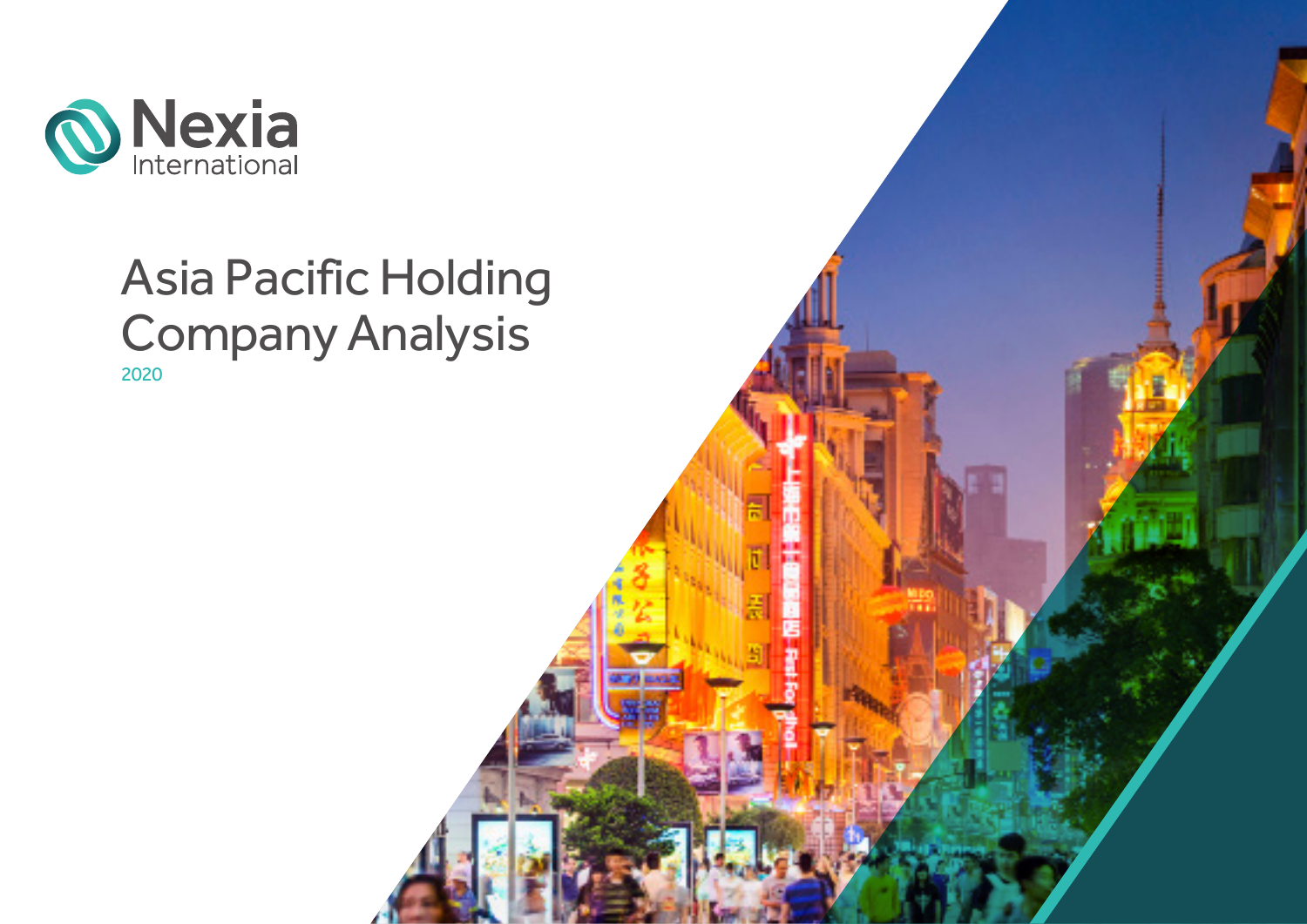

Dear Nexia member,

Following the success of the 2019 Asia Pacific Holding Company Analysis, we are pleased to present the Asia Pacific Holding Company Analysis, as at June 2020.

We gratefully acknowledge the contributions made by the following Nexia members (in alphabetical order per country):

- Australia: Nexia Sydney [\(SRogers@nexiasydney.com.au\)](mailto:SRogers@nexiasydney.com.au)
- Cambodia: Nexia TS Pte. Ltd. [\(edwinleow@nexiats.com.sg\)](mailto:edwinleow@nexiats.com.sg)
- China: Chung Rui Tax Group Co., Ltd (tianwenyan@crtax.com), and Nexia TS Shanghai Co., Ltd [\(scott@nexiats.com.cn\)](mailto:scott@nexiats.com.cn)
- Hong Kong: Fan, Chan & Co. Ltd [\(vickiefan@fanchan.com\)](mailto:vickiefan@fanchan.com)
- India: Nexdigm(SKP) (maulik.doshi@nexdigm.com) & Chaturvedi & Shah LLP (krupal.k@cas.ind.in)
- Indonesia: KAP Kanaka Puradiredja Suhartono [\(rochmat@kanaka.co.id\)](mailto:rochmat@kanaka.co.id)
- Japan: Gyosei Certified Public Tax & Accountants' Co. [\(m-muramatsu@gyosei](mailto:m-muramatsu@gyosei-grp.or.jp)[grp.or.jp\)](mailto:m-muramatsu@gyosei-grp.or.jp)
- Korea: Nexia Samduk (Youngchang.kwon@nexiasamduk.kr)
- Malaysia: Nexia SSY [\(jasonsia@nexiassy.com\)](mailto:jasonsia@nexiassy.com)
- Myanmar: Nexia TS Pte. Ltd. [\(edwinleow@nexiats.com.sg\)](mailto:edwinleow@nexiats.com.sg)
- Nepal: BRS Neupane & Co. [\(anup@brs.com.np\)](mailto:anup@brs.com.np)
- New Zealand: Nexia New Zealand (mjaques@nexiachch.co.nz)
- Philippines: Maceda Valencia & Co [\(ftagao@mvco.com.ph\)](mailto:ftagao@mvco.com.ph)
- Singapore: Nexia TS Pte. Ltd. [\(henrytan@nexiats.com.sg\)](mailto:henrytan@nexiats.com.sg)
- Sri Lanka: B.R. de Silva & Co. [\(nscds@eureka.lk\)](mailto:nscds@eureka.lk)
- Taiwan: Nexia Trans-Asia Associates [\(michael.kuo@tacpa.com.tw\)](mailto:michael.kuo@tacpa.com.tw)
- Thailand: Thai Advisory Office Co. Ltd [\(khanitk@thaiadvisory.com\)](mailto:khanitk@thaiadvisory.com) Vietnam: NEXIA STT (trung.nguyen@nexia.vn)

Every effort has been taken to ensure that the information provided in this Asia Pacific Holding Company Analysis is up to date.

Please note, this analysis is meant as a practical tool for an initial comparison of relevant tax aspects of some holding company regimes. It should not be used as a substitute for obtaining professional tax advice.

Neither the authors, Chaturvedi & Shah LLP nor Nexia International can accept any responsibility for any loss sustained by any person relying on the information provided and failing to seek appropriate tax advice.

3July 2020

Krupal Kanakia Partner – Taxation, Chaturvedi & Shah LLP, Chartered Accountants, India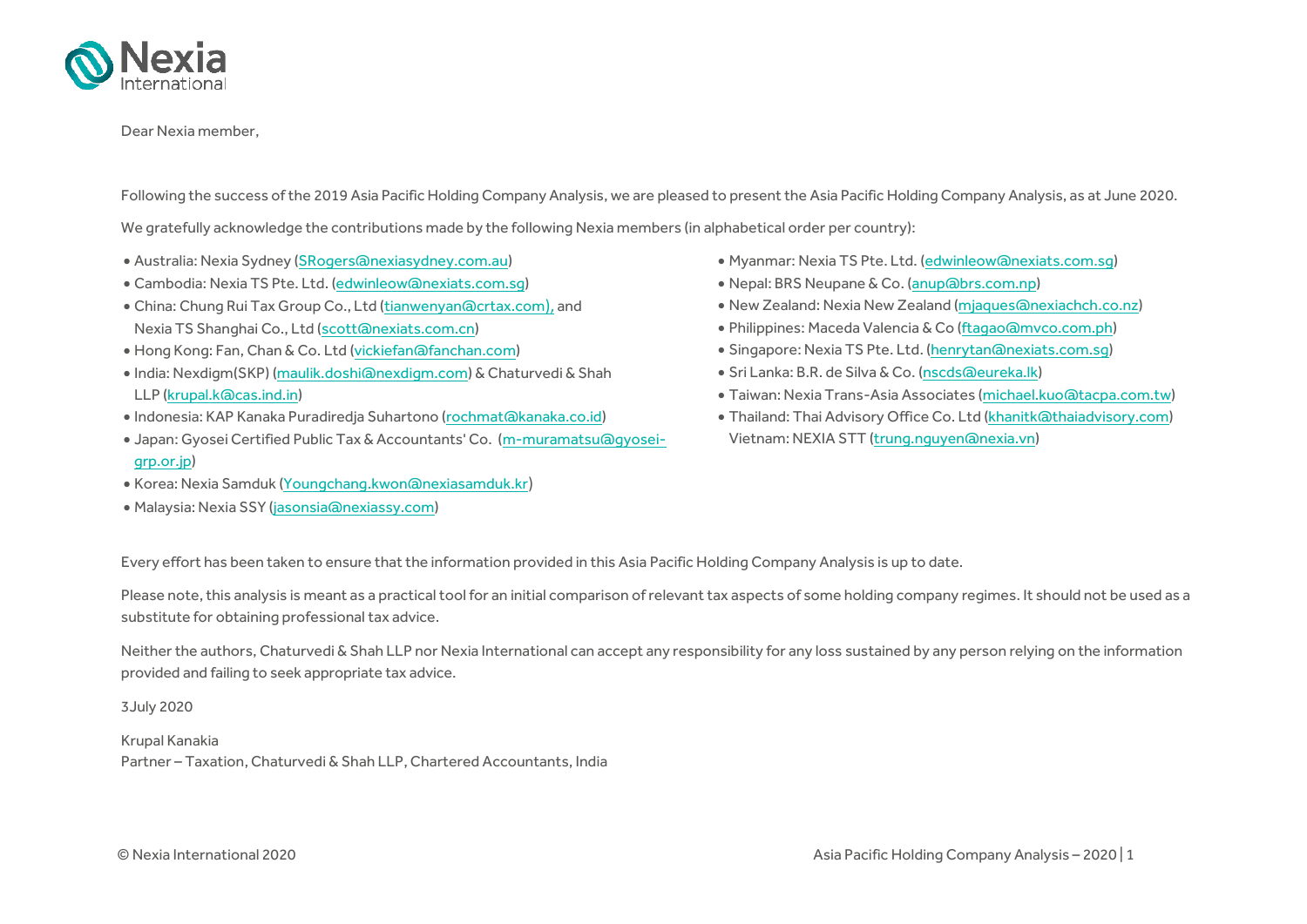<span id="page-2-0"></span>

| <b>Country (notes code)</b>                                                                                                                   | <b>Singapore (SG)</b>                                                                                                                      | <b>Myanmar (MM)</b>                                                                                                                                                                                                           | <b>Cambodia(KH)</b>                                                                                                                                                                  | <b>Malaysia (MY)</b>                                                             | <b>Thailand (TH)</b>                                                                                                                                                                                                                | <b>Taiwan (TW)</b>                                                                                                                                                        |
|-----------------------------------------------------------------------------------------------------------------------------------------------|--------------------------------------------------------------------------------------------------------------------------------------------|-------------------------------------------------------------------------------------------------------------------------------------------------------------------------------------------------------------------------------|--------------------------------------------------------------------------------------------------------------------------------------------------------------------------------------|----------------------------------------------------------------------------------|-------------------------------------------------------------------------------------------------------------------------------------------------------------------------------------------------------------------------------------|---------------------------------------------------------------------------------------------------------------------------------------------------------------------------|
| Relevant criteria / Date last update                                                                                                          | 2020                                                                                                                                       | 2020                                                                                                                                                                                                                          | 2020                                                                                                                                                                                 | 2020                                                                             | 2020                                                                                                                                                                                                                                | 2020                                                                                                                                                                      |
| <b>1 Treatment of Dividend Income</b><br>How is Dividend Income treated for tax<br>purposes - in particular, is the dividend<br>income either |                                                                                                                                            |                                                                                                                                                                                                                               |                                                                                                                                                                                      |                                                                                  |                                                                                                                                                                                                                                     |                                                                                                                                                                           |
| (a) exempt from tax under a<br>"participation exemption" or                                                                                   | (a) Local-sourced<br>dividend is not<br>taxable.                                                                                           | Myanmar<br>operates a one-<br>tier corporate tax<br>system, under<br>which dividends<br>received from a<br>Company or other<br>association of<br>persons are<br>exempt from<br>income tax in the<br>hands of<br>shareholders. | (a) Local-sourced<br>dividend is not<br>$taxable1$ .                                                                                                                                 | Foreign-sourced<br>dividend income<br>received in<br>Malaysia is not<br>taxable. | (a) Local-sourced<br>Dividend is<br>exempted from<br>tax under certain<br>conditions <sup>1</sup><br>Foreign-sourced<br>dividend income<br>received in<br>Thailand is not<br>taxable under<br>certain<br>circumstances <sup>2</sup> | (a) Local-sourced<br>dividend is<br>taxable at 21%<br>tax rate                                                                                                            |
| (b) taxable with credit for foreign tax<br>credits                                                                                            | (b) Foreign-<br>sourced<br>dividend<br>income<br>received in<br>Singapore is not<br>taxable under<br>certain<br>circumstances <sup>1</sup> |                                                                                                                                                                                                                               | (b) Foreign-sourced<br>dividend income<br>received in<br>Cambodia is<br>subject to tax on<br>profit. Foreign<br>tax credit is<br>allowed for<br>deduction from<br>the tax on profit. |                                                                                  | (b) Foreign tax<br>credit is allowed<br>under the tax<br>treaty or is<br>allowed for<br>deduction from<br>the tax on profit<br>as the case will<br>be.                                                                              | (b) Foreign sourced<br>dividend income<br>received is<br>subject to tax on<br>profit. Foreign<br>tax credit is<br>allowed for<br>deduction from<br>the tax on<br>profits. |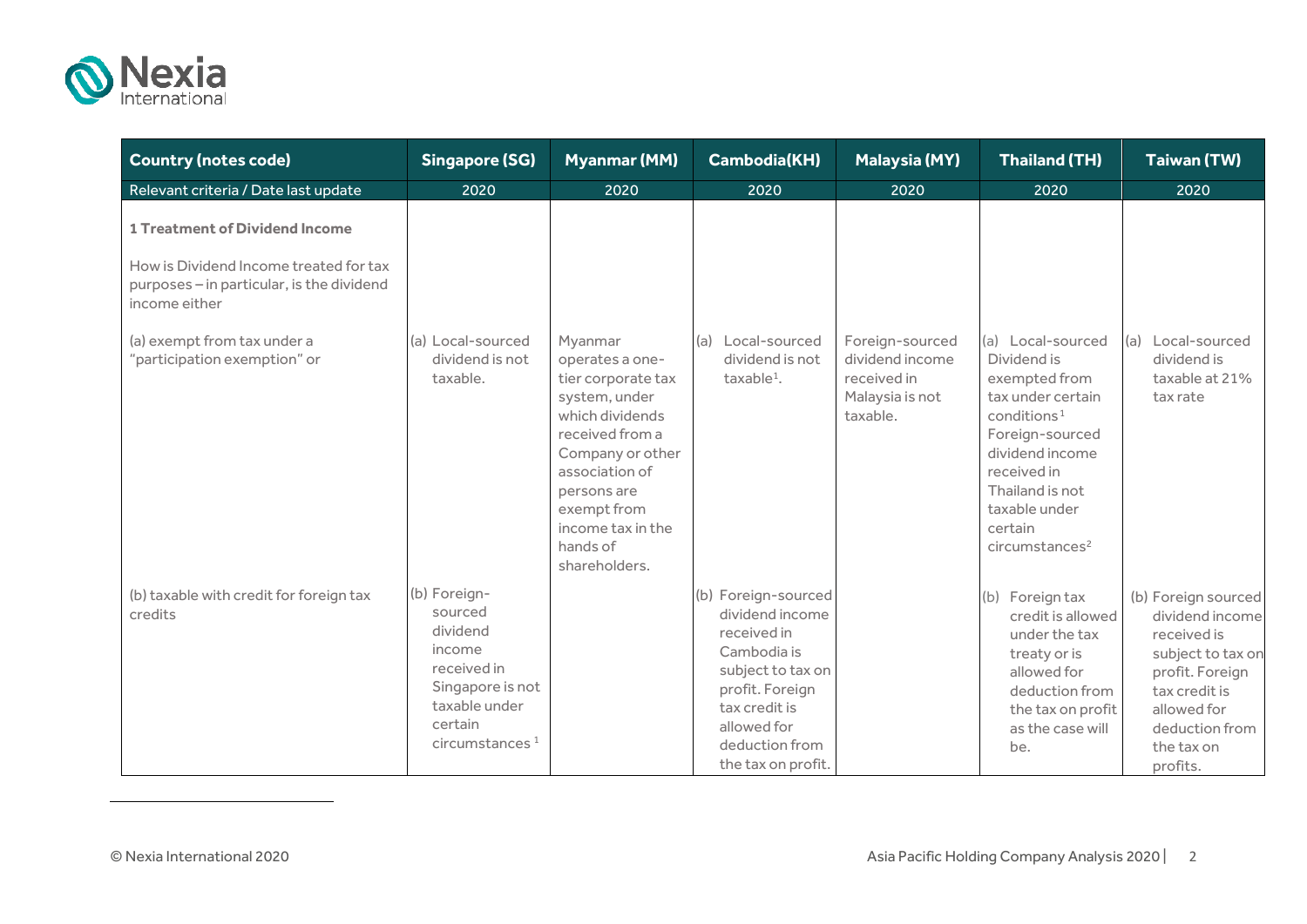

| <b>Country (notes code)</b>                                                                                                                          | <b>Singapore (SG)</b>                                                                                                                                                                                                                                                                                                                                                      | <b>Myanmar (MM)</b>                                                                                                                                                                                                                                                                                                                                                                                               | <b>Cambodia(KH)</b>                                                                                                                                                                                                                                                                                                              | <b>Malaysia (MY)</b>                                                                                                                                                                                                                                                                                  | <b>Thailand (TH)</b>                                                                                                                                                                                                                                                                                      | <b>Taiwan (TW)</b>                                                                                                                                                                                   |
|------------------------------------------------------------------------------------------------------------------------------------------------------|----------------------------------------------------------------------------------------------------------------------------------------------------------------------------------------------------------------------------------------------------------------------------------------------------------------------------------------------------------------------------|-------------------------------------------------------------------------------------------------------------------------------------------------------------------------------------------------------------------------------------------------------------------------------------------------------------------------------------------------------------------------------------------------------------------|----------------------------------------------------------------------------------------------------------------------------------------------------------------------------------------------------------------------------------------------------------------------------------------------------------------------------------|-------------------------------------------------------------------------------------------------------------------------------------------------------------------------------------------------------------------------------------------------------------------------------------------------------|-----------------------------------------------------------------------------------------------------------------------------------------------------------------------------------------------------------------------------------------------------------------------------------------------------------|------------------------------------------------------------------------------------------------------------------------------------------------------------------------------------------------------|
| Relevant criteria / Date last update                                                                                                                 | 2020                                                                                                                                                                                                                                                                                                                                                                       | 2020                                                                                                                                                                                                                                                                                                                                                                                                              | 2020                                                                                                                                                                                                                                                                                                                             | 2020                                                                                                                                                                                                                                                                                                  | 2020                                                                                                                                                                                                                                                                                                      | 2020                                                                                                                                                                                                 |
|                                                                                                                                                      |                                                                                                                                                                                                                                                                                                                                                                            |                                                                                                                                                                                                                                                                                                                                                                                                                   |                                                                                                                                                                                                                                                                                                                                  |                                                                                                                                                                                                                                                                                                       |                                                                                                                                                                                                                                                                                                           |                                                                                                                                                                                                      |
| 2 Minimum Participation for Dividend<br>income<br>Minimum participation holding level (%)                                                            | N/A                                                                                                                                                                                                                                                                                                                                                                        | N/A                                                                                                                                                                                                                                                                                                                                                                                                               | N/A                                                                                                                                                                                                                                                                                                                              | N/A                                                                                                                                                                                                                                                                                                   | 25%                                                                                                                                                                                                                                                                                                       | N/A                                                                                                                                                                                                  |
| required to be satisfied                                                                                                                             |                                                                                                                                                                                                                                                                                                                                                                            |                                                                                                                                                                                                                                                                                                                                                                                                                   |                                                                                                                                                                                                                                                                                                                                  |                                                                                                                                                                                                                                                                                                       |                                                                                                                                                                                                                                                                                                           |                                                                                                                                                                                                      |
| <b>3 Treatment of Capital Gains Income</b><br>How is Capital Gains Income treated for<br>tax purposes - in particular, is the<br>capital gain either |                                                                                                                                                                                                                                                                                                                                                                            |                                                                                                                                                                                                                                                                                                                                                                                                                   |                                                                                                                                                                                                                                                                                                                                  |                                                                                                                                                                                                                                                                                                       |                                                                                                                                                                                                                                                                                                           |                                                                                                                                                                                                      |
| (a) exempt from tax under a<br>"participation exemption" or                                                                                          | Gains derived<br>from disposal of<br>ordinary shares<br>made during the<br>period 1 June<br>2012 to 31 May<br>2022 are not<br>taxable if the<br>company has held<br>at least 20% of the<br>ordinary shares<br>for at least 24<br>months<br>continuously just<br>prior to the<br>disposal. All other<br>gains are to be<br>subjected to<br>determination of<br>whether such | Capital gains are<br>taxable at 10% for<br>both resident and<br>non-resident tax<br>payers. Capital<br>gains for tax<br>payers in certain<br>specifi industries<br>may be subject to<br>capital gains tax at<br>higher rates. No<br>capital gains tax<br>will be levied if the<br>total value of the<br>sale, exchange or<br>transfer of capital<br>assets within a<br>year does not<br>exceed 10 million<br>MMK. | There is no<br>separate capital<br>gains tax. Any gain<br>on the sale of fixed<br>assets/shares is<br>subject to the tax<br>on profits at a rate<br>of 20% on the<br>higher of the<br>contract price or<br>the market value.<br>The proceeds also<br>are subject to<br>alternative<br>minimum tax of<br>1% of total<br>turnover. | Capital Gains from<br>disposal of share is<br>not subject to tax<br>except gains from<br>disposal of<br>property or shares<br>in real property<br>companies will be<br>subject to Real<br><b>Property Gains</b><br>Tax ("RPGT")<br>based on specific<br>rates and tenure<br>of property<br>ownership. | Gains derived<br>from disposal of of<br>both resident and<br>non-resident<br>taxpayers shall be<br>subject to<br>corporate income<br>tax in Thailand<br>However, such<br>gains may be<br>exempted under<br>the tax treaty.<br>Foreign tax credit<br>is allowed for<br>deduction from<br>the tax on profit | Income derived<br>from transactions<br>of futures and<br>securities: tax<br>exempted.<br>Income derived<br>from transaction<br>of real estate:<br>35% or 45%<br>Other kinds of<br>capital gains: 20% |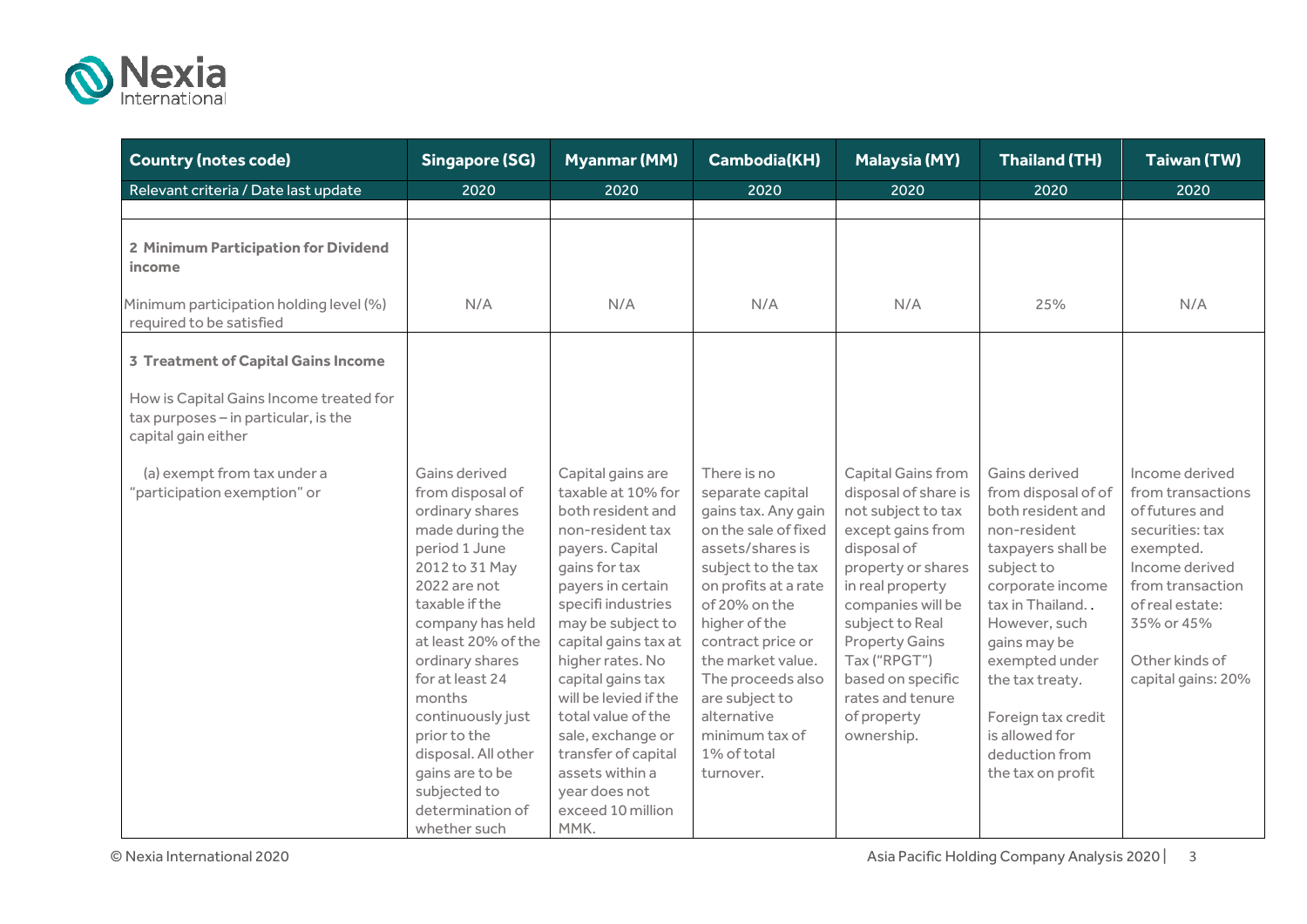

| <b>Country (notes code)</b>                                         | <b>Singapore (SG)</b>                                                                                                                                                                                                     | <b>Myanmar (MM)</b>                                                                                    | <b>Cambodia(KH)</b>                                                                  | <b>Malaysia (MY)</b>                           | <b>Thailand (TH)</b>                     | <b>Taiwan (TW)</b>                                                                   |
|---------------------------------------------------------------------|---------------------------------------------------------------------------------------------------------------------------------------------------------------------------------------------------------------------------|--------------------------------------------------------------------------------------------------------|--------------------------------------------------------------------------------------|------------------------------------------------|------------------------------------------|--------------------------------------------------------------------------------------|
| Relevant criteria / Date last update                                | 2020                                                                                                                                                                                                                      | 2020                                                                                                   | 2020                                                                                 | 2020                                           | 2020                                     | 2020                                                                                 |
| (b) taxable with credit for foreign tax<br>credits                  | gains are of a<br>capital or income<br>nature. Gains<br>determined to be<br>of an income<br>nature are taxable.<br>Where foreign<br>taxes are suffered,<br>foreign tax credits<br>may be available<br>under a tax treaty. | Where foreign<br>taxes are suffered,<br>foreign tax credits<br>may be available<br>under a tax treaty. | Foreign tax credit<br>may be claimed if<br>supporting<br>documents are<br>available. |                                                |                                          | Foreign tax credit<br>may be claimed if<br>supporting<br>documents are<br>available. |
| 4 Minimum Participation for Capital<br>Gains                        |                                                                                                                                                                                                                           |                                                                                                        |                                                                                      |                                                |                                          |                                                                                      |
| Minimum participation holding level (%)<br>required to be satisfied | N/A                                                                                                                                                                                                                       | N/A                                                                                                    | N/A                                                                                  | N/A                                            | N/A                                      | N/A                                                                                  |
| 5 Minimum "ownership" period<br>requirements                        |                                                                                                                                                                                                                           |                                                                                                        |                                                                                      |                                                |                                          |                                                                                      |
| What are the minimum "ownership"<br>period                          | For certainty of<br>non-taxation of                                                                                                                                                                                       |                                                                                                        |                                                                                      |                                                |                                          |                                                                                      |
| Requirements in respect of:                                         | capital gains to be                                                                                                                                                                                                       |                                                                                                        |                                                                                      |                                                |                                          |                                                                                      |
| (a) Dividend income                                                 | applicable, the<br>minimum 20%<br>ordinary<br>shareholdings<br>must be held for at                                                                                                                                        | (a) $N/A$                                                                                              | (a) $N/A$                                                                            | (a) $N/A$                                      | (a) Refer to Notes<br>of item 1<br>above | (a) $N/A$                                                                            |
| (b) Capital gains derived from the<br>participating holding?        | least 24 months<br>continuously just<br>prior to the<br>disposal.                                                                                                                                                         | (b) N/A                                                                                                | $(b)$ N/A                                                                            | Refer to Note<br>(b)<br>MY1 for RPGT<br>rates. | $(b)$ N/A                                | (b) N/A                                                                              |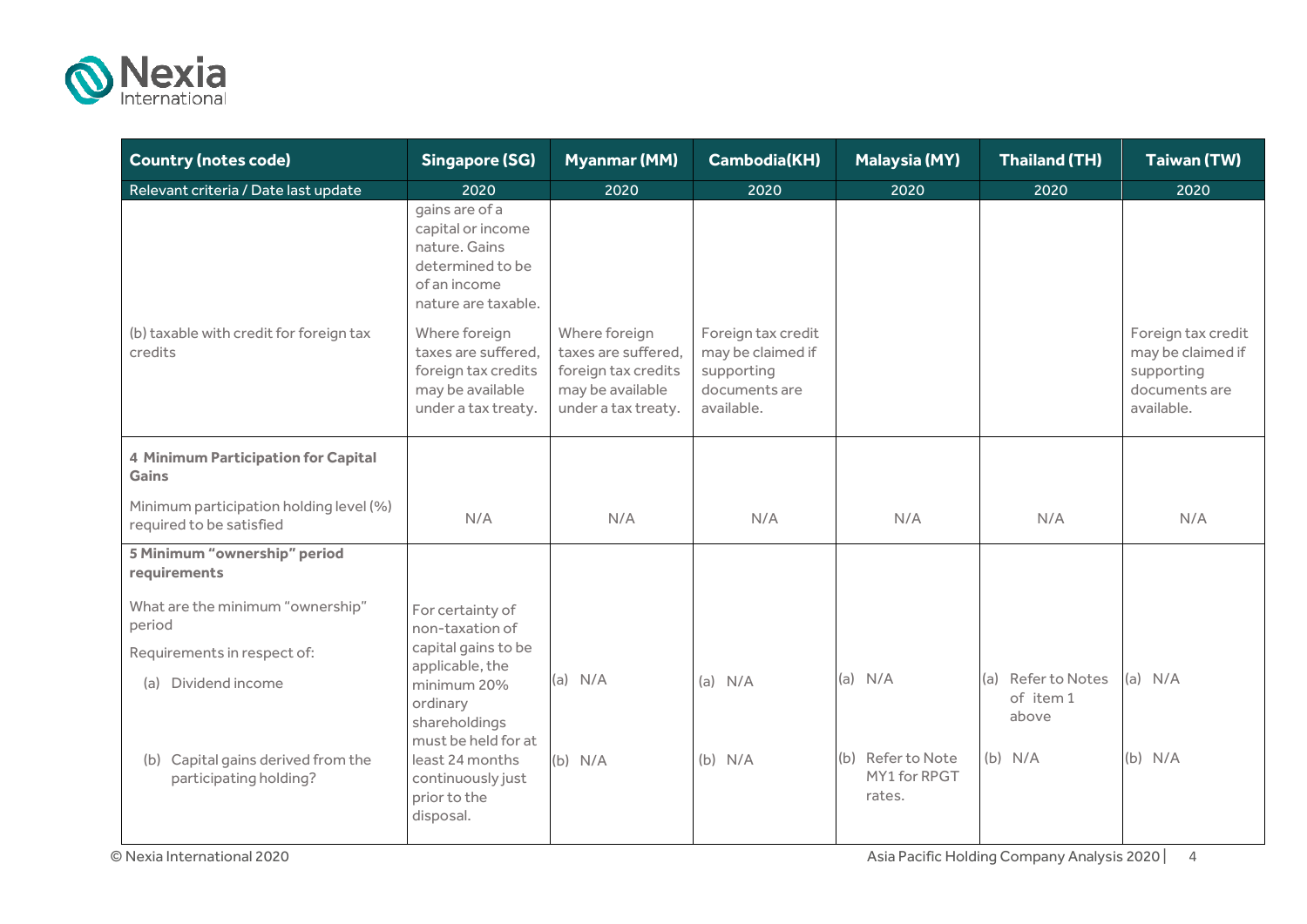

| <b>Country (notes code)</b>                                                                                                                         | <b>Singapore (SG)</b> | Myanmar (MM) | <b>Cambodia(KH)</b> | <b>Malaysia (MY)</b>                                                         | <b>Thailand (TH)</b> | <b>Taiwan (TW)</b> |
|-----------------------------------------------------------------------------------------------------------------------------------------------------|-----------------------|--------------|---------------------|------------------------------------------------------------------------------|----------------------|--------------------|
| Relevant criteria / Date last update                                                                                                                | 2020                  | 2020         | 2020                | 2020                                                                         | 2020                 | 2020               |
|                                                                                                                                                     |                       |              |                     |                                                                              |                      |                    |
| <b>6 "Active Business" Test on</b><br>underlying participation                                                                                      |                       |              |                     |                                                                              |                      |                    |
| Does the underlying subsidiary require<br>to be an active operating company or<br>can the subsidiary be, itself, a passive<br>holding company?      | N/A                   | N/A          | N/A                 | <b>No</b>                                                                    | <b>No</b>            | N/A                |
| 7 "Subject to tax" Test on<br>underlyingparticipation                                                                                               |                       |              |                     |                                                                              |                      |                    |
| Does the subsidiary require to be<br>subject to taxation in its jurisdiction of<br>registration?                                                    | N/A                   | N/A          | N/A                 | <b>No</b>                                                                    | Yes                  | N/A                |
| If so, what is the minimum acceptable<br>level of taxation (% rate) in the<br>jurisdiction of the holding company for<br>the purposes of this test? |                       |              |                     |                                                                              |                      |                    |
| <b>8 Corporate Rate of Taxation</b>                                                                                                                 |                       |              |                     | Year of<br>Assessment                                                        |                      |                    |
| Corporate tax rate in jurisdiction                                                                                                                  | 17% <sup>2</sup>      | 25%          | 20% <sup>2</sup>    | ("YA") 2009 to<br>$2015 - 25\%^2$<br><b>YA 2016 and</b><br>onwards $-24\%^2$ | $20\%$ <sup>3</sup>  | 20%                |
| 9 Withholding Tax - Dividend<br>(Outgoing)                                                                                                          |                       |              |                     |                                                                              |                      |                    |
| (a) Non-Treaty rate on Dividends                                                                                                                    | NIL                   | <b>NIL</b>   | 14%                 | Nil                                                                          | 10%                  | 21%                |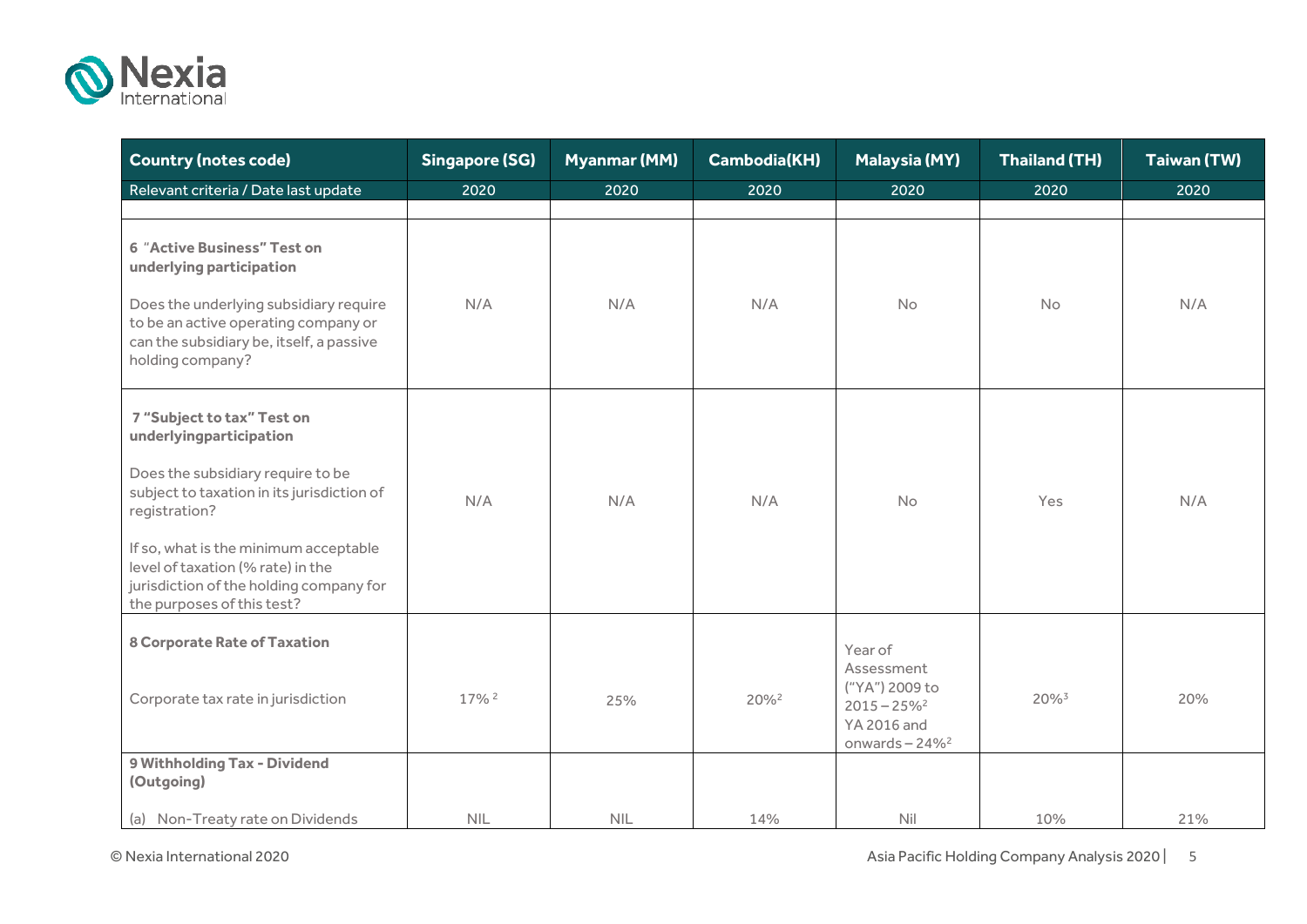

| <b>Country (notes code)</b>                                                                                          | <b>Singapore (SG)</b> | <b>Myanmar (MM)</b> | <b>Cambodia(KH)</b>                                                                                                                                                                                                                                                                                                                                            | <b>Malaysia (MY)</b> | <b>Thailand (TH)</b>                                                                                                                                                                                                  | <b>Taiwan (TW)</b>                                                                                                                                                                                                                              |
|----------------------------------------------------------------------------------------------------------------------|-----------------------|---------------------|----------------------------------------------------------------------------------------------------------------------------------------------------------------------------------------------------------------------------------------------------------------------------------------------------------------------------------------------------------------|----------------------|-----------------------------------------------------------------------------------------------------------------------------------------------------------------------------------------------------------------------|-------------------------------------------------------------------------------------------------------------------------------------------------------------------------------------------------------------------------------------------------|
| Relevant criteria / Date last update                                                                                 | 2020                  | 2020                | 2020                                                                                                                                                                                                                                                                                                                                                           | 2020                 | 2020                                                                                                                                                                                                                  | 2020                                                                                                                                                                                                                                            |
| (b) Treaty - range of withholding taxes                                                                              | N/A                   | N/A                 | 10%                                                                                                                                                                                                                                                                                                                                                            | N/A                  | 10%                                                                                                                                                                                                                   | $5\% - 15\%$                                                                                                                                                                                                                                    |
| 10 Withholding Tax - Dividends<br>(Incoming)                                                                         |                       |                     |                                                                                                                                                                                                                                                                                                                                                                |                      |                                                                                                                                                                                                                       |                                                                                                                                                                                                                                                 |
| General range of withholding taxes on<br>dividends in the foreign source<br>jurisdiction in terms of treaty network. | $0\% - 15\%$          | $0\% - 10\%$        | $0\% - 10\%$                                                                                                                                                                                                                                                                                                                                                   | Tax Exempt           | $10\% - 20\%$                                                                                                                                                                                                         | No withholding tax                                                                                                                                                                                                                              |
| 11 Withholding Tax - Liquidation of<br><b>Holding Co.</b>                                                            |                       |                     |                                                                                                                                                                                                                                                                                                                                                                |                      |                                                                                                                                                                                                                       |                                                                                                                                                                                                                                                 |
| Is a withholding tax imposed on the final<br>distribution of assets of the holding<br>company in liquidation?        | <b>No</b>             | <b>No</b>           | A 14% withholding<br>tax may be<br>imposed on a<br>dividend<br>distribution or a<br>transfer of shares<br>to a non-resident<br>during liquidation,<br>where the<br>distribution/transf<br>er arises from an<br>equity or a capital<br>conversion from<br>retained earnings,<br>which was not<br>subject to<br>withholding tax on<br>dividend<br>distributions. | <b>No</b>            | Generally, no<br>withholding tax for<br>distribution of<br>assets.<br>Withholding tax<br>may be applied to<br>the shareholders<br>of the holding<br>company if there<br>are gains arising<br>from the<br>liquidation. | If the distributed<br>assets amount <<br>Original Investing<br>amount: Tax<br>exempted.<br>If the distributed<br>assets amount ><br>Original Investing<br>amount:Treated<br>as dividend and is<br>subject to<br>witholding tax<br>(refer to Q9) |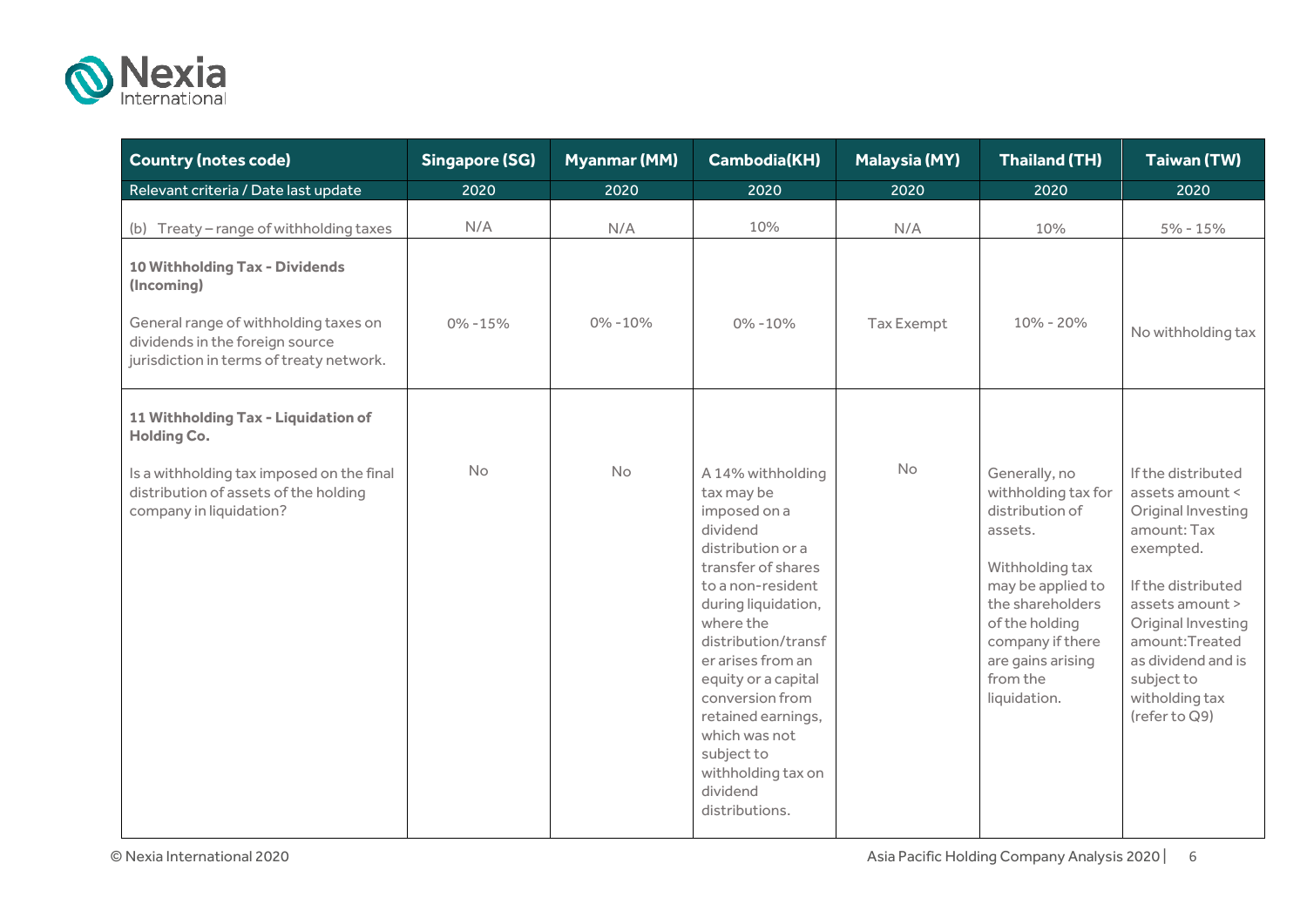

| <b>Country (notes code)</b>                                                                                                                                                                                                                                                                                                                | <b>Singapore (SG)</b>                                                                                                                                                                                                                                                              | <b>Myanmar (MM)</b>                                                                                                                                                                                                                                                                                                                                                                                                                                                          | <b>Cambodia(KH)</b>                                                                                                                                                                                                                                                                                                                                                                 | <b>Malaysia (MY)</b>                                                                                                                                                                                                                                                                                                                                                                                                                                                                                     | <b>Thailand (TH)</b>                                                                                                                                                                                                                                                       | <b>Taiwan (TW)</b> |
|--------------------------------------------------------------------------------------------------------------------------------------------------------------------------------------------------------------------------------------------------------------------------------------------------------------------------------------------|------------------------------------------------------------------------------------------------------------------------------------------------------------------------------------------------------------------------------------------------------------------------------------|------------------------------------------------------------------------------------------------------------------------------------------------------------------------------------------------------------------------------------------------------------------------------------------------------------------------------------------------------------------------------------------------------------------------------------------------------------------------------|-------------------------------------------------------------------------------------------------------------------------------------------------------------------------------------------------------------------------------------------------------------------------------------------------------------------------------------------------------------------------------------|----------------------------------------------------------------------------------------------------------------------------------------------------------------------------------------------------------------------------------------------------------------------------------------------------------------------------------------------------------------------------------------------------------------------------------------------------------------------------------------------------------|----------------------------------------------------------------------------------------------------------------------------------------------------------------------------------------------------------------------------------------------------------------------------|--------------------|
| Relevant criteria / Date last update                                                                                                                                                                                                                                                                                                       | 2020                                                                                                                                                                                                                                                                               | 2020                                                                                                                                                                                                                                                                                                                                                                                                                                                                         | 2020                                                                                                                                                                                                                                                                                                                                                                                | 2020                                                                                                                                                                                                                                                                                                                                                                                                                                                                                                     | 2020                                                                                                                                                                                                                                                                       | 2020               |
| 12 Interest Deductions & Thin<br><b>CapitalisationRules - Debt: Equity</b><br><b>Ratios</b><br>(a) Interest Deductions<br>Are Interest Expenses incurred on loans<br>(received to finance the acquisition of<br>the foreign participation) deductible<br>against dividend income: capital gains or<br>other income of the holding company? | Such interest<br>expenses are<br>generally<br>deductible against<br>dividend income,<br>as well as against<br>any gains from the<br>disposal of the<br>foreign<br>participation<br>which are<br>determined to be<br>of an income<br>nature and<br>subjected to tax<br>accordingly. | Interest expense<br>is generally<br>deductible if it is<br>incurred in direct<br>relation to the<br>generation of any<br>taxable income.<br>For local sourced<br>loans, interest<br>expense is<br>restricted to<br>maximum interest<br>rate determined<br>by Central Bank of<br>Myanmar. For<br>foreign sourced<br>loans the interest<br>expense is<br>claimable only for<br>loans approved by<br>the Myanmar<br>Investment<br>Commission and<br>Central Bank of<br>Myanmar. | Interest expense<br>is generally<br>deductible.<br>However, it is<br>limited to the<br>amount of interest<br>income plus 50%<br>of the net profits<br>(excuding interest<br>income and<br>expense). Also,<br>the interest rates<br>for loans from<br>third parties and<br>related parties are<br>restricted to<br>120% and 100% of<br>the market<br>interest rates<br>respectively. | <b>Earning Stripping</b><br>Rules ("ESR") is<br>introduced with<br>effect from 1<br>January 2019 to<br>replace Thin<br>Capitalisation<br>Rules that was<br>initially planned to<br>be implemented<br>on 31 December<br>2017. ESR is<br>subsequently<br>postponed to 1<br>July 2019. Under<br>ESR, the interest<br>deduction on<br>loans between<br>related companies<br>within the same<br>group will be<br>limited to 20% of<br>the total amount<br>of the Tax-<br>EBITDA ("Earning<br>Before Interest. | Yes, it can be<br>expended of the<br>company in<br>computation of<br>net profit if it is<br>expense for<br>generating the<br>profit and related<br>to the business of<br>the company in<br>Thailand.<br>There is no thin<br>capitalisation rule<br>applied in<br>Thailand. | No                 |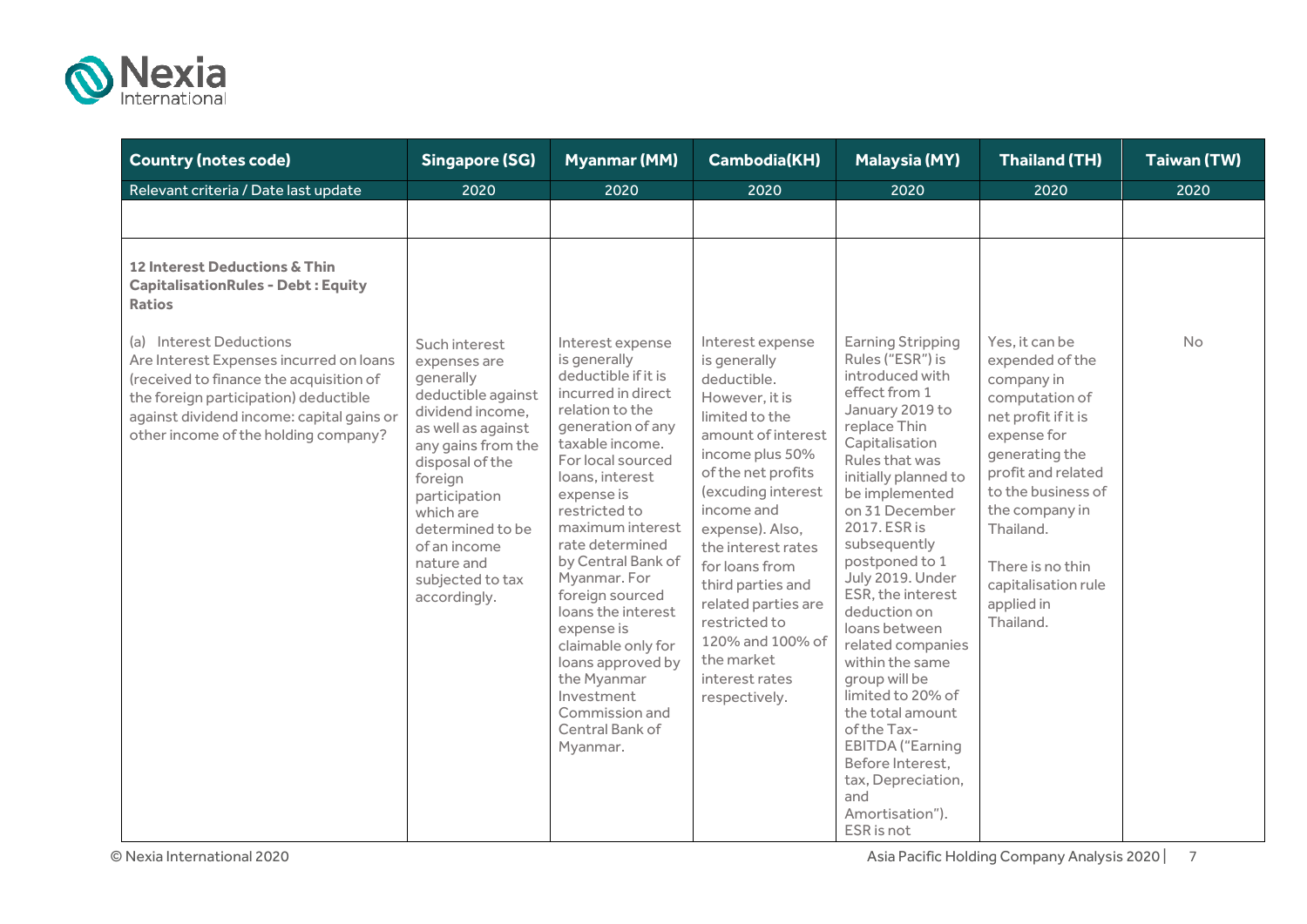

| <b>Country (notes code)</b>                                                                                                                                                            | <b>Singapore (SG)</b> | Myanmar (MM) | <b>Cambodia(KH)</b> | <b>Malaysia (MY)</b>                                                                                                                                                                                                               | <b>Thailand (TH)</b> | <b>Taiwan (TW)</b>                                                                                                 |
|----------------------------------------------------------------------------------------------------------------------------------------------------------------------------------------|-----------------------|--------------|---------------------|------------------------------------------------------------------------------------------------------------------------------------------------------------------------------------------------------------------------------------|----------------------|--------------------------------------------------------------------------------------------------------------------|
| Relevant criteria / Date last update                                                                                                                                                   | 2020                  | 2020         | 2020                | 2020                                                                                                                                                                                                                               | 2020                 | 2020                                                                                                               |
|                                                                                                                                                                                        |                       |              |                     | applicable where<br>the total amount<br>of any interest<br>expense for all<br>financial<br>assistance from all<br>business sources<br>is equal to or less<br>than MYR500,000<br>in the basis period<br>for a year of<br>assessment |                      |                                                                                                                    |
| (b) Debt: Equity Ratios<br>Are there restrictions on the level of<br>non-equity capital financing of the<br>holding company in the form of<br>prescribed Debt: Equity ratios?          | No                    | No           | No                  | No                                                                                                                                                                                                                                 | <b>No</b>            | N/A                                                                                                                |
| Debt: Equity ratio:                                                                                                                                                                    | N/A                   | N/A          | N/A                 | N/A                                                                                                                                                                                                                                | N/A                  |                                                                                                                    |
| 13 Controlled Foreign Corporation<br>("CFC") & "anti-abuse" regulations                                                                                                                |                       |              |                     |                                                                                                                                                                                                                                    |                      |                                                                                                                    |
| (a) CFC Regulations<br>Are CFC regulations applied?<br>Are the regulations applied only to a<br>prescribed "black list" of jurisdictions or<br>with reference to the effective rate of | <b>No</b>             | <b>No</b>    | No                  | <b>No</b>                                                                                                                                                                                                                          | <b>No</b>            | (a) On July 12,<br>2016, the<br>amendments<br>were passed by<br>the Legislative<br>Yuan, but the<br>effective date |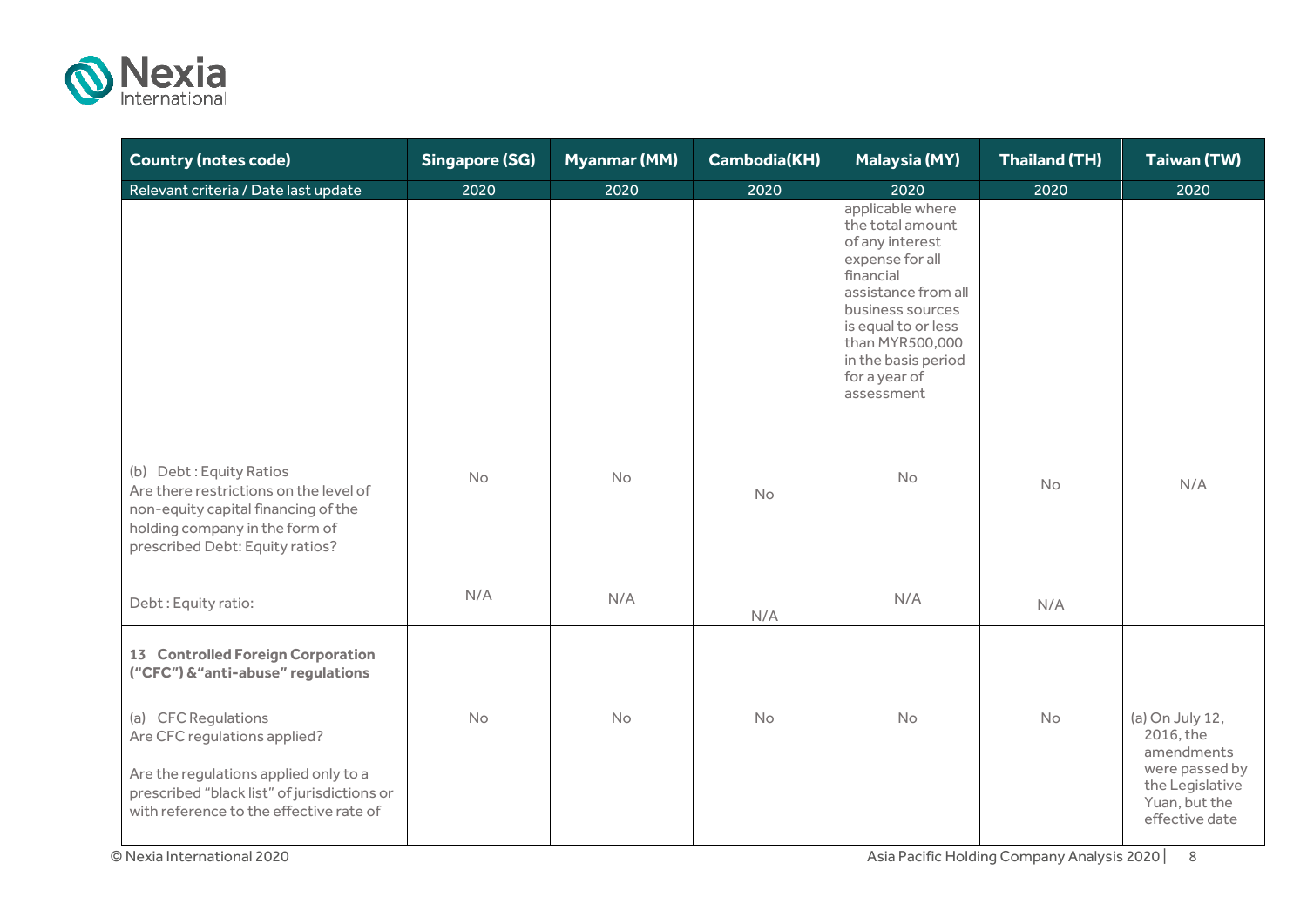

| <b>Country (notes code)</b>                                                                                        | <b>Singapore (SG)</b>                                                                                    | <b>Myanmar (MM)</b> | <b>Cambodia(KH)</b> | <b>Malaysia (MY)</b>                                                                                     | <b>Thailand (TH)</b>                                             | <b>Taiwan (TW)</b>                                                                                                                                                                                                                                                                                                                         |
|--------------------------------------------------------------------------------------------------------------------|----------------------------------------------------------------------------------------------------------|---------------------|---------------------|----------------------------------------------------------------------------------------------------------|------------------------------------------------------------------|--------------------------------------------------------------------------------------------------------------------------------------------------------------------------------------------------------------------------------------------------------------------------------------------------------------------------------------------|
| Relevant criteria / Date last update                                                                               | 2020                                                                                                     | 2020                | 2020                | 2020                                                                                                     | 2020                                                             | 2020                                                                                                                                                                                                                                                                                                                                       |
| tax imposed in the overseas<br>jurisdiction?                                                                       |                                                                                                          |                     |                     |                                                                                                          |                                                                  | has not yet been<br>determined.                                                                                                                                                                                                                                                                                                            |
| (b) Other "anti-abuse" regulations<br>Are "anti-abuse" provisions applied in<br>regard to the EU Parent-Subsidiary | General anti-<br>avoidance rules<br>and arm's length<br>requirement for<br>related party<br>transactions | <b>No</b>           | No                  | General anti-<br>avoidance rules<br>and arm's length<br>requirement for<br>related party<br>transactions | Arm's length<br>requirement for<br>related party<br>transactions | (b) About the<br>General Anti-<br><b>Avoidance Rules</b><br>in Taiwan<br>The Taiwan<br>government<br>amended Article<br>43-3 & 4 of the<br>Income Tax Act<br>at July 12, 2016<br>that.<br>If a domestic<br>profit-seeking<br>enterprise and<br>its affiliates hold<br>more than 50%<br>of the shares or<br>capital of a CFC<br>(Controlled |
|                                                                                                                    |                                                                                                          |                     |                     |                                                                                                          |                                                                  | Foreign<br>Company) which<br>is set up in low<br>tax country<br>(area), or have                                                                                                                                                                                                                                                            |
|                                                                                                                    |                                                                                                          |                     |                     |                                                                                                          |                                                                  | significant<br>influence on the<br>CFC, the<br>shareholders of<br>the domestic<br>profit-seeking<br>enterprises are<br>required to                                                                                                                                                                                                         |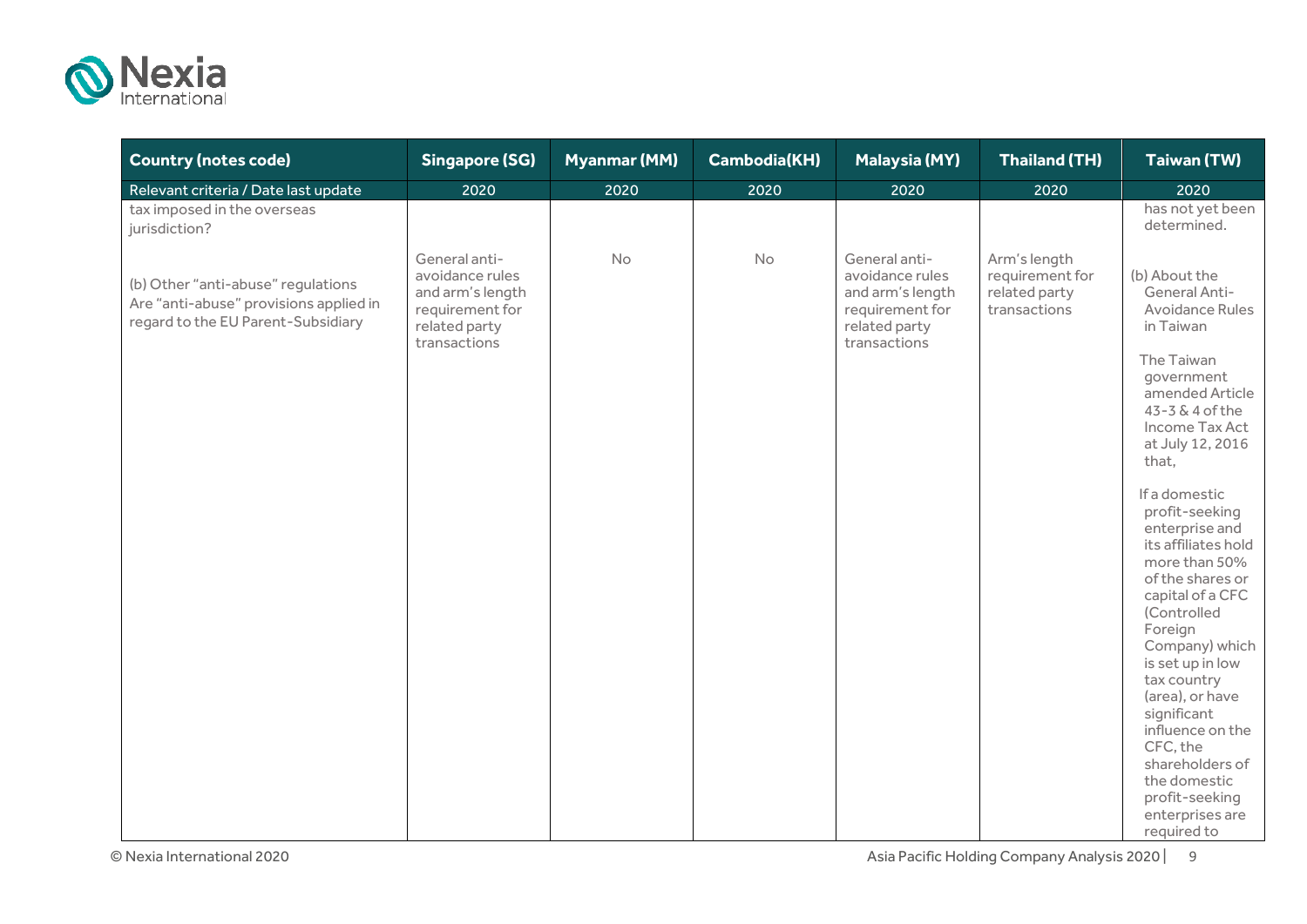

| <b>Country (notes code)</b>          | <b>Singapore (SG)</b> | <b>Myanmar (MM)</b> | <b>Cambodia(KH)</b> | <b>Malaysia (MY)</b> | <b>Thailand (TH)</b> | <b>Taiwan (TW)</b>                                                                                                                                                                                                                             |
|--------------------------------------|-----------------------|---------------------|---------------------|----------------------|----------------------|------------------------------------------------------------------------------------------------------------------------------------------------------------------------------------------------------------------------------------------------|
| Relevant criteria / Date last update | 2020                  | 2020                | 2020                | 2020                 | 2020                 | 2020                                                                                                                                                                                                                                           |
|                                      |                       |                     |                     |                      |                      | report CFC<br>profits based on<br>their<br>shareholding<br>percentage &<br>holding period in<br>the CFC as<br>investment<br>income tax in<br>their annual<br>business<br>income tax<br>return.<br>Tax loss can be                              |
|                                      |                       |                     |                     |                      |                      | deducted from<br>its profit within<br>10 years.                                                                                                                                                                                                |
|                                      |                       |                     |                     |                      |                      | A profit-seeking<br>enterprise<br>established<br>under the laws<br>of a foreign<br>country, but<br>having PEM<br>(place of<br>effective<br>management)<br>within the<br>territory of<br>Taiwan, is<br>considered as<br>domestic<br>enterprise. |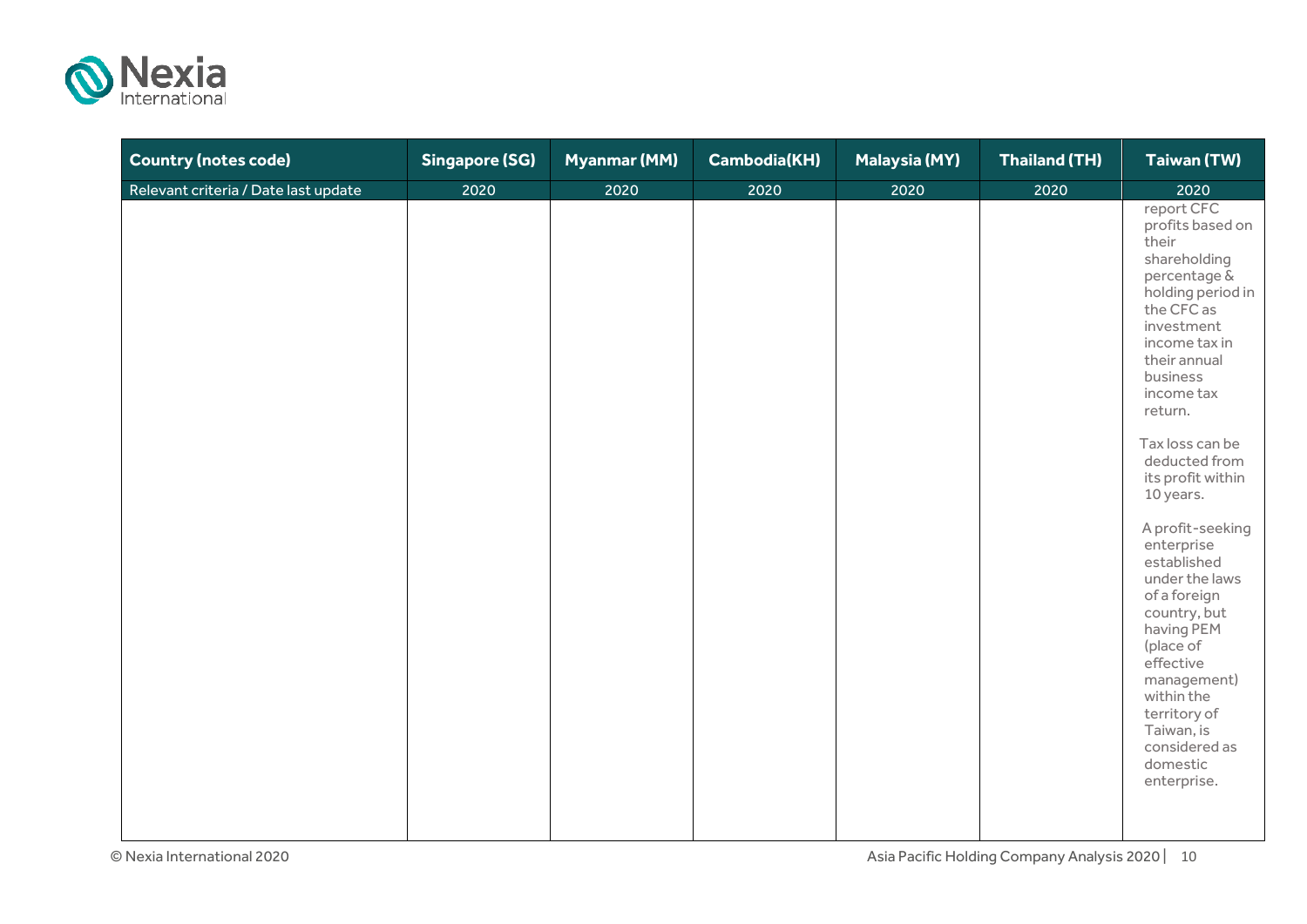

| <b>Country (notes code)</b>                                                                                    | <b>Singapore (SG)</b> | Myanmar (MM)                                                                  | <b>Cambodia(KH)</b>                                                           | <b>Malaysia (MY)</b>                                                                                                     | <b>Thailand (TH)</b>                                                                         | <b>Taiwan (TW)</b> |
|----------------------------------------------------------------------------------------------------------------|-----------------------|-------------------------------------------------------------------------------|-------------------------------------------------------------------------------|--------------------------------------------------------------------------------------------------------------------------|----------------------------------------------------------------------------------------------|--------------------|
| Relevant criteria / Date last update                                                                           | 2020                  | 2020                                                                          | 2020                                                                          | 2020                                                                                                                     | 2020                                                                                         | 2020               |
|                                                                                                                |                       |                                                                               |                                                                               |                                                                                                                          |                                                                                              |                    |
| 14 Binding Advance Tax Rulings (pre-<br>transaction)<br>Are Advance Tax Rulings available pre-<br>transaction? | Yes                   | There are no<br>specific provisions<br>relating to<br>advance tax<br>rulings. | There are no<br>specific provisions<br>relating to<br>advance tax<br>rulings. | Yes, the company<br>may apply for<br><b>Advance Tax</b><br>Rulings to the<br><b>Inland Revenue</b><br>Board of Malaysia. | Yes                                                                                          | Yes                |
| Are these rulings granted only in<br>respect of specific situations?                                           | Yes                   |                                                                               |                                                                               | Yes                                                                                                                      | Yes                                                                                          | Yes                |
| 15 Other taxes                                                                                                 |                       |                                                                               |                                                                               |                                                                                                                          |                                                                                              |                    |
| (a) Capital Duty                                                                                               | (a) 0%                | (a) $0\%$                                                                     | (a) 0%                                                                        | (a) $MYR1,000 -$<br>MYR70,0003                                                                                           | $(a)$ No                                                                                     | (a) N/A            |
| (b) Transfer Tax on shares                                                                                     | (b) $0.2\%$           | (b) $0.1\%$                                                                   | (b) 0.1%                                                                      | (b) MYR1 or MYR3<br>for every<br>MYR1,000 or<br>fraction part of<br>MYR1,000 <sup>4</sup>                                | (b) Stamp duty at<br>0.1% of sale value<br>or paid up capital<br>whichever is the<br>greater | (b) 0.003          |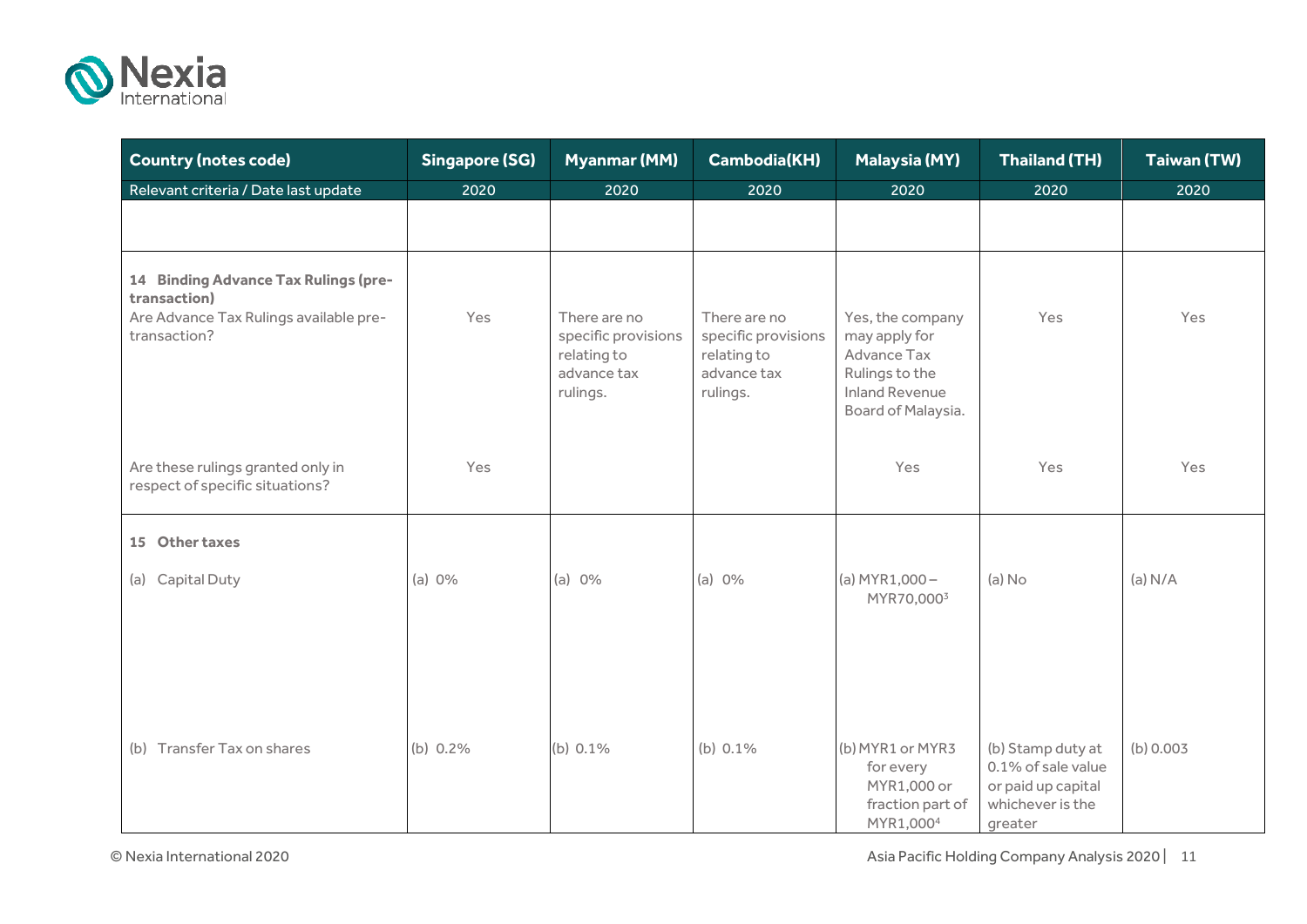

| <b>Country (notes code)</b>                                                                                               | <b>Singapore (SG)</b>                                                      | <b>Myanmar (MM)</b>                                        | <b>Cambodia(KH)</b>                                      | <b>Malaysia (MY)</b>                                                                                           | <b>Thailand (TH)</b>                                            | <b>Taiwan (TW)</b>                                             |
|---------------------------------------------------------------------------------------------------------------------------|----------------------------------------------------------------------------|------------------------------------------------------------|----------------------------------------------------------|----------------------------------------------------------------------------------------------------------------|-----------------------------------------------------------------|----------------------------------------------------------------|
| Relevant criteria / Date last update                                                                                      | 2020                                                                       | 2020                                                       | 2020                                                     | 2020                                                                                                           | 2020                                                            | 2020                                                           |
| (c) Annual Net Worth / Patrimonial Tax                                                                                    | (c) 0%                                                                     | (c) 0%                                                     | (c) 0%                                                   | (c) N/A                                                                                                        | $(c)$ No                                                        | (c) Extra 5% tax<br>on<br>undistributed<br>surplus<br>earnings |
| (d) Trade Tax                                                                                                             | (d) $7\%$ <sup>3</sup>                                                     | (d) $5\%$ <sup>1</sup>                                     | (d) $10\%$ <sup>3</sup>                                  | (d) 5% or 10% or<br>6%5                                                                                        | (d) No VAT for<br>transfer of shares                            | (d) 5% VAT                                                     |
| <b>16 Double Tax Treaty Network</b>                                                                                       |                                                                            |                                                            |                                                          |                                                                                                                |                                                                 |                                                                |
| (a) Number of treaties in operation                                                                                       | (a) 85<br>(Comprehensive), 8<br>(Limited)<br>& 6 (Signed, not<br>ratified) | (a) 6<br>(Comprehensive), &<br>3 (Signed, not<br>ratified) | (a) 6<br>(Comprehensive)&<br>3 (Signed, not<br>ratified) | (a) 72 signed Double<br>Taxation<br>Agreement, 2<br>limited<br>agreements, 1<br>Income Tax<br>Exemption Order. | (a) 61 countries                                                | $(a)$ 32<br>Comprehensive &<br>13 Limited<br>till end of 2019  |
| (b) Is the holding company type<br>excluded from any of the treaties?                                                     | (b) Generally no                                                           | $(a)$ No                                                   | $(b)$ No                                                 | (b) Generally No                                                                                               | (b) Generally no                                                | $(b)$ No                                                       |
| (c) Do any of the treaties include "anti-<br>treaty shopping" provisions and/or<br>detailed "beneficial ownership" tests? | (c) Yes                                                                    | $(b)$ No                                                   | $(c)$ No                                                 | (c) There are no<br>specific anti-<br>treaty shopping<br>provisions.<br>However, the<br>general anti-          | (c) Yes (some<br>countries e.g. USA<br>-Thailand Tax<br>Treaty) | $(c)$ No                                                       |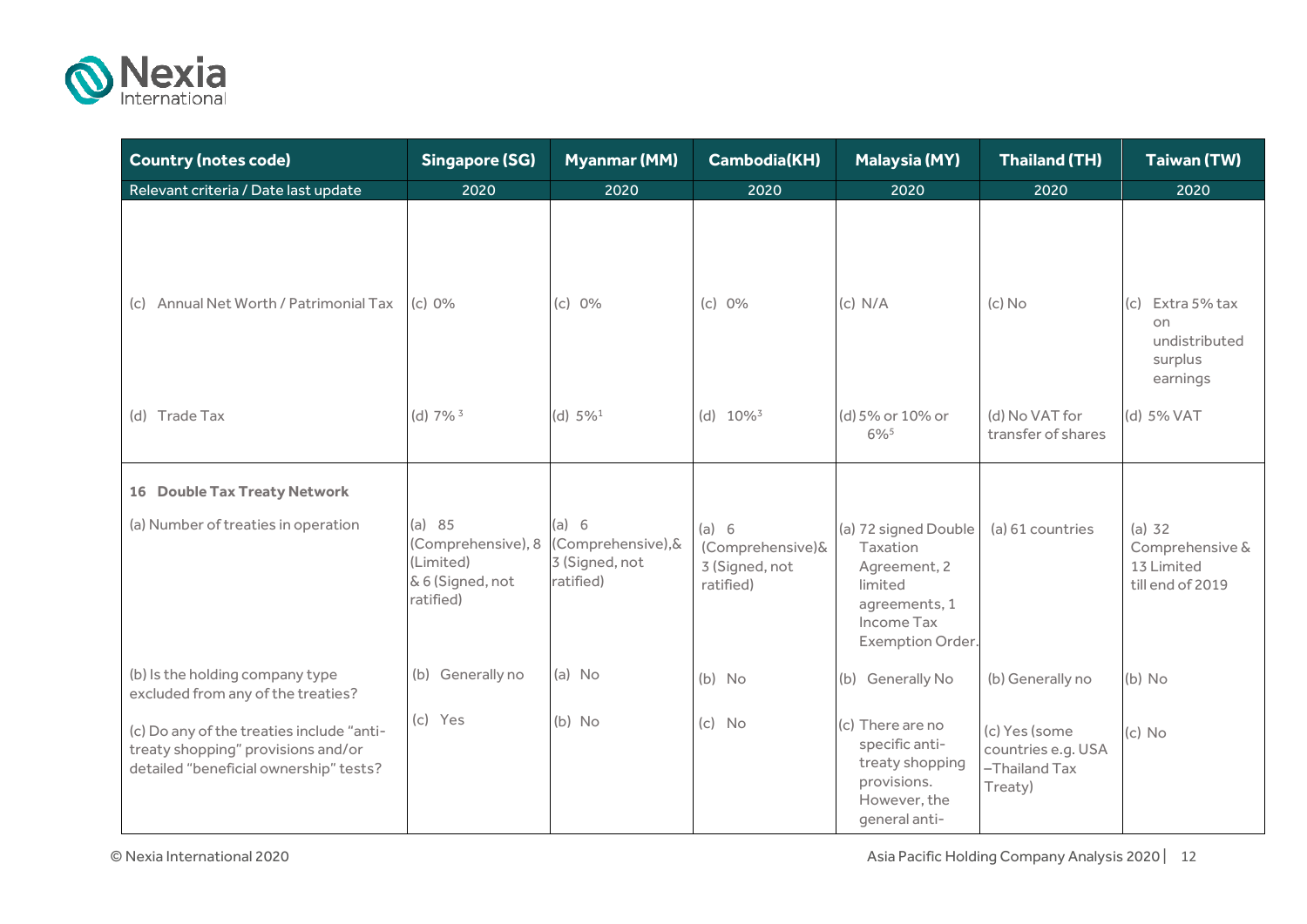

| <b>Country (notes code)</b>                                                              | <b>Singapore (SG)</b> | <b>Myanmar (MM)</b>                                                                                                                                                                                                                                                                                                                                                                                                                                                                  | <b>Cambodia(KH)</b>                                                                                                                                                                                                                                                                                         | <b>Malaysia (MY)</b>                                                                                                                                                                        | <b>Thailand (TH)</b>                                                                    | <b>Taiwan (TW)</b> |
|------------------------------------------------------------------------------------------|-----------------------|--------------------------------------------------------------------------------------------------------------------------------------------------------------------------------------------------------------------------------------------------------------------------------------------------------------------------------------------------------------------------------------------------------------------------------------------------------------------------------------|-------------------------------------------------------------------------------------------------------------------------------------------------------------------------------------------------------------------------------------------------------------------------------------------------------------|---------------------------------------------------------------------------------------------------------------------------------------------------------------------------------------------|-----------------------------------------------------------------------------------------|--------------------|
| Relevant criteria / Date last update                                                     | 2020                  | 2020                                                                                                                                                                                                                                                                                                                                                                                                                                                                                 | 2020                                                                                                                                                                                                                                                                                                        | 2020                                                                                                                                                                                        | 2020                                                                                    | 2020               |
|                                                                                          |                       |                                                                                                                                                                                                                                                                                                                                                                                                                                                                                      |                                                                                                                                                                                                                                                                                                             | avoidance<br>provisions can<br>be used.                                                                                                                                                     |                                                                                         |                    |
| <b>17 Exchange Controls</b>                                                              |                       |                                                                                                                                                                                                                                                                                                                                                                                                                                                                                      |                                                                                                                                                                                                                                                                                                             |                                                                                                                                                                                             |                                                                                         |                    |
| Are Exchange Controls restrictions<br>applied in respect of the holding<br>company type? | <b>No</b>             | Citizens,<br>foreigners<br>and companies in<br>Myanmar must<br>obtain permission<br>from the Foreign<br>Exchange<br>Management<br>Department in all<br>of their practical<br>dealings with<br>foreign exchange<br>in connection with<br>borrowing foreign<br>exchange from<br>abroad and<br>repaying the<br>principal and<br>interest thereof.<br>making any<br>payment to<br>persons abroad,<br>opening accounts<br>in foreign banks<br>abroad and the<br>remittance of<br>profits. | Payments for<br>commercial<br>transactions may<br>be made freely<br>between residents<br>and non-<br>residents,<br>provided they are<br>made through an<br>authorized bank.<br>Funds transfer<br>exceeding USD<br>10,000 must be<br>declared to the<br>National Nank of<br>Cambodia before<br>the transfer. | Generally $no - a$<br>resident is freely<br>permitted to make<br>payments to a<br>non-resident for<br>the settlement of<br>domestic and<br>international trade<br>in goods and<br>services. | Exchange control<br>is applied in<br>general pursuant<br>to the Exchange<br>Control Act | <b>No</b>          |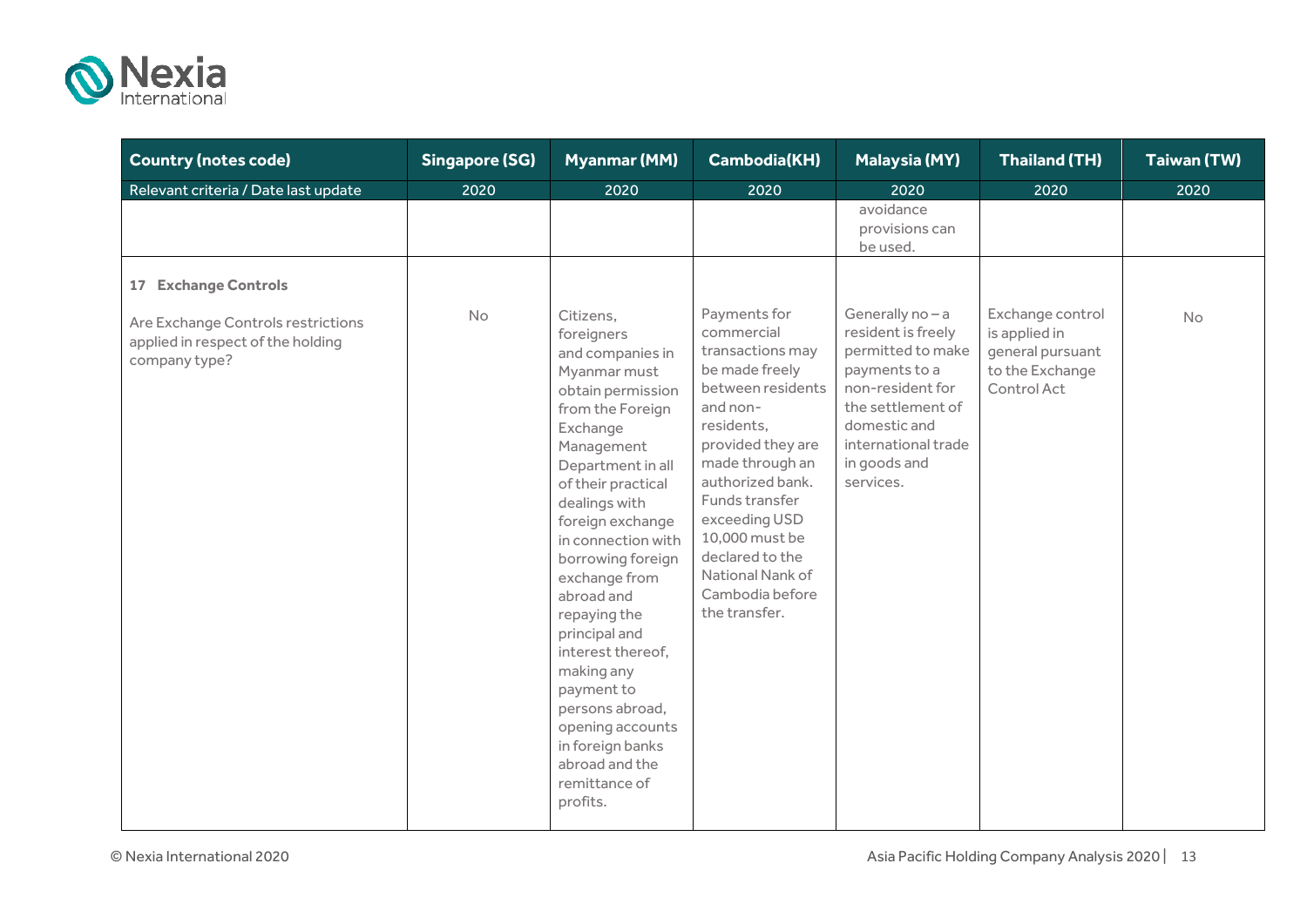

| <b>Country (notes code)</b>                                                                                | <b>Singapore (SG)</b>                                                                                                                                                                                                                                                                                                                | Myanmar (MM)                                             | <b>Cambodia(KH)</b>                                      | <b>Malaysia (MY)</b>                                                                                                                                                                                                                        | <b>Thailand (TH)</b>                                                                                                                                                                       | <b>Taiwan (TW)</b>                                                       |
|------------------------------------------------------------------------------------------------------------|--------------------------------------------------------------------------------------------------------------------------------------------------------------------------------------------------------------------------------------------------------------------------------------------------------------------------------------|----------------------------------------------------------|----------------------------------------------------------|---------------------------------------------------------------------------------------------------------------------------------------------------------------------------------------------------------------------------------------------|--------------------------------------------------------------------------------------------------------------------------------------------------------------------------------------------|--------------------------------------------------------------------------|
| Relevant criteria / Date last update                                                                       | 2020                                                                                                                                                                                                                                                                                                                                 | 2020                                                     | 2020                                                     | 2020                                                                                                                                                                                                                                        | 2020                                                                                                                                                                                       | 2020                                                                     |
| <b>18 Base Erosion Profit Shifting</b><br>What kinds of tests have been<br>introduced as a result of BEPS? | Introduction of:<br>(a)Contemporaneo<br>us transfer pricing<br>documentation<br>requirements for<br>related party<br>transactions<br>exceeding<br>specified                                                                                                                                                                          | There are no<br>specific provisions<br>relating to BEPS. | There are no<br>specific provisions<br>relating to BEPS. | (a) Income Tax<br>(Transfer Pricing)<br>Rules 2012,<br>Section 140A and<br>Section 140C of<br>the Income Tax<br>Act 1967 are<br>applicable on<br>controlled                                                                                 | According to the<br>new tax law which<br>is effective for the<br>accounting period<br>commencement<br>on or after<br>January 1, 2019<br>onwards, the<br>related party                      | 1. Transfer Pricing<br>2. Country by<br>Country report<br>3. Master File |
|                                                                                                            | thresholds;<br>(b) Prescribed<br>reporting<br>requirements for<br>such transactions<br>which exceed the<br>threshold; and<br>(c) Country by<br><b>Country Reporting</b><br>(CbCR) for certain<br>Singapore-based<br>multinationals<br>meeting certain<br>conditions.<br>(d) Introduction of<br>a hybrid limitation<br>of benefit and |                                                          |                                                          | transactions.<br>(b) Income Tax<br>(Country-by-<br>Country<br>Reporting) Rules<br>2016 came into<br>operation on 1<br>January 2017. The<br>Rules apply to a<br>multinational<br>corporation group<br>which meet with<br>certain conditions. | transactions<br>exceeding<br>specified<br>threshold require<br>the followings<br>documentation<br>(i) Country by<br>Country report<br>(CbCR),<br>(ii) Master file and<br>(iii) Local file. |                                                                          |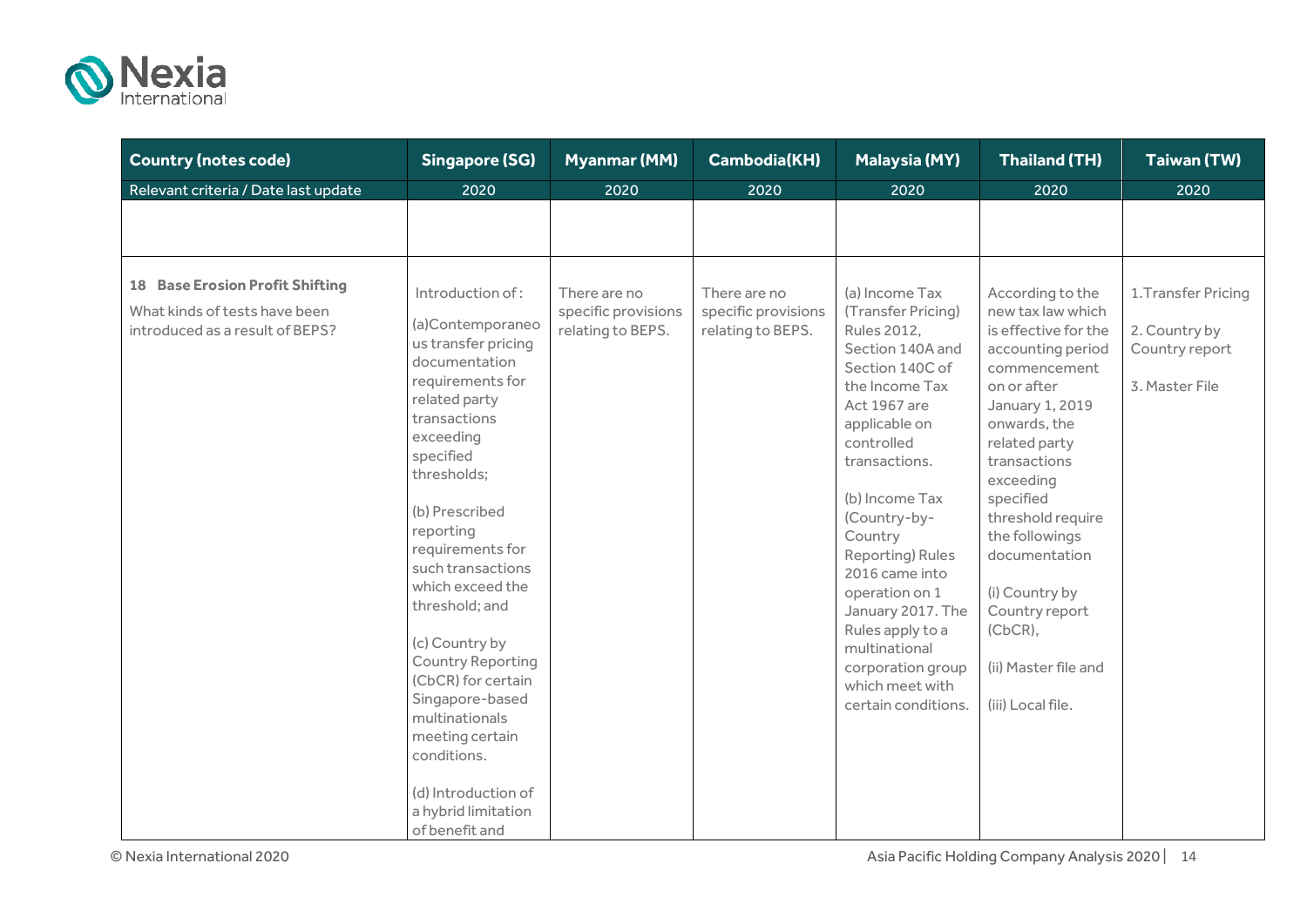

| Country (notes code)                 | <b>Singapore (SG)</b>                                                                                                   | <b>Myanmar (MM)</b> | Cambodia(KH) | Malaysia (MY) | <b>Thailand (TH)</b> | <b>Taiwan (TW)</b> |
|--------------------------------------|-------------------------------------------------------------------------------------------------------------------------|---------------------|--------------|---------------|----------------------|--------------------|
| Relevant criteria / Date last update | 2020                                                                                                                    | 2020                | 2020         | 2020          | 2020                 | 2020               |
|                                      | principal purpose<br>article in tax<br>treaties (first<br>introduced in the<br>tax treaty<br>concluded with<br>Brazil). |                     |              |               |                      |                    |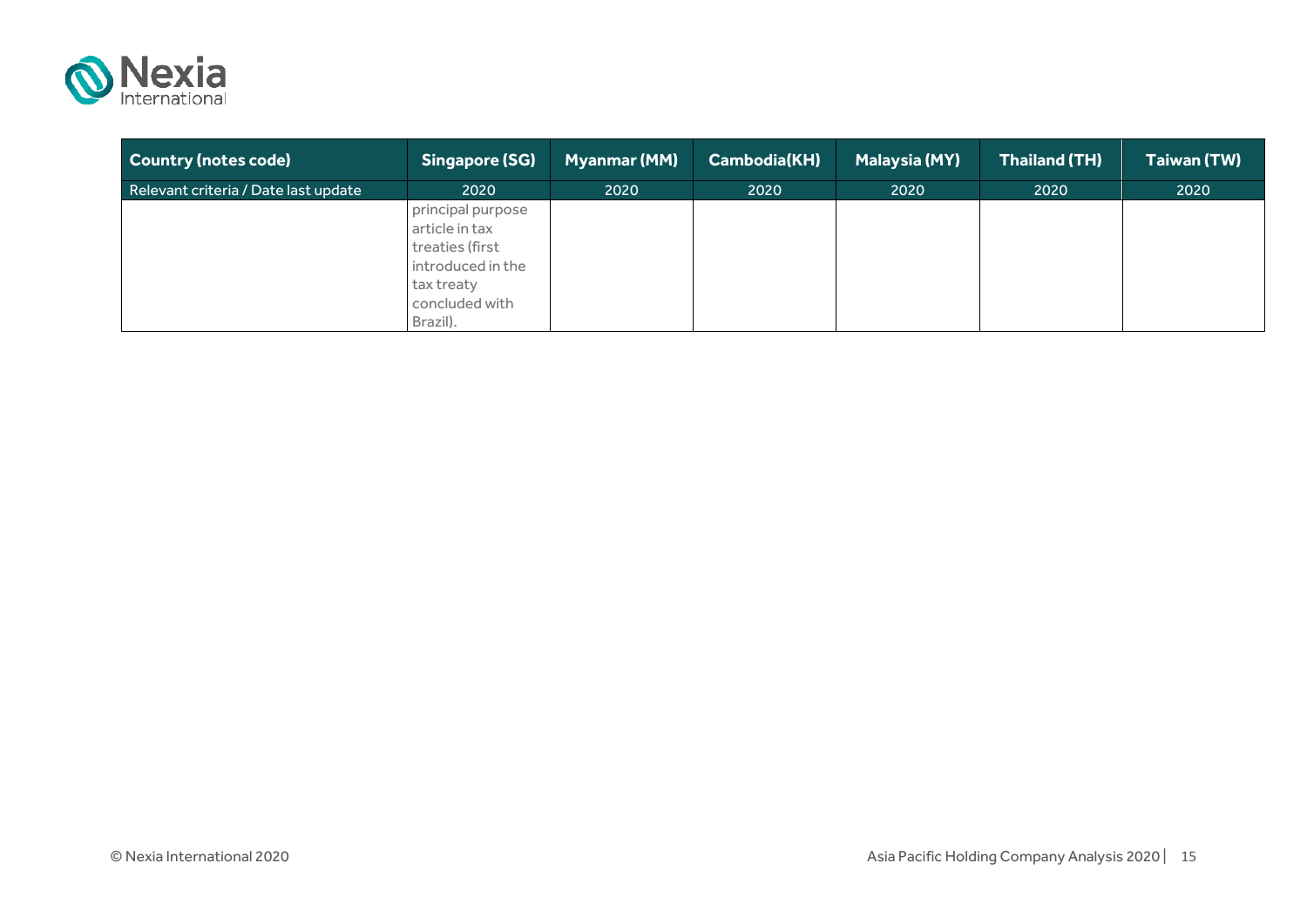

| <b>Country (notes code)</b>                                                                                                                                                                                      | <b>Australia (AUS)</b>                                                                                                      | Indonesia (ID)                                                                                                                                                                                                                                                                                                                                                    | Hong Kong (HK)         | Japan (JN)                                                                                                                                                                       | China (CN)                                                                                                                                                                             | <b>Sri Lanka (SL)</b>                                                                                                                                                                           |
|------------------------------------------------------------------------------------------------------------------------------------------------------------------------------------------------------------------|-----------------------------------------------------------------------------------------------------------------------------|-------------------------------------------------------------------------------------------------------------------------------------------------------------------------------------------------------------------------------------------------------------------------------------------------------------------------------------------------------------------|------------------------|----------------------------------------------------------------------------------------------------------------------------------------------------------------------------------|----------------------------------------------------------------------------------------------------------------------------------------------------------------------------------------|-------------------------------------------------------------------------------------------------------------------------------------------------------------------------------------------------|
| Relevant criteria / Date last<br>update                                                                                                                                                                          | 2020                                                                                                                        | 2020                                                                                                                                                                                                                                                                                                                                                              | 2020                   | 2020                                                                                                                                                                             | 2020                                                                                                                                                                                   | 2020                                                                                                                                                                                            |
| <b>1 Treatment of Dividend</b><br>Income<br>How is Dividend Income<br>treated for tax purposes-in<br>particular, is the dividend<br>income either<br>(a) exempt from tax under a<br>"participation exemption" or | Foreign-sourced<br>dividend income<br>received in Australia<br>is not taxable under<br>certain<br>circumstance <sup>1</sup> | (a) Local-sourced<br>Dividend income<br>received in Indonesia<br>is taxable under the<br>following<br>circumstance:<br>Individual: 10%<br>$\sim$<br>final tax from<br>gross amount<br>Corporate:<br>$\overline{\phantom{a}}$<br>1. Ownership of<br>less than 25%.<br>subject to<br>corporate tax;<br>2. Ownership of<br>at least 25% is<br>not subject to<br>tax; | <b>Exempt from Tax</b> | 95% of foreign-<br>sourced dividend<br>income, which is<br>not a deductible<br>dividend at the<br>paying<br>corporation, shall<br>be excluded from<br>taxable income in<br>Japan | Foreign or<br>domestic-sourced<br>dividend income<br>received in China is<br>included as<br>company revenue<br>and is subject to EIT<br>at 25%. Foreign paid<br>tax credit is allowed. | The Dividend paid by<br>a resident company<br>to a resident person<br>shall be a final<br>withholding payment.<br>A resident person<br>shall withhold tax at<br>14% when a dividend<br>is paid. |
| (b) taxable with credit for<br>foreign tax credits                                                                                                                                                               |                                                                                                                             | (b) Foreign-sourced<br>Dividend income<br>received in<br>Indonesia is taxable.<br>If the dividend<br>suffers foreign<br>witholding tax, then<br>foreign tax tax<br>credits are available.                                                                                                                                                                         |                        |                                                                                                                                                                                  | Foreign tax credit<br>eligible for is up to 5<br>tiers of holding:<br>1) Tier 1: a<br>domestic<br>enterprise<br>directly holds at<br>least 20% of a<br>foreign<br>enterprise; or       |                                                                                                                                                                                                 |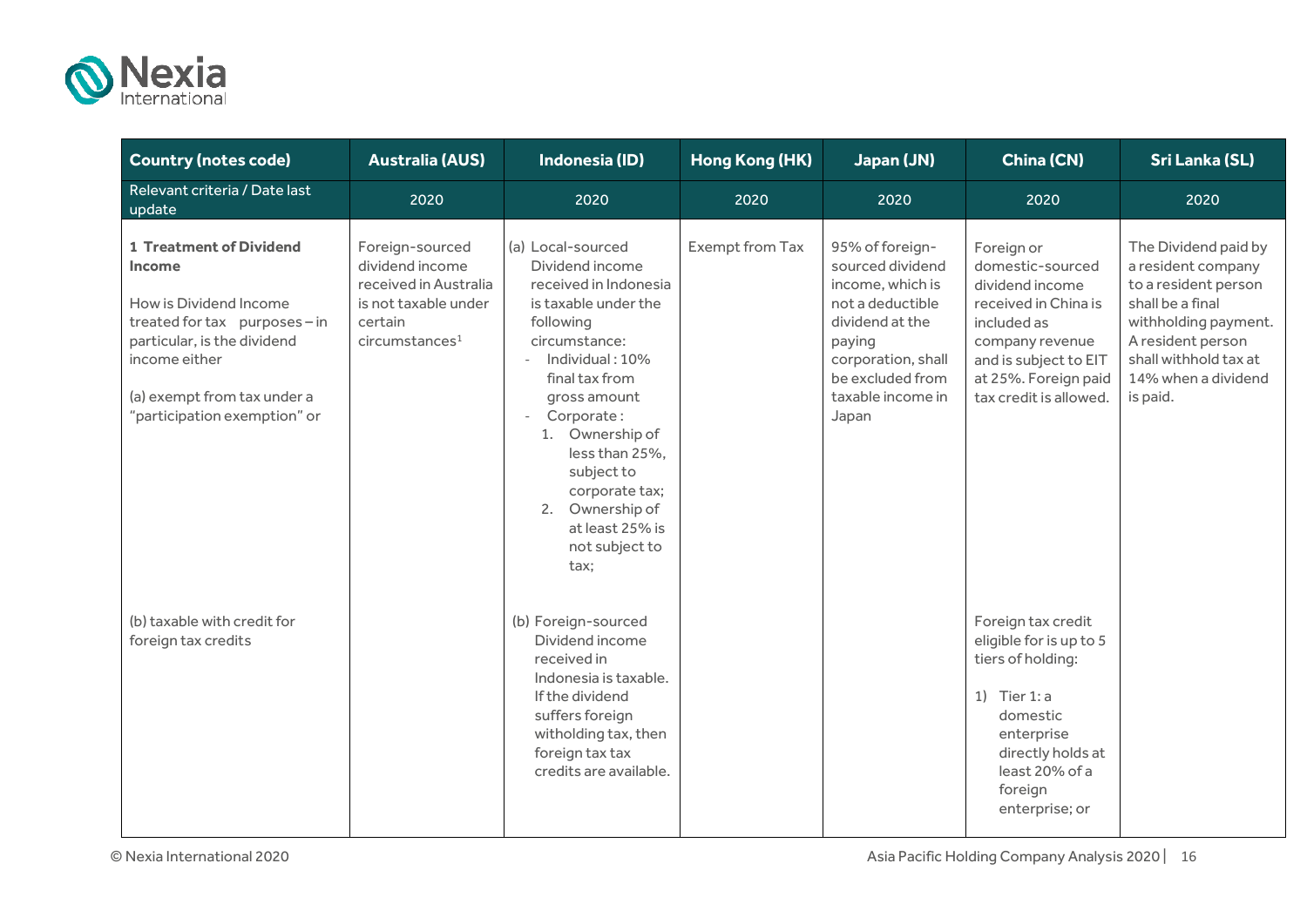

| <b>Country (notes code)</b>                                                                                                                                                                               | <b>Australia (AUS)</b>                                                                                                                                                                                   | Indonesia (ID)                                                                                                                                                                                                              | Hong Kong (HK)         | Japan (JN)                                                                                                                                                                                          | <b>China (CN)</b>                                                                                                                                                                                                                       | <b>Sri Lanka (SL)</b>                                                                                                                                                                                     |
|-----------------------------------------------------------------------------------------------------------------------------------------------------------------------------------------------------------|----------------------------------------------------------------------------------------------------------------------------------------------------------------------------------------------------------|-----------------------------------------------------------------------------------------------------------------------------------------------------------------------------------------------------------------------------|------------------------|-----------------------------------------------------------------------------------------------------------------------------------------------------------------------------------------------------|-----------------------------------------------------------------------------------------------------------------------------------------------------------------------------------------------------------------------------------------|-----------------------------------------------------------------------------------------------------------------------------------------------------------------------------------------------------------|
| Relevant criteria / Date last<br>update                                                                                                                                                                   | 2020                                                                                                                                                                                                     | 2020                                                                                                                                                                                                                        | 2020                   | 2020                                                                                                                                                                                                | 2020                                                                                                                                                                                                                                    | 2020                                                                                                                                                                                                      |
|                                                                                                                                                                                                           |                                                                                                                                                                                                          |                                                                                                                                                                                                                             |                        |                                                                                                                                                                                                     | 2) Tier 2 to Tier 5:<br>the tier 2 to 5<br>foreign<br>enterprise<br>directly holds at<br>least 20% of<br>next tier<br>subsidiary, and<br>the domestic<br>enterprise<br>indericly holds at<br>least 20% of the<br>foreign<br>subsidiary. |                                                                                                                                                                                                           |
| 2 Minimum Participation for<br><b>Dividend income</b><br>Minimum participation holding<br>level (%) required to be<br>satisfied                                                                           | 10%                                                                                                                                                                                                      | N/A                                                                                                                                                                                                                         | No such<br>Regulation  | At least 25%, but<br>can be reduced to<br>lower % with a tax<br>treaty.                                                                                                                             | 20% if applying for<br>foreign tax credit.                                                                                                                                                                                              | N/A                                                                                                                                                                                                       |
| <b>3 Treatment of Capital Gains</b><br>Income<br>How is Capital Gains Income<br>treated for tax purposes-in<br>particular, is the capital gain<br>either<br>(a) exempt from tax under a<br>"participation | A gain derived from<br>the disposal of<br>shares in a foreign<br>company is reduced<br>where that foreign<br>company has<br>underlying active<br>business assets. To<br>qualify for the<br>reduction the | Capital gains are<br>generally assessable<br>together with ordinary<br>income and subject to<br>tax at the standard<br>corporate tax rate.<br>Where foreign taxes<br>are suffered, foreign<br>tax credits are<br>available. | <b>Exempt from Tax</b> | Capital gains<br>derived from<br>disposal of any<br>type of shares are<br>taxable regardless<br>of participation %,<br>but a foreign tax<br>on the capital<br>gains shall be<br>allowed as a credit | Capital gains in<br>China are treated as<br>company revenue<br>subject to EIT of<br>25%.<br>If holding at least<br>20% of a foreign<br>company, foreign<br>tax credit may                                                               | Capital gains are<br>taxable at 10% for<br>resident persons<br>capital gains are<br>taxable on realization<br>of assets held<br>worldwide.<br>For non-resident<br>persons capital gains<br>are taxable on |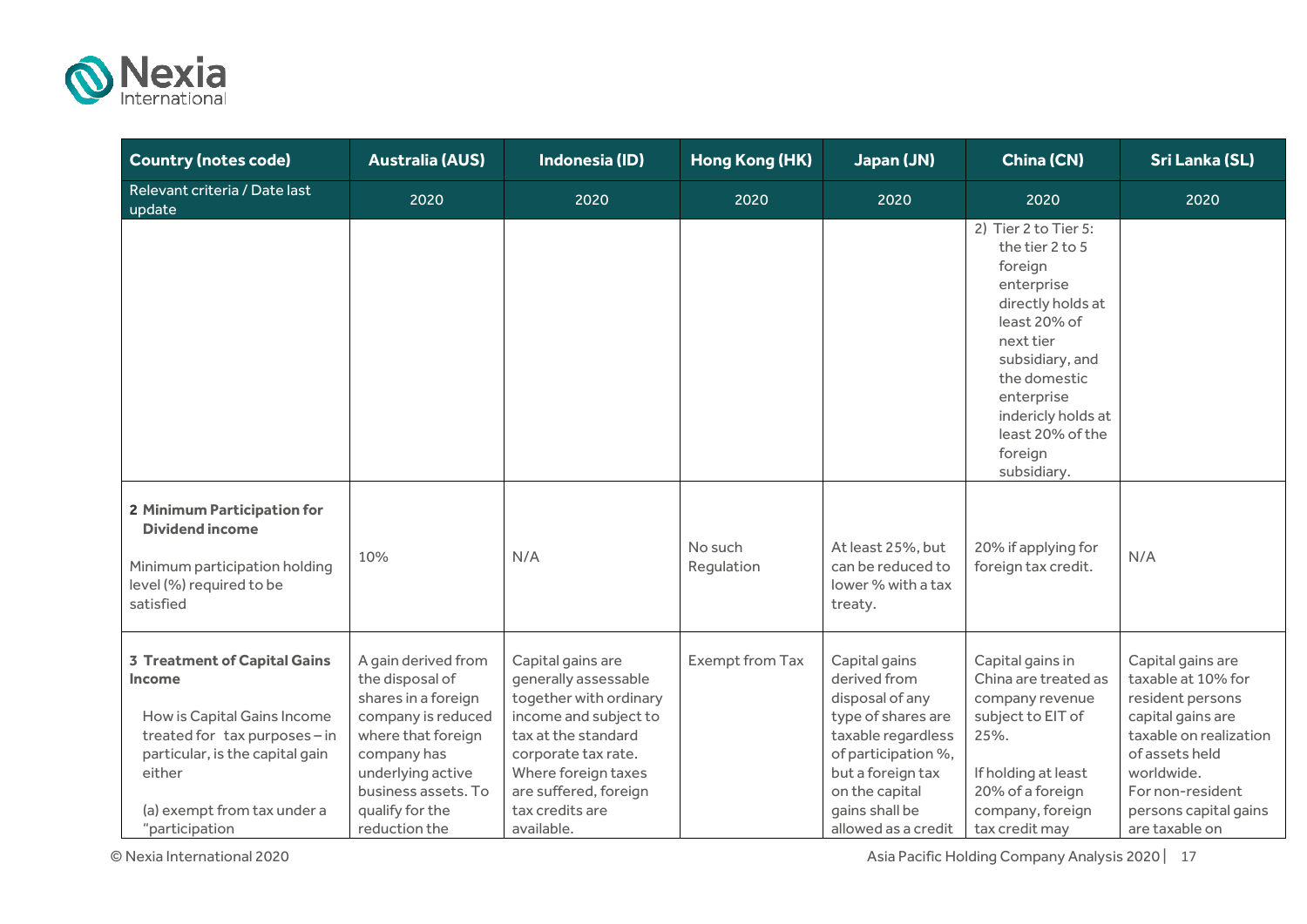

| <b>Country (notes code)</b>                                                                                               | <b>Australia (AUS)</b>                                                                                                                                                                                                                                                                           | Indonesia (ID)                                                                                                                                                                                                                                                                                                                                                            | Hong Kong (HK)                                                   | Japan (JN)                                                                                       | China (CN)                                                             | <b>Sri Lanka (SL)</b>                                                                                                                                                                                                                                   |
|---------------------------------------------------------------------------------------------------------------------------|--------------------------------------------------------------------------------------------------------------------------------------------------------------------------------------------------------------------------------------------------------------------------------------------------|---------------------------------------------------------------------------------------------------------------------------------------------------------------------------------------------------------------------------------------------------------------------------------------------------------------------------------------------------------------------------|------------------------------------------------------------------|--------------------------------------------------------------------------------------------------|------------------------------------------------------------------------|---------------------------------------------------------------------------------------------------------------------------------------------------------------------------------------------------------------------------------------------------------|
| Relevant criteria / Date last<br>update                                                                                   | 2020                                                                                                                                                                                                                                                                                             | 2020                                                                                                                                                                                                                                                                                                                                                                      | 2020                                                             | 2020                                                                                             | 2020                                                                   | 2020                                                                                                                                                                                                                                                    |
| exemption" or<br>(b) taxable with credit for<br>foreign tax credits                                                       | Australian company<br>must have held a<br>voting interest of<br>10% or more in the<br>foreign company for<br>a continuous period<br>of 12 months or<br>more. The gain is<br>reduced by the % of<br>active business<br>assets to the total<br>assets held by the<br>foreign company. <sup>2</sup> | Proceeds from disposal<br>of shares listed on the<br>Indonesian stock<br>exchange are not<br>subject to normal<br>corporate income tax<br>but subject to a final<br>witholding tax of 0.1%<br>from the gross sales<br>proceeds. An additional<br>tax of 0.5% applied to<br>the share value of<br>founder shares at the<br>time an initial public<br>offering takes place. |                                                                  | against Japanese<br>corporation taxes,<br>to the extent of<br>those appropriate<br>to the gains. | apply. Foreign tax<br>credit eligible for up<br>to 3 tiers of holding. | realization of assets<br>held in Sri Lanka.<br>Gains derived from a<br>disposal of shares<br>listed in a recognized<br>stock exchange are<br>exempt from capital<br>gains tax. However<br>private company<br>shares are liable to<br>capital gains tax. |
| <b>4 Minimum Participation for</b><br><b>Capital Gains</b><br>Minimum participation holding                               | Refer to item 3                                                                                                                                                                                                                                                                                  | N/A                                                                                                                                                                                                                                                                                                                                                                       | No such                                                          | N/A                                                                                              | N/A                                                                    | N/A                                                                                                                                                                                                                                                     |
| level (%) required to be<br>satisfied                                                                                     | above                                                                                                                                                                                                                                                                                            |                                                                                                                                                                                                                                                                                                                                                                           | Requirement                                                      |                                                                                                  |                                                                        |                                                                                                                                                                                                                                                         |
| 5 Minimum "ownership"<br>period requirements<br>What are the minimum<br>"ownership" period<br>Requirements in respect of: |                                                                                                                                                                                                                                                                                                  |                                                                                                                                                                                                                                                                                                                                                                           |                                                                  |                                                                                                  |                                                                        |                                                                                                                                                                                                                                                         |
| (a) Dividend income                                                                                                       | $(a)$ Nil                                                                                                                                                                                                                                                                                        | N/A                                                                                                                                                                                                                                                                                                                                                                       | While there is no<br>minimum<br>ownership period<br>requirement, | (a) At least 6<br>months prior<br>to the date of<br>determination                                | While there is no<br>(a)<br>minimum<br>ownership<br>period             | (a) $N/A$                                                                                                                                                                                                                                               |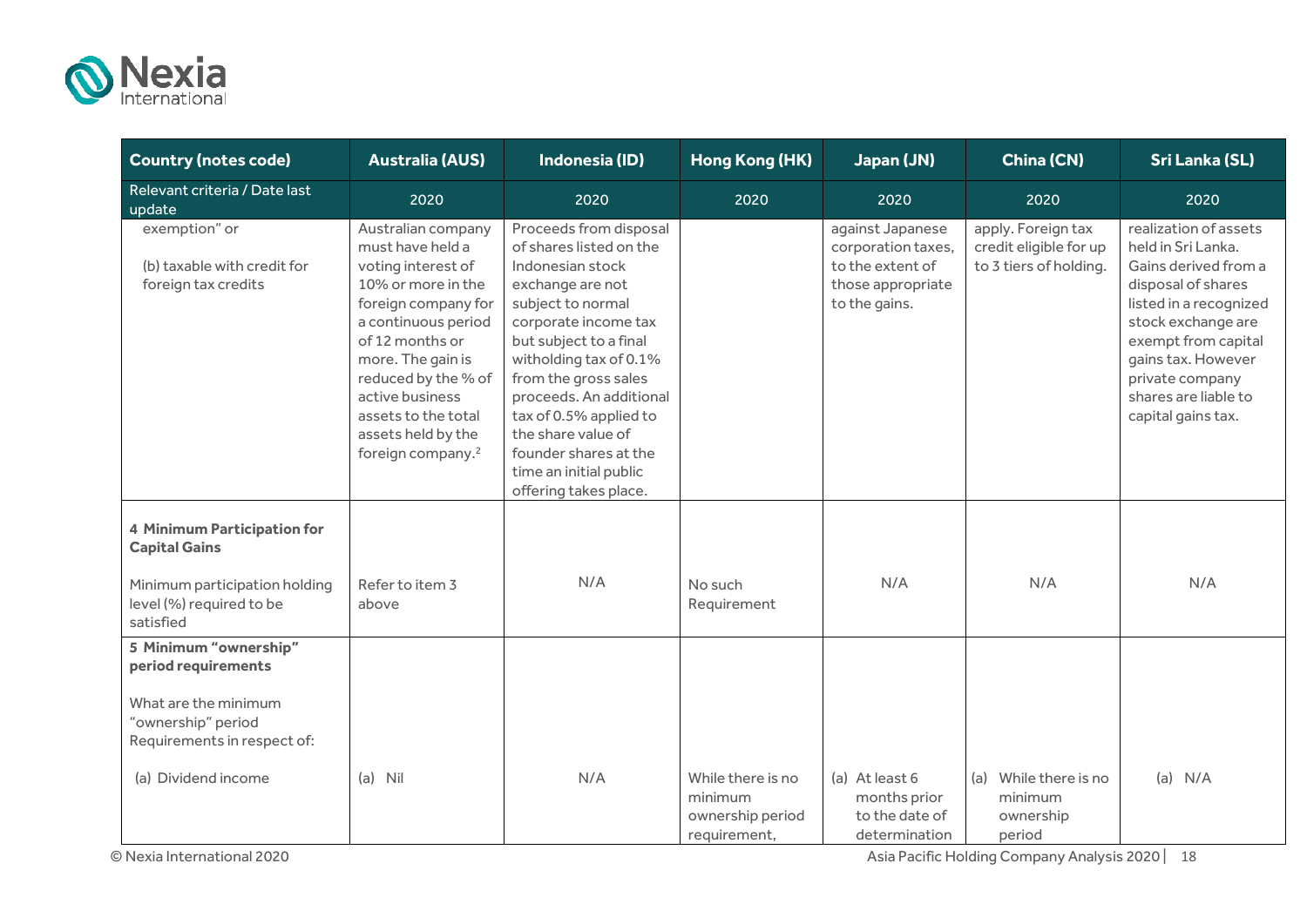

| <b>Country (notes code)</b>                                                                                                                                                                                            | <b>Australia (AUS)</b> | Indonesia (ID) | Hong Kong (HK)                                                                                                                             | Japan (JN)                                    | China (CN)                                                                                                                                                                 | <b>Sri Lanka (SL)</b>                                                                                                                                                             |
|------------------------------------------------------------------------------------------------------------------------------------------------------------------------------------------------------------------------|------------------------|----------------|--------------------------------------------------------------------------------------------------------------------------------------------|-----------------------------------------------|----------------------------------------------------------------------------------------------------------------------------------------------------------------------------|-----------------------------------------------------------------------------------------------------------------------------------------------------------------------------------|
| Relevant criteria / Date last<br>update                                                                                                                                                                                | 2020                   | 2020           | 2020                                                                                                                                       | 2020                                          | 2020                                                                                                                                                                       | 2020                                                                                                                                                                              |
| (b) Capital gains derived from                                                                                                                                                                                         | (b) 12 months          |                | dividends are paid<br>one time per year<br>after annual tax<br>filing is completed<br>and statutory<br>reserve<br>requirements are<br>met. | on entitlement<br>to the divided<br>$(b)$ N/A | requirement,<br>dividends are<br>paid one time<br>per year after<br>annual tax filing<br>is completed<br>and statutory<br>reserve<br>requirements<br>are met.<br>$(b)$ N/A | (b) A domestic                                                                                                                                                                    |
| the participating holding?                                                                                                                                                                                             |                        |                |                                                                                                                                            |                                               |                                                                                                                                                                            | residence owned<br>for less than 3<br>years and lived for<br>less than at least 2<br>years is subjected<br>to capital gains<br>tax if the asset is<br>realized before 3<br>years. |
| <b>6 "Active Business" Test on</b><br>underlying participation<br>Does the underlying subsidiary<br>require to<br>be an active operating<br>company or can the subsidiary<br>be, itself, a passive holding<br>company? | No <sup>3</sup>        | N/A            | No such<br>Requirement                                                                                                                     | No                                            | Can be a holding<br>company                                                                                                                                                | N/A                                                                                                                                                                               |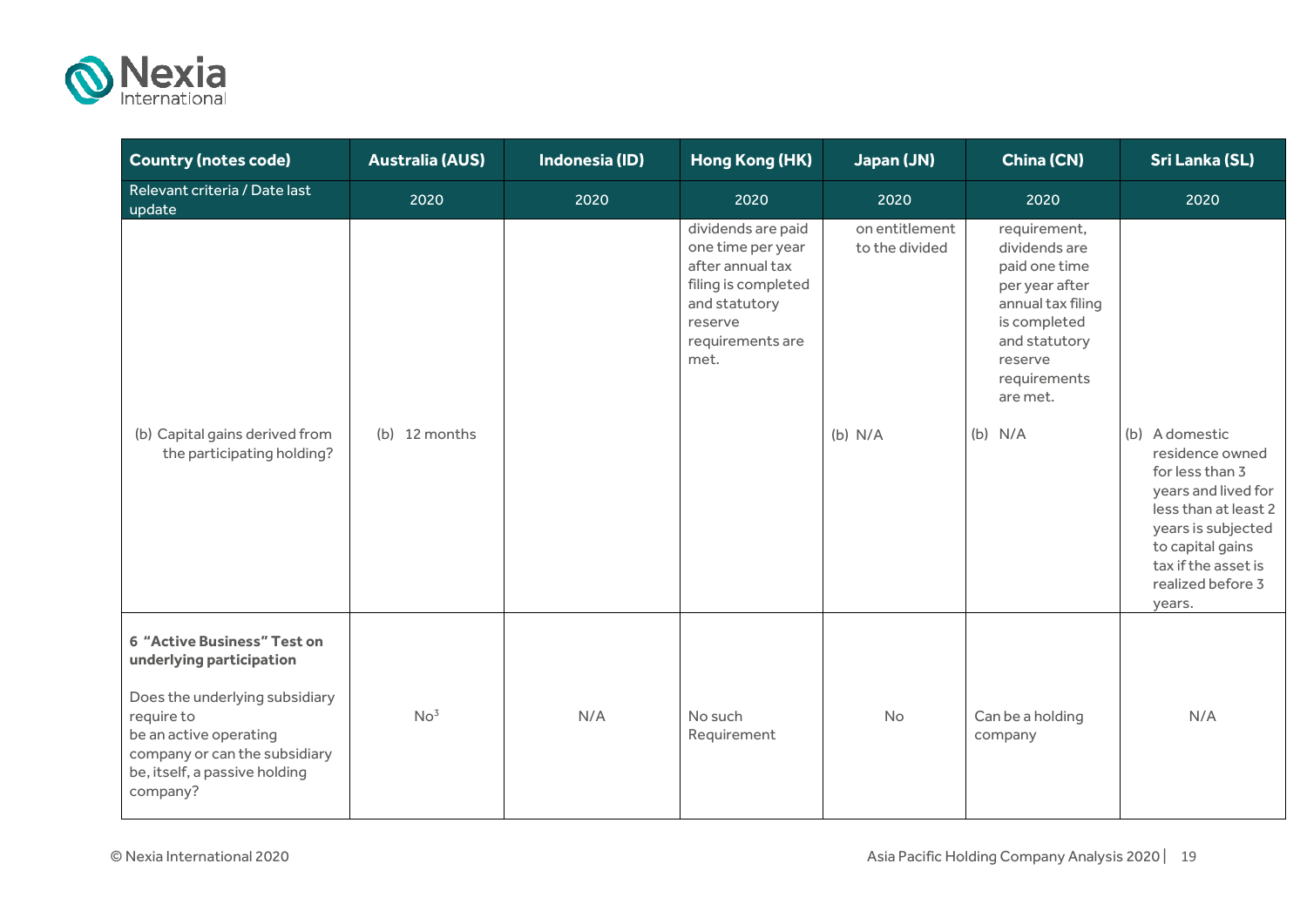

| <b>Country (notes code)</b>                                                                                                                                                                                                                                                                                        | <b>Australia (AUS)</b> | Indonesia (ID)                                                                                                                                                 | Hong Kong (HK)                                                                                                                                             | Japan (JN)                                                                  | China (CN) | <b>Sri Lanka (SL)</b>                                                                                                                                      |
|--------------------------------------------------------------------------------------------------------------------------------------------------------------------------------------------------------------------------------------------------------------------------------------------------------------------|------------------------|----------------------------------------------------------------------------------------------------------------------------------------------------------------|------------------------------------------------------------------------------------------------------------------------------------------------------------|-----------------------------------------------------------------------------|------------|------------------------------------------------------------------------------------------------------------------------------------------------------------|
| Relevant criteria / Date last<br>update                                                                                                                                                                                                                                                                            | 2020                   | 2020                                                                                                                                                           | 2020                                                                                                                                                       | 2020                                                                        | 2020       | 2020                                                                                                                                                       |
| 7 "Subject to tax" Test on<br>underlying participation<br>Is the subsidiary required to be<br>subject to taxation in its<br>jurisdiction of registration?<br>If so, what is the minimum<br>acceptable level of taxation (%<br>rate) in the jurisdiction of the<br>holding company for the<br>purposes of this test | No                     | Subsidiary and Holding<br>Company are different<br>legal entity and have<br>their respective tax<br>obligation based on<br>country in which it is<br>situated. | No such<br>Requirement                                                                                                                                     | No                                                                          | <b>No</b>  | N/A                                                                                                                                                        |
| 8 Corporate Rate of Taxation<br>Corporate tax rate in<br>jurisdiction                                                                                                                                                                                                                                              | 27.5% <sup>4</sup>     | 25%                                                                                                                                                            | 8.25% for<br>first HK\$ 2 million.<br>Profits above that<br>at 16.5%<br>(Restricted to only<br>one enterprise<br>nominated among<br>connected<br>entities) | 30.63%<br>(Theoretical<br>effective tax rate<br>for a large<br>corporation) | 25%        | 14% - export of<br>goods and services<br>Agriculture<br>Education<br>Tourism<br>Information<br>technology<br>40% - Liquor<br>28% - All other<br>businesses |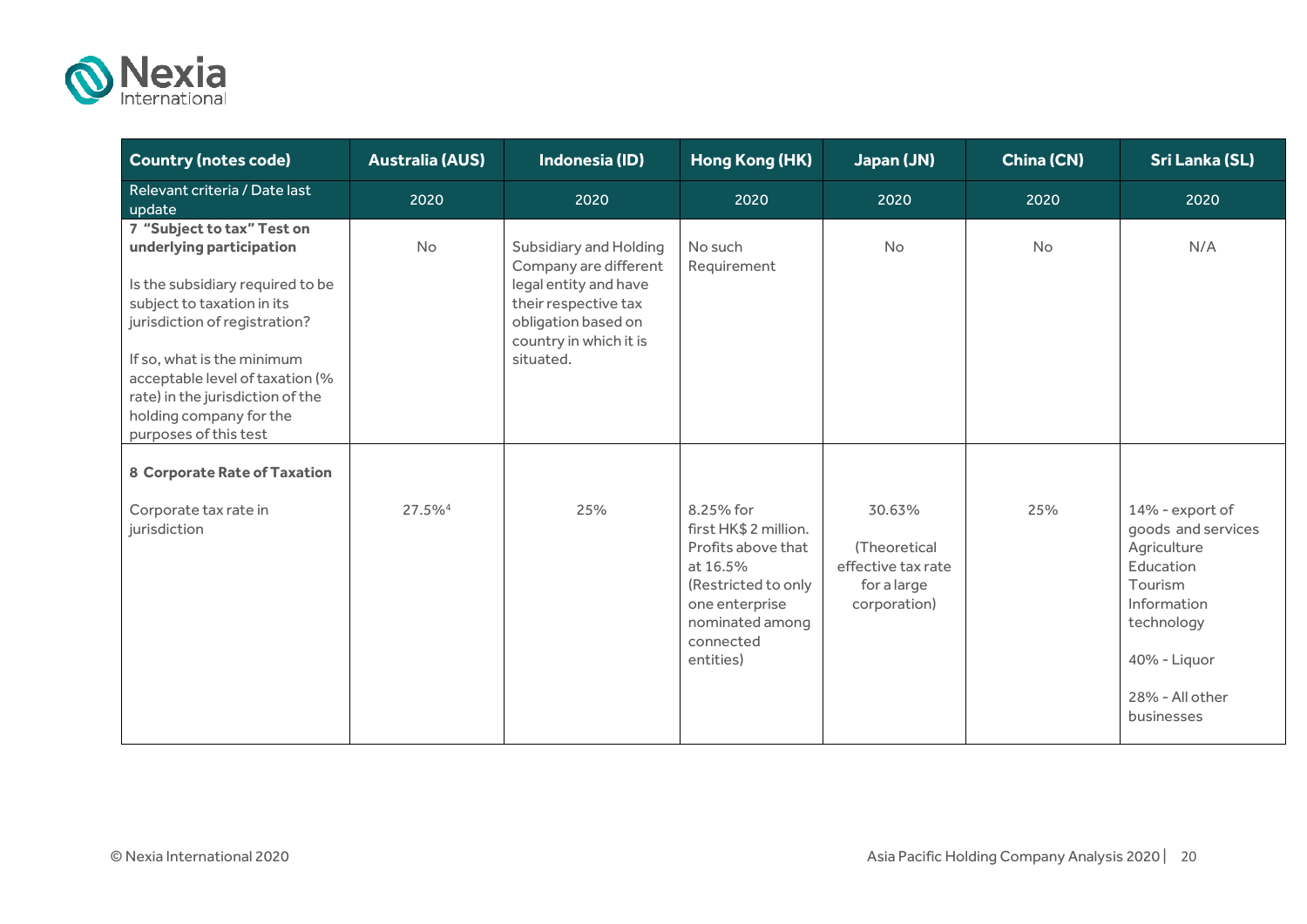

| <b>Country (notes code)</b>                                                                                                                                                   | <b>Australia (AUS)</b>                                                                           | Indonesia (ID)   | Hong Kong (HK) | Japan (JN)                                          | China (CN)                                                                                                                                                                                                                                   | <b>Sri Lanka (SL)</b>                          |
|-------------------------------------------------------------------------------------------------------------------------------------------------------------------------------|--------------------------------------------------------------------------------------------------|------------------|----------------|-----------------------------------------------------|----------------------------------------------------------------------------------------------------------------------------------------------------------------------------------------------------------------------------------------------|------------------------------------------------|
| Relevant criteria / Date last<br>update                                                                                                                                       | 2020                                                                                             | 2020             | 2020           | 2020                                                | 2020                                                                                                                                                                                                                                         | 2020                                           |
| 9 Withholding Tax - Dividend<br>(Outgoing)                                                                                                                                    |                                                                                                  |                  |                |                                                     |                                                                                                                                                                                                                                              |                                                |
| (a) Non-Treaty rate on<br><b>Dividends</b>                                                                                                                                    | (a) $30\%$                                                                                       | (a) $20%$        | 0%<br>(a)      | (a)<br>20.42%                                       | a) 20%<br>levied at the<br>reduced rate of 10%                                                                                                                                                                                               | (a) 14%                                        |
| (b) Treaty-range of<br>withholding taxes                                                                                                                                      | (b) 0% to 15%                                                                                    | (b) $5\% - 20\%$ | (b) 0%         | (b) $0\% - 20\%$                                    | b) $5\% - 15\%$                                                                                                                                                                                                                              | (b) Depends on the<br><b>Applicable Treaty</b> |
| 10 Withholding Tax -<br><b>Dividends (Incoming)</b>                                                                                                                           |                                                                                                  |                  |                |                                                     |                                                                                                                                                                                                                                              |                                                |
| General range of withholding<br>taxes on dividends in the<br>foreign source jurisdiction in<br>terms of treaty network.                                                       | $0\% - 15\%$                                                                                     | $5\% - 20\%$     | $0\% - 15\%$   | $0\% - 20\%$                                        | See item 1 above                                                                                                                                                                                                                             | 14%<br>(Subject to Treaty)                     |
| 11 Withholding Tax -<br><b>Liquidation of Holding Co.</b><br>Is a withholding tax imposed on<br>the final distribution of assets<br>of the holding company in<br>liquidation? | Yes, but only to the<br>extent the<br>distribution<br>represents after tax<br>unfranked profits. | No               | None           | Yes, to the extent<br>of deemed<br>dividend portion | For holding<br>companies<br>registered in China<br>and undergoing<br>liquidation, amount<br>equivalent to<br>registered capital is<br>not subject to<br>withholding tax and<br>the balance shall be<br>taxed as dividend or<br>capital gain. | Yes                                            |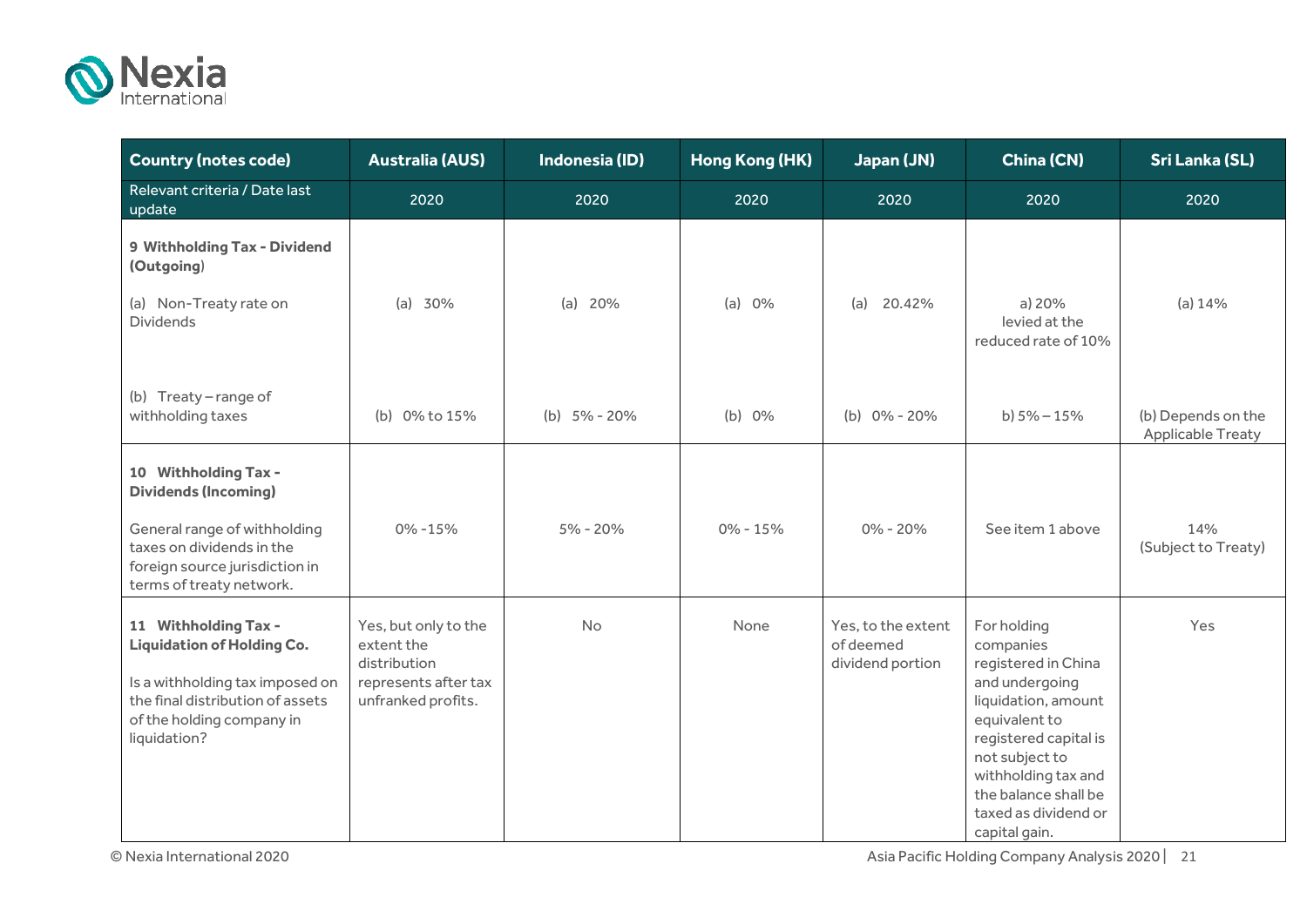

| <b>Country (notes code)</b>                                                                                                                                                                                                                       | <b>Australia (AUS)</b>                                                                                                                                                                                                                                    | Indonesia (ID)                                                        | <b>Hong Kong (HK)</b>                                                                                                                     | Japan (JN)                                                                                  | China (CN)                                                                                                                                             | <b>Sri Lanka (SL)</b>                                                   |
|---------------------------------------------------------------------------------------------------------------------------------------------------------------------------------------------------------------------------------------------------|-----------------------------------------------------------------------------------------------------------------------------------------------------------------------------------------------------------------------------------------------------------|-----------------------------------------------------------------------|-------------------------------------------------------------------------------------------------------------------------------------------|---------------------------------------------------------------------------------------------|--------------------------------------------------------------------------------------------------------------------------------------------------------|-------------------------------------------------------------------------|
| Relevant criteria / Date last<br>update                                                                                                                                                                                                           | 2020                                                                                                                                                                                                                                                      | 2020                                                                  | 2020                                                                                                                                      | 2020                                                                                        | 2020                                                                                                                                                   | 2020                                                                    |
| 12 Interest Deductions &<br><b>Thin Capitalisation</b><br><b>Rules - Debt: Equity Ratios</b>                                                                                                                                                      |                                                                                                                                                                                                                                                           |                                                                       |                                                                                                                                           |                                                                                             |                                                                                                                                                        |                                                                         |
| (a) Interest Deductions<br>Are Interest Expenses incurred<br>on loans (received to finance<br>the acquisition of the foreign<br>participation) deductible<br>against dividend income:<br>capital gains or other income of<br>the holding company? | Interest expense is<br>deductible against<br>dividend income<br>and other foreign<br>income or gains<br>provided the<br>company meets the<br>thin capitalisation<br>threshhold tests,<br>which are subject to<br>a de minimus<br>exclusion <sup>5</sup> . | Interest expense is<br>generally deductible<br>against income.        | Interest expense<br>used to finance<br>capital investment<br>is not deductible.<br>Income from<br>capital<br>investment is not<br>taxable | Yes                                                                                         | Interest may be<br>deductible if debt:<br>equity is not<br>exceeded and<br>interest rates are<br>proven to have been<br>determined at arm's<br>length. | Deduction is allowed<br>only from Business or<br>investment Income.     |
| (b) Debt: Equity Ratios<br>Are there restrictions on the<br>level of non-equity capital<br>financing of theholding<br>company in the form of<br>prescribed Debt: Equity ratios?                                                                   | Yes <sup>6</sup>                                                                                                                                                                                                                                          | Yes                                                                   | No restriction                                                                                                                            | Yes<br>(Thin<br><b>Capitalization Rule</b><br>and Earnings<br>Stripping Rule <sup>1</sup> ) | Yes<br>1) Prescribed Debt:<br>Equity ratios shall<br>not exceed:<br>a) Financial<br>enterprise: 5:1;<br>b) Any other<br>enterprise, 2:1.               | There are no Debt<br>Equity ratios for Thin<br>Capitalisation rule.     |
| Debt: Equity ratio:                                                                                                                                                                                                                               |                                                                                                                                                                                                                                                           | For the purpose of<br>calculating the Income<br>tax is determined the | N/A                                                                                                                                       | 3 to 1 debt-to-<br>equity ratio for the                                                     | If the Debt: Equity<br>ratios exceeds but<br>thin capitalization                                                                                       | Allowable finance<br>cost <sup>1</sup> will be<br>computed on financial |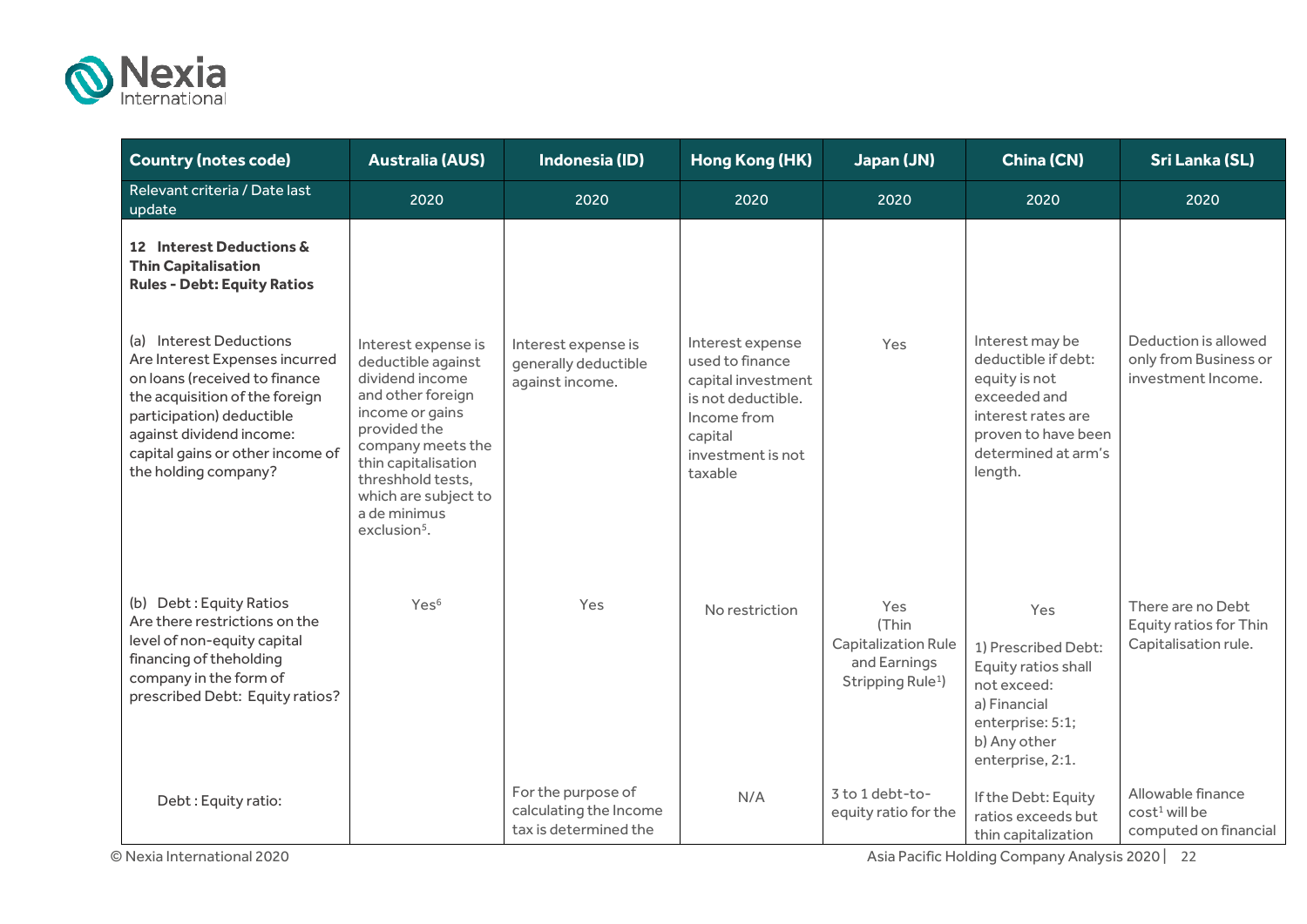

| <b>Country (notes code)</b>                                                                                                                                                                                                               | <b>Australia (AUS)</b> | Indonesia (ID)                                                   | Hong Kong (HK)     | Japan (JN)                                                                                                                                      | China (CN)                                                                                                                                                                                                                                                                                                                | <b>Sri Lanka (SL)</b>                           |
|-------------------------------------------------------------------------------------------------------------------------------------------------------------------------------------------------------------------------------------------|------------------------|------------------------------------------------------------------|--------------------|-------------------------------------------------------------------------------------------------------------------------------------------------|---------------------------------------------------------------------------------------------------------------------------------------------------------------------------------------------------------------------------------------------------------------------------------------------------------------------------|-------------------------------------------------|
| Relevant criteria / Date last<br>update                                                                                                                                                                                                   | 2020                   | 2020                                                             | 2020               | 2020                                                                                                                                            | 2020                                                                                                                                                                                                                                                                                                                      | 2020                                            |
|                                                                                                                                                                                                                                           |                        | amount of debt to<br>equity ratio is<br>4:1                      |                    | Thin Capitalization<br>Rule, but<br>N/A for the<br><b>Earnings Stripping</b><br>Rule <sup>2</sup>                                               | special item file<br>prepared to prove<br>arm-length principle<br>applied.                                                                                                                                                                                                                                                | costs attributable to<br>financial instruments. |
| 13 Controlled Foreign<br>Corporation<br>("CFC") & "anti-abuse"<br>regulations                                                                                                                                                             |                        |                                                                  |                    |                                                                                                                                                 |                                                                                                                                                                                                                                                                                                                           |                                                 |
| (a) CFC Regulations<br>Are CFC regulations applied?<br>Are the regulations applied only<br>to a prescribed "black list" of<br>jurisdictions or with reference<br>to the effective rate of tax<br>imposed in the overseas<br>jurisdiction? | (a) Yes                | (a) Yes<br>The regulations are<br>applied to all<br>jurisdiction | No such regulation | (a) Yes, CFC<br>regulations<br>shall be applied<br>with reference<br>to the<br>effective tax<br>rate imposed<br>in the foreign<br>jurisdiction. | (a) Yes,<br>applicable where<br>tax rate in the<br>foreign<br>jurisdiction is<br>0% - 50% of<br>China's tax rate.<br>CFC established in<br>the US, Britain,<br>France, Germany,<br>Japan, Italy,<br>Canada, Australia,<br>India, South Africa,<br>New Zealand or<br>Norway is not<br>applied to above<br>CFC regulations. |                                                 |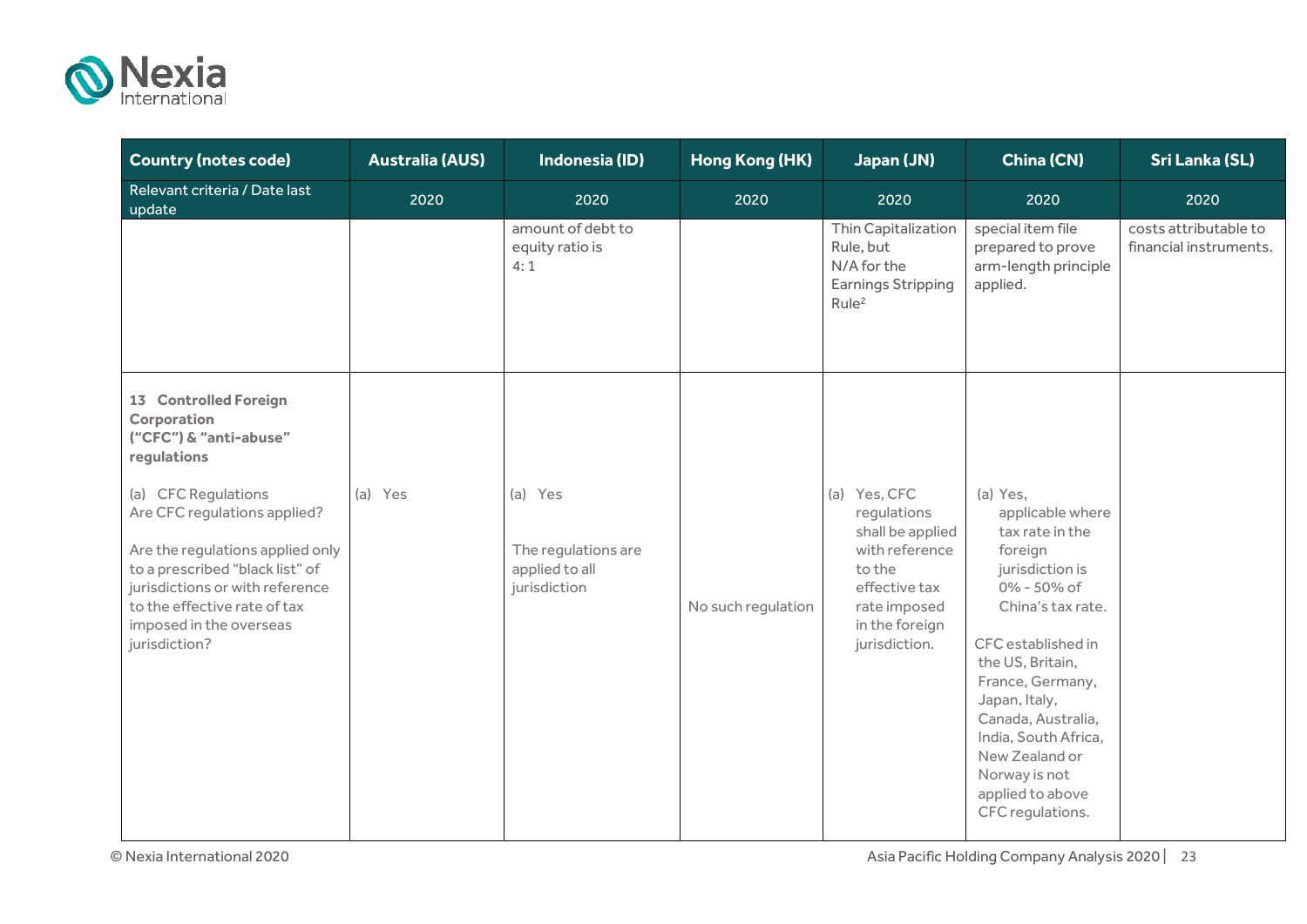

| <b>Country (notes code)</b>                                                                                              | <b>Australia (AUS)</b>                                                                                             | Indonesia (ID)                                                                                                 | Hong Kong (HK) | Japan (JN)                                                                                                         | China (CN)                                                                              | <b>Sri Lanka (SL)</b>                                                 |
|--------------------------------------------------------------------------------------------------------------------------|--------------------------------------------------------------------------------------------------------------------|----------------------------------------------------------------------------------------------------------------|----------------|--------------------------------------------------------------------------------------------------------------------|-----------------------------------------------------------------------------------------|-----------------------------------------------------------------------|
| Relevant criteria / Date last<br>update                                                                                  | 2020                                                                                                               | 2020                                                                                                           | 2020           | 2020                                                                                                               | 2020                                                                                    | 2020                                                                  |
| (b) Other "anti-abuse"<br>regulations<br>Are "anti-abuse" provisions<br>applied in regard to the EU<br>Parent-Subsidiary | (b) No<br>General anti-<br>avoidance rules<br>and arm's length<br>requirement for<br>related party<br>transactions | (b) General anti-<br>avoidance rules and<br>arm's length<br>requirements for<br>related party<br>transactions. |                | (b) General anti-<br>avoidance rules<br>and arm's length<br>requirement for<br>related party<br>transactions       | (b) China has<br>extensive GAAR<br>regulations and<br>TP rules.                         |                                                                       |
| 14 Binding Advance Tax<br><b>Rulings (pre-transaction)</b>                                                               |                                                                                                                    |                                                                                                                |                |                                                                                                                    |                                                                                         |                                                                       |
| Are Advance Tax Rulings<br>available pre-transaction?                                                                    | Yes                                                                                                                | Yes                                                                                                            | Yes            | Yes                                                                                                                | In general, China tax<br>bureaus offer no<br>binding advance tax                        | There is no specific<br>provisions relating to<br>advance tax rulings |
| Are these rulings granted only<br>in respect of specific<br>situations?                                                  | Yes                                                                                                                | Yes                                                                                                            | Yes            | An advance Tax<br>ruling is granted<br>only in respect of a<br>transfer price in a<br>related party<br>transaction | rulings, although<br><b>Advanced Pricing</b><br>Arrangements are<br>gaining acceptance. |                                                                       |
| 15 Other taxes                                                                                                           |                                                                                                                    |                                                                                                                |                |                                                                                                                    |                                                                                         |                                                                       |
| Capital Duty<br>(a)                                                                                                      | $0\%$<br>(a)                                                                                                       | $(a)$ No                                                                                                       | (a) None       | (a) None                                                                                                           | (a)<br>N/A                                                                              | N/A                                                                   |
| (b) Transfer Tax on shares                                                                                               | (b) $0\% - 0.6\%$                                                                                                  | (b) 5%                                                                                                         | (b) 0.1%       | (b) None                                                                                                           | N/A <sup>1</sup><br>(b)                                                                 |                                                                       |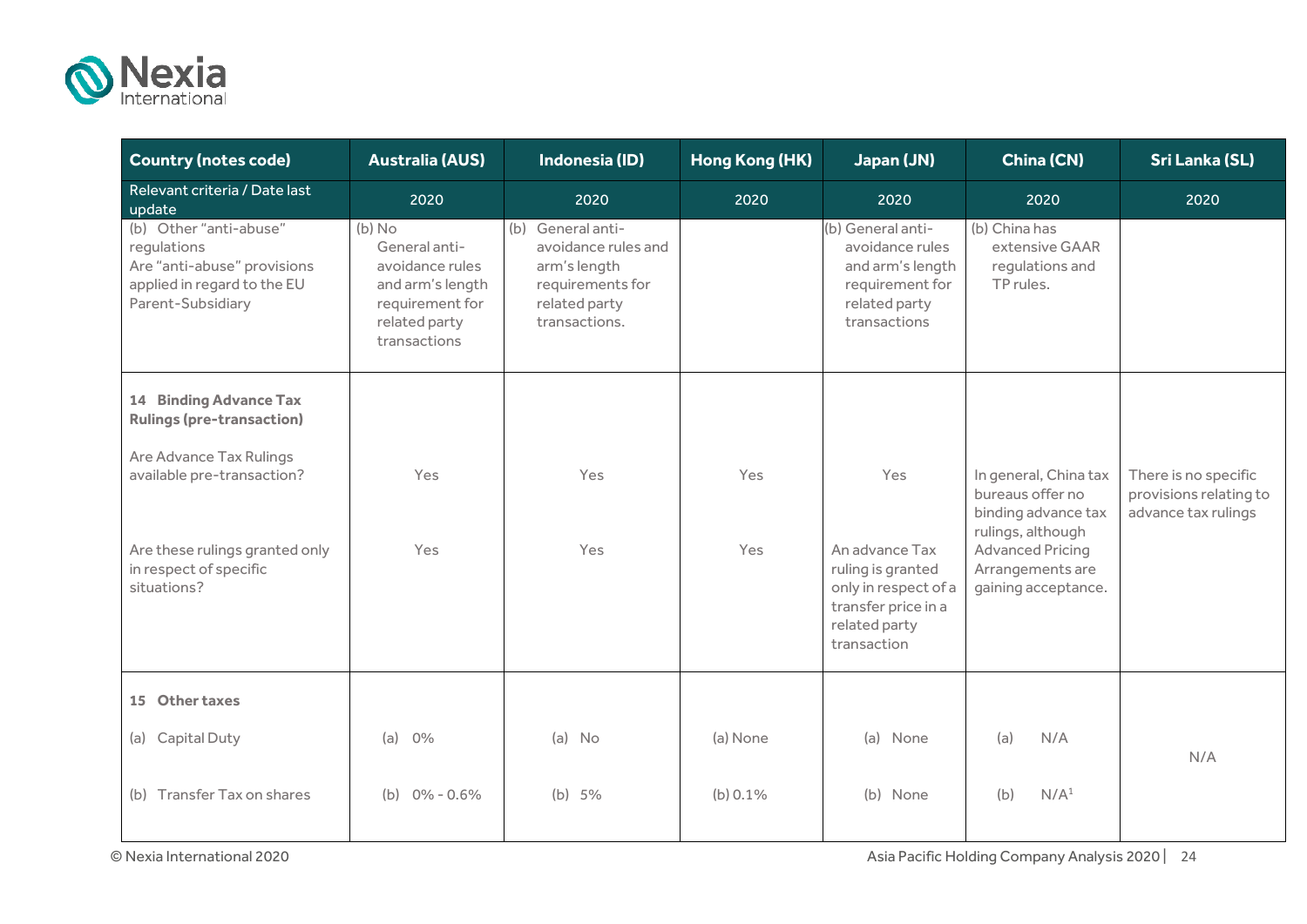

| <b>Country (notes code)</b>                                                                                                 | <b>Australia (AUS)</b>                                                                                     | Indonesia (ID)            | Hong Kong (HK)              | Japan (JN)                                                                                                                                       | China (CN)       | <b>Sri Lanka (SL)</b>                                                                                                                                                     |
|-----------------------------------------------------------------------------------------------------------------------------|------------------------------------------------------------------------------------------------------------|---------------------------|-----------------------------|--------------------------------------------------------------------------------------------------------------------------------------------------|------------------|---------------------------------------------------------------------------------------------------------------------------------------------------------------------------|
| Relevant criteria / Date last<br>update                                                                                     | 2020                                                                                                       | 2020                      | 2020                        | 2020                                                                                                                                             | 2020             | 2020                                                                                                                                                                      |
| (c) Annual Net Worth /<br>Patrimonial Tax                                                                                   | $0\%$<br>(c)                                                                                               | $(c)$ No                  | (c) None                    | (c) None                                                                                                                                         | N/A<br>(c)       |                                                                                                                                                                           |
| (d) Trade Tax                                                                                                               | (d) 10% GST7                                                                                               | $(d)$ No                  | (d) None                    | (d) None                                                                                                                                         | (d)<br>N/A       |                                                                                                                                                                           |
| 16 Double Tax Treaty<br><b>Network</b>                                                                                      |                                                                                                            |                           |                             |                                                                                                                                                  |                  |                                                                                                                                                                           |
| (a) Number of treaties in<br>operation                                                                                      | (a) 46<br>(Comprehensiv<br>e), $9$ (Limited) $\&$<br>36 Taxation<br>Information<br>Exchange<br>Agreements. | (a) 67<br>(comprehensive) | $(a)$ 40<br>(comprehensive) | 63(Comprehe<br>(a)<br>nsive) for 73<br>nations/areas<br>, 11<br>(Exchange of<br>Information<br>Only) for 11<br>nations/areas<br>$(as of 1/1/20)$ | (a) 110          | (a) 44                                                                                                                                                                    |
| (b) Is the holding company type<br>excluded from any of the<br>treaties?                                                    | (b) Generally no                                                                                           | (b) Generally no          | (b) Generally no            | (b)<br>No                                                                                                                                        | (b) Generally No | $(b)$ No                                                                                                                                                                  |
| (c) Do any of the treaties<br>include "anti-treaty shopping"<br>provisions and/or detailed<br>"beneficial ownership" tests? | (c) Yes                                                                                                    | (c) Yes                   | (c) Yes                     | (c)<br>Yes                                                                                                                                       | (c) Yes          | (c) Most of the<br>treaties do not<br>have anti-treaty<br>shopping<br>provisions.<br>However Sri<br>Lanka and India<br>treaty has anti-<br>shopping treaty<br>provisions. |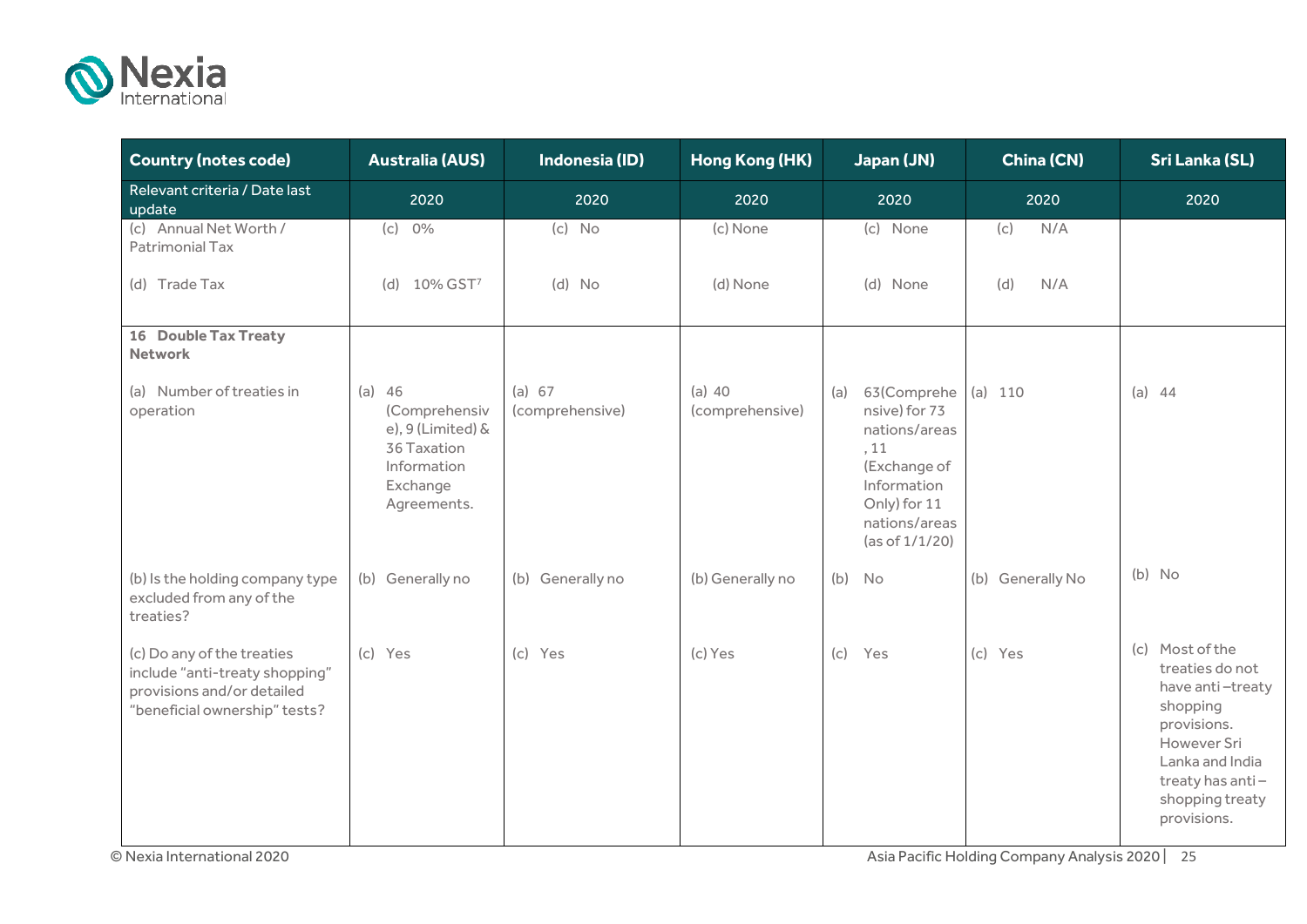

| <b>Country (notes code)</b>                                                              | <b>Australia (AUS)</b> | Indonesia (ID)                                                                                                                                                                                                  | Hong Kong (HK) | Japan (JN) | China (CN) | <b>Sri Lanka (SL)</b>                                                                                                                                                                                                                                                                                              |
|------------------------------------------------------------------------------------------|------------------------|-----------------------------------------------------------------------------------------------------------------------------------------------------------------------------------------------------------------|----------------|------------|------------|--------------------------------------------------------------------------------------------------------------------------------------------------------------------------------------------------------------------------------------------------------------------------------------------------------------------|
| Relevant criteria / Date last<br>update                                                  | 2020                   | 2020                                                                                                                                                                                                            | 2020           | 2020       | 2020       | 2020                                                                                                                                                                                                                                                                                                               |
| 17 Exchange Controls                                                                     |                        |                                                                                                                                                                                                                 |                |            |            |                                                                                                                                                                                                                                                                                                                    |
| Are Exchange Controls<br>restrictions applied in respect<br>of the holding company type? | No                     | The Indonesian<br>exchange control<br>regulations mentioned<br>in Finance Minister<br>Regulation No.<br>39/PMK.03/2017<br>regarding Information<br>exchange procedures<br>based on international<br>agreements. | <b>No</b>      | No         | <b>No</b>  | Citizens and<br>companies must<br>obtain permission<br>from the central bank<br>of Sri Lanka with<br>regard to exchange<br>control transactions.<br>The central bank has<br>issued guidance and<br>rulings to licensed<br>commercial banks<br>with regard to<br>dealings with Foreign<br>Exchange<br>transactions. |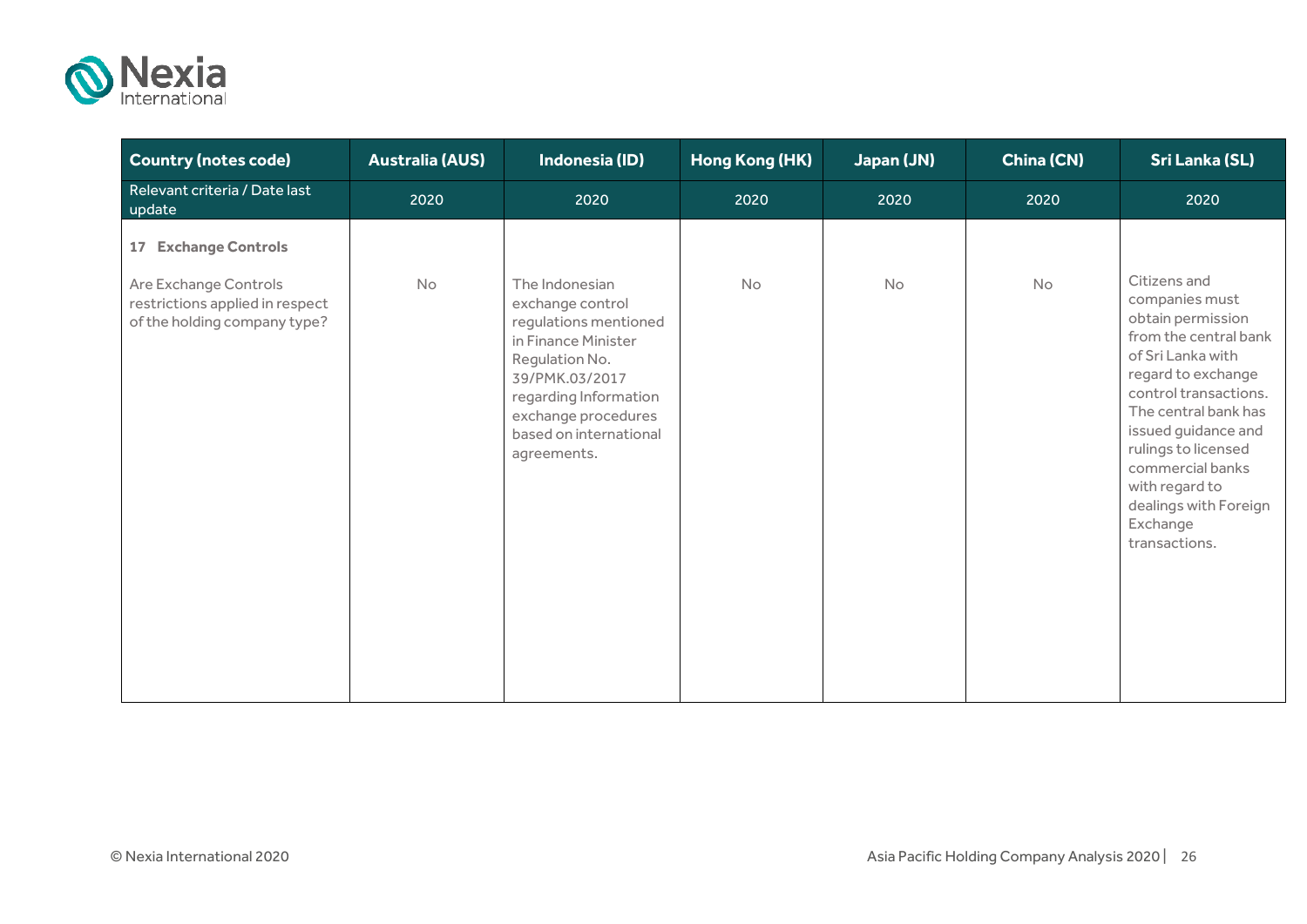

| <b>Country (notes code)</b>                                                                                             | <b>Australia (AUS)</b>                                                                                                                                                          | Indonesia (ID)                                                                                                                                                                                                       | Hong Kong (HK)                                                                                                                                                                                                                                                                                                                                                                                                                                                                                                                | Japan (JN)   | China (CN)                                                                                                                                                                                                                                                                                                                                                                                                | <b>Sri Lanka (SL)</b>                                    |
|-------------------------------------------------------------------------------------------------------------------------|---------------------------------------------------------------------------------------------------------------------------------------------------------------------------------|----------------------------------------------------------------------------------------------------------------------------------------------------------------------------------------------------------------------|-------------------------------------------------------------------------------------------------------------------------------------------------------------------------------------------------------------------------------------------------------------------------------------------------------------------------------------------------------------------------------------------------------------------------------------------------------------------------------------------------------------------------------|--------------|-----------------------------------------------------------------------------------------------------------------------------------------------------------------------------------------------------------------------------------------------------------------------------------------------------------------------------------------------------------------------------------------------------------|----------------------------------------------------------|
| Relevant criteria / Date last<br>update                                                                                 | 2020                                                                                                                                                                            | 2020                                                                                                                                                                                                                 | 2020                                                                                                                                                                                                                                                                                                                                                                                                                                                                                                                          | 2020         | 2020                                                                                                                                                                                                                                                                                                                                                                                                      | 2020                                                     |
| <b>18 Base Erosion Profit</b><br><b>Shifting</b><br>What kinds of tests have been<br>introduced<br>as a result of BEPS? | Introduction of<br>contemporaneous<br>transfer pricing<br>documentation<br>requirements for<br>related party<br>transactions<br>exceeding specific<br>thresholds <sup>8</sup> . | <b>OECD BEPS Action 13</b><br>has been implemented<br>starting on fiscal year<br>2016. Local file, Master<br>file and country by<br>country reporting<br>quidlines for trasnsfer<br>pricing have been<br>prescribed. | Mandatory<br>transfer pricing<br>documentation<br>has been<br>introduced based<br>on the three-<br>tiered<br>documentation<br>structure<br>recommended by<br>the OECD, which<br>consists of the<br>local file, the<br>master file and the<br>Country-by-<br>Country report.<br>In addition, the<br>arm's length<br>principle and<br>separate<br>enterprises<br>principle for<br>attribution of<br>profits to a<br>permanent<br>establishment<br>recommended by<br>the OECD have<br>also been codified<br>into local tax laws. | No such Test | China has extensive<br>TP documentation<br>and related party<br>transaction<br>requirements,<br><b>GAAR</b> regulations<br>and other<br>regulations related<br>to tax adjustment<br>policy. Updated TP<br>regulations call for<br>Country-by-<br>Country reporting.<br>Contemporaneous<br>TP documentation<br>now includes a<br>Master File and a<br>Local file as per<br><b>BEPS</b><br>recommendations. | There are no specific<br>provisions relating to<br>BEPS. |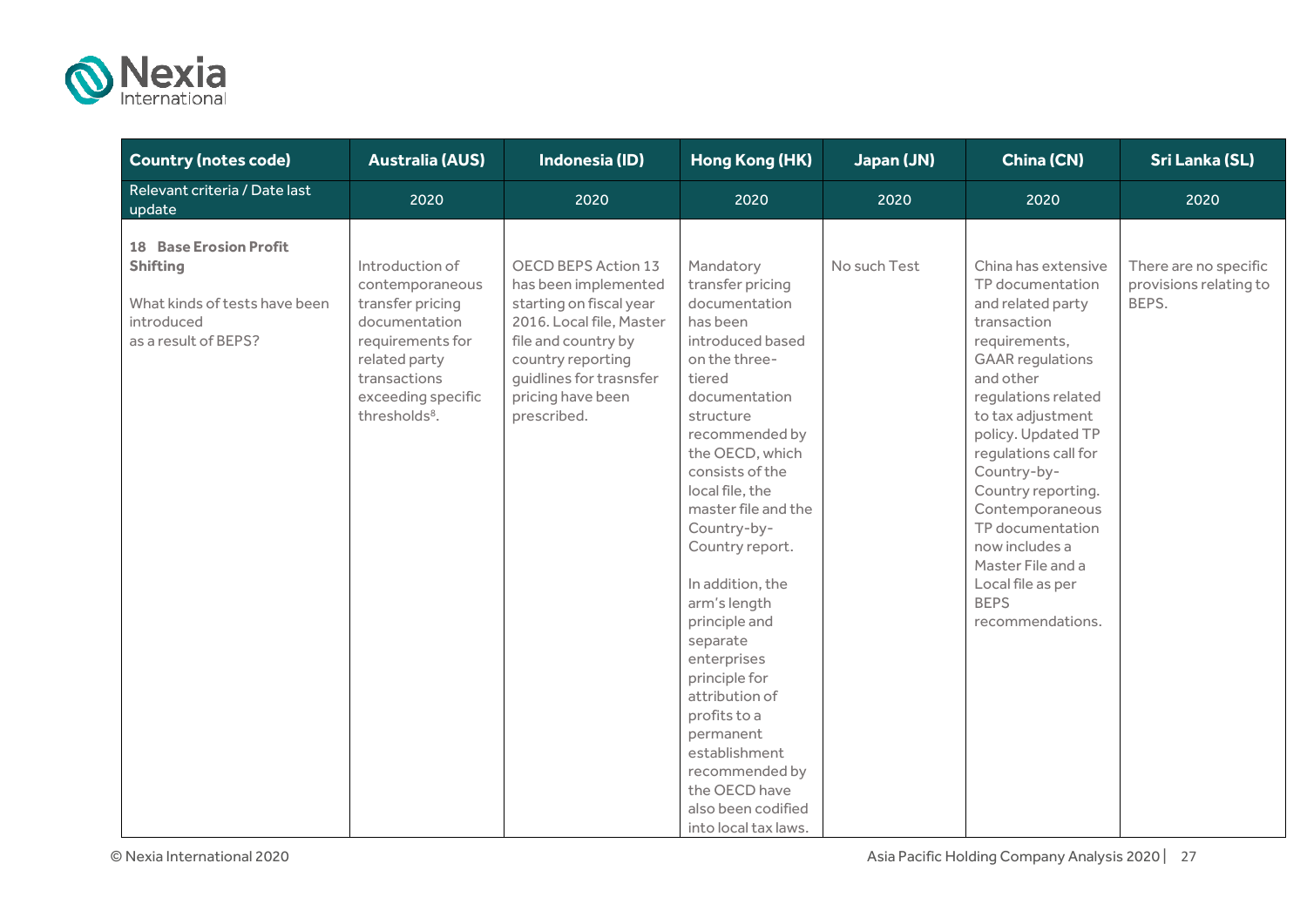

| <b>Country (notes code)</b>                                                                                                                                                                                                                                        | <b>Korea (KOR)</b>                                                                                                                                                                     | <b>Vietnam (VN)</b>                                                                                                                                                        | India (IN)                                                                                                                                                                                                                                                                                                                                                                                                                                                                                                                                                                                                                                                | <b>New Zealand</b><br>(NZ)                                                                                                        | <b>Philippines (PH)</b>                                                                                                                                                                   | <b>Nepal (NP)</b>                                                                                                                                                                                                                                                                                                     |
|--------------------------------------------------------------------------------------------------------------------------------------------------------------------------------------------------------------------------------------------------------------------|----------------------------------------------------------------------------------------------------------------------------------------------------------------------------------------|----------------------------------------------------------------------------------------------------------------------------------------------------------------------------|-----------------------------------------------------------------------------------------------------------------------------------------------------------------------------------------------------------------------------------------------------------------------------------------------------------------------------------------------------------------------------------------------------------------------------------------------------------------------------------------------------------------------------------------------------------------------------------------------------------------------------------------------------------|-----------------------------------------------------------------------------------------------------------------------------------|-------------------------------------------------------------------------------------------------------------------------------------------------------------------------------------------|-----------------------------------------------------------------------------------------------------------------------------------------------------------------------------------------------------------------------------------------------------------------------------------------------------------------------|
| Relevant criteria / Date last update                                                                                                                                                                                                                               | 2020                                                                                                                                                                                   | 2020                                                                                                                                                                       | 2020                                                                                                                                                                                                                                                                                                                                                                                                                                                                                                                                                                                                                                                      | 2020                                                                                                                              | 2020                                                                                                                                                                                      | 2020                                                                                                                                                                                                                                                                                                                  |
| <b>1 Treatment of Dividend Income</b><br>How is Dividend Income treated<br>for tax purposes - in particular, is<br>the dividend income either<br>(a) exempt from tax under a<br>"participation exemption" or<br>(b) taxable with credit for foreign<br>tax credits | Foreign-sourced<br>dividend income<br>received in Koea is<br>taxable (no<br>particiapation<br>exemption) but<br>foreign tax credits<br>are available<br>subject to<br>$limitations1$ . | Dividend income<br>arising from<br>foreign<br>investments is<br>taxed in<br>accordance with<br>DTAs, otherwise,<br>it is taxable with<br>credit for foreign<br>tax credits | Participation<br>exemption system is<br>not prevalent in India.<br>Dividend income<br>earned by Indian<br>company from<br>foreign subsidiary (in<br>which Indian<br>Company holds at<br>least 26% of shares)<br>shall be taxable at the<br>rate of 15%*. In other<br>case, it is taxable at a<br>corporate tax rate*<br>$(i.e.22\%**/$<br>25%/30%)<br>However, foreign tax<br>credit (FTC) shall be<br>available against such<br>foreign dividend<br>income, subject to<br>relevant tax treaty<br>and domestic FTC<br>rules.<br>*Plus applicable<br>surcharge and cess<br>**Rate under<br>Concessional Tax<br>Regime (discussed in<br>point 8 separately) | Foreign-sourced<br>dividend <sup>1</sup><br>income received<br>in New Zealand<br>is not taxable<br>under certain<br>circumstances | Foreign-sourced<br>dividend income<br>received in the<br>Philippines is<br>taxable at 30%.<br>Withholding tax at<br>source could be<br>claimed as tax<br>credit against PH<br>income tax. | Foreign-sourced<br>dividend income<br>received in Nepal is<br>taxable and can<br>claim foreign tax<br>credit for any tax<br>paid in foreign<br>country.<br>Dividend income<br>received by a<br>person from the<br>shares held on<br>companies or a<br>partnership firm is<br>taxable as a final<br>withholding basis. |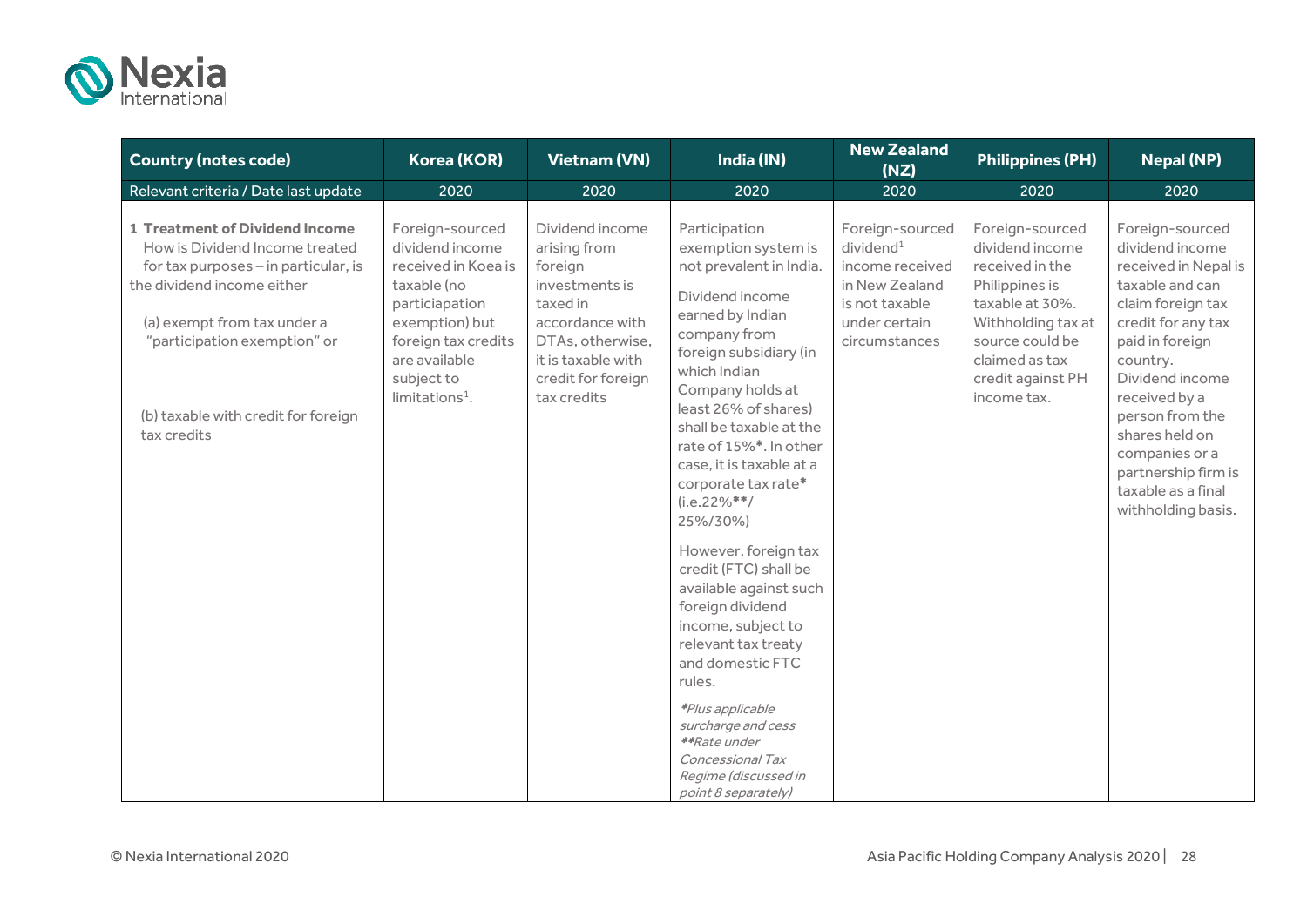

| <b>Country (notes code)</b>                                                                                                                                                                                                 | <b>Korea (KOR)</b>                                                                                                                                                                                                                                                                                                                                 | <b>Vietnam (VN)</b>                                                                                  | India (IN)                                                                                                                                                                                                                                                                                                                | <b>New Zealand</b><br>(NZ)                                                                                                                                                                                                                      | <b>Philippines (PH)</b>                                                                                                                                                                                                                                                                                                                          | <b>Nepal (NP)</b>                                                                         |
|-----------------------------------------------------------------------------------------------------------------------------------------------------------------------------------------------------------------------------|----------------------------------------------------------------------------------------------------------------------------------------------------------------------------------------------------------------------------------------------------------------------------------------------------------------------------------------------------|------------------------------------------------------------------------------------------------------|---------------------------------------------------------------------------------------------------------------------------------------------------------------------------------------------------------------------------------------------------------------------------------------------------------------------------|-------------------------------------------------------------------------------------------------------------------------------------------------------------------------------------------------------------------------------------------------|--------------------------------------------------------------------------------------------------------------------------------------------------------------------------------------------------------------------------------------------------------------------------------------------------------------------------------------------------|-------------------------------------------------------------------------------------------|
| Relevant criteria / Date last update                                                                                                                                                                                        | 2020                                                                                                                                                                                                                                                                                                                                               | 2020                                                                                                 | 2020                                                                                                                                                                                                                                                                                                                      | 2020                                                                                                                                                                                                                                            | 2020                                                                                                                                                                                                                                                                                                                                             | 2020                                                                                      |
| 2 Minimum Participation for<br><b>Dividend income</b>                                                                                                                                                                       |                                                                                                                                                                                                                                                                                                                                                    |                                                                                                      |                                                                                                                                                                                                                                                                                                                           |                                                                                                                                                                                                                                                 |                                                                                                                                                                                                                                                                                                                                                  |                                                                                           |
| Minimum participation holding level<br>(%) required to be satisfied                                                                                                                                                         | N/A <sup>2</sup>                                                                                                                                                                                                                                                                                                                                   | N/A                                                                                                  | In order to claim the<br>beneficial tax rate of<br>15% (plus applicable<br>surcharge and cess)<br>on foreign dividend<br>income, 26% share<br>holding in foreign<br>company is required.                                                                                                                                  | 10%                                                                                                                                                                                                                                             | N/A                                                                                                                                                                                                                                                                                                                                              | N/A                                                                                       |
| <b>3 Treatment of Capital Gains</b><br>Income                                                                                                                                                                               |                                                                                                                                                                                                                                                                                                                                                    |                                                                                                      |                                                                                                                                                                                                                                                                                                                           |                                                                                                                                                                                                                                                 |                                                                                                                                                                                                                                                                                                                                                  |                                                                                           |
| How is Capital Gains Income treated<br>for tax purposes - in particular, is the<br>capital gain either<br>(a) exempt from tax under a<br>"participation exemption" or<br>(b) taxable with credit for foreign tax<br>credits | Capital gains on<br>the disposal of<br>shares of a<br>subsidiary are<br>taxable at the<br>relevant corporate<br>tax rate. Capital<br>gains on the<br>shares of a Korean<br>company derived<br>by a non-resident<br>seller without a<br>Korean PE are<br>subject to tax of<br>the lower of 11%<br>of share proceeds<br>or 22% of realized<br>gains. | Capital gains from<br>disposal of shares<br>or invested capital<br>is taxable at the<br>rate of 20%. | There is no<br>participation<br>exemption system in<br>India.<br>Capital gains derived<br>from disposal of<br>shares of foreign<br>company are taxable<br>in India as long term<br>or short-term gains<br>depending upon<br>period of holding of<br>foreign company<br>shares.<br>Further, foreign tax<br>credit would be | Generally capital<br>gains on the<br>disposal of<br>shares are<br>exempt from<br>income tax.<br>Some<br>exceptions do<br>apply, such as<br>land rich<br>companies<br>(residential land)<br>where shares are<br>sold within a<br>defined period. | Gains derived<br>from disposal of<br>shares of stock of<br>domestic<br>corporations<br>which are not<br>listed in the PH<br>stock exchange<br>are subject to<br>capital gains tax of<br>15% on the net<br>amount of capital<br>gains of individual<br>Filipino citizens,<br>resident aliens.<br>non-resident, alien<br>individuals<br>engaged in | Capital gains<br>derived from<br>disposal of shares<br>is taxable in Nepal<br>$^{\rm 1}.$ |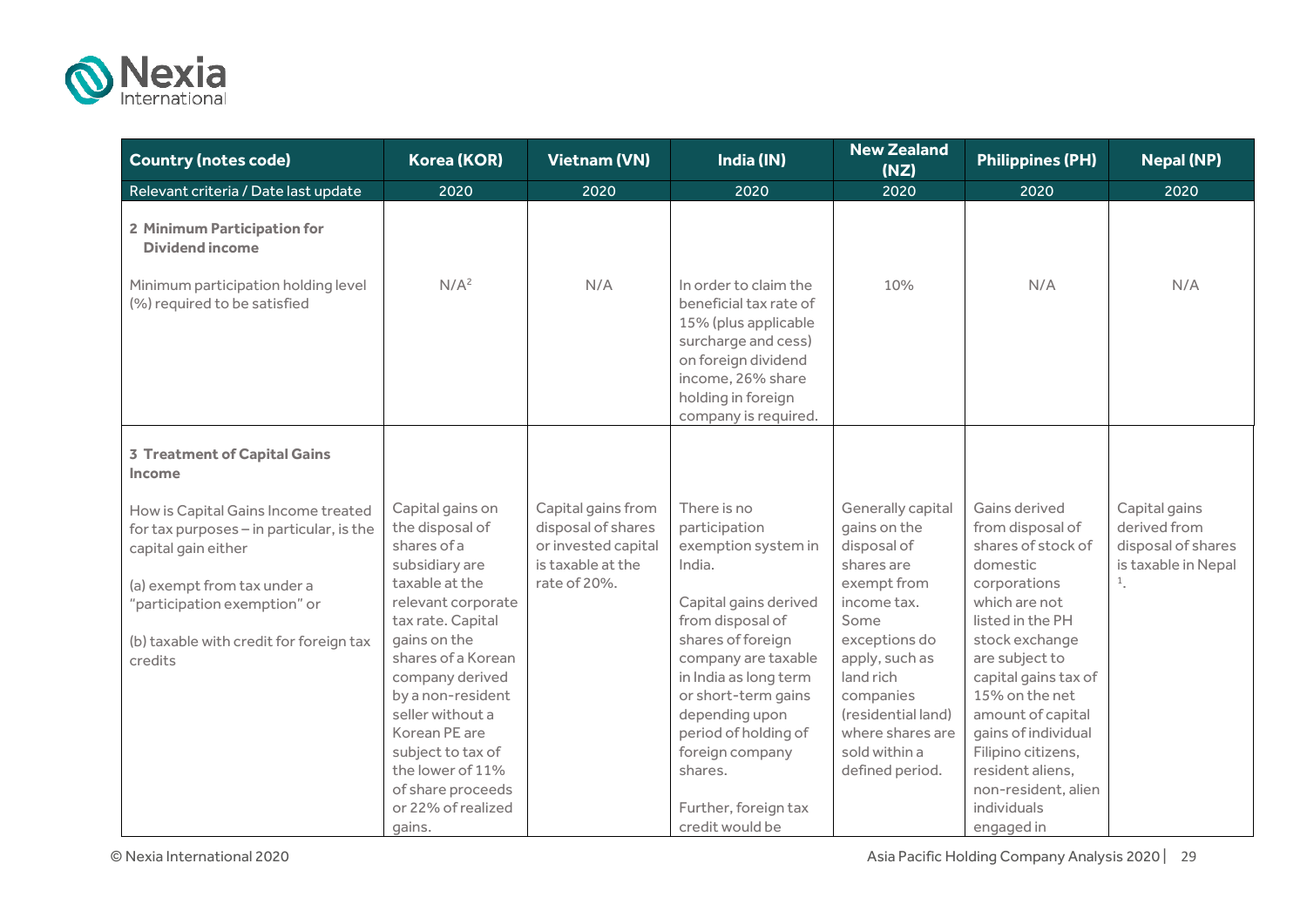

| <b>Country (notes code)</b>          | <b>Korea (KOR)</b> | <b>Vietnam (VN)</b> | India (IN)          | <b>New Zealand</b><br>(NZ) | <b>Philippines (PH)</b> | <b>Nepal (NP)</b> |
|--------------------------------------|--------------------|---------------------|---------------------|----------------------------|-------------------------|-------------------|
| Relevant criteria / Date last update | 2020               | 2020                | 2020                | 2020                       | 2020                    | 2020              |
|                                      |                    |                     | available on such   |                            | Philippine trade or     |                   |
|                                      |                    |                     | capital gain income |                            | business and            |                   |
|                                      |                    |                     | subject to relevant |                            | domestic                |                   |
|                                      |                    |                     | tax treaty and      |                            | corporation; 5%         |                   |
|                                      |                    |                     | domestic FTC rules. |                            | for the the first       |                   |
|                                      |                    |                     |                     |                            | P100,000 and 10%        |                   |
|                                      |                    |                     |                     |                            | on the excess of        |                   |
|                                      |                    |                     |                     |                            | the amount of net       |                   |
|                                      |                    |                     |                     |                            | capital gain for        |                   |
|                                      |                    |                     |                     |                            | non-resident alien      |                   |
|                                      |                    |                     |                     |                            | individuals not         |                   |
|                                      |                    |                     |                     |                            | engaged in              |                   |
|                                      |                    |                     |                     |                            | Philippine trade or     |                   |
|                                      |                    |                     |                     |                            | business, resident      |                   |
|                                      |                    |                     |                     |                            | foreign                 |                   |
|                                      |                    |                     |                     |                            | corporation and         |                   |
|                                      |                    |                     |                     |                            | non resident            |                   |
|                                      |                    |                     |                     |                            | foreign                 |                   |
|                                      |                    |                     |                     |                            | corporation. For        |                   |
|                                      |                    |                     |                     |                            | listed shares, tax is   |                   |
|                                      |                    |                     |                     |                            | 6/10 of 1% of           |                   |
|                                      |                    |                     |                     |                            | gross selling price.    |                   |
|                                      |                    |                     |                     |                            | Gains derived           |                   |
|                                      |                    |                     |                     |                            | from disposal of        |                   |
|                                      |                    |                     |                     |                            | shares in foreign       |                   |
|                                      |                    |                     |                     |                            | corporations are        |                   |
|                                      |                    |                     |                     |                            | subject to tax at       |                   |
|                                      |                    |                     |                     |                            | 30%. Withholding        |                   |
|                                      |                    |                     |                     |                            | tax at source could     |                   |
|                                      |                    |                     |                     |                            | be claimed as tax       |                   |
|                                      |                    |                     |                     |                            | credit against PH       |                   |
|                                      |                    |                     |                     |                            | income tax              |                   |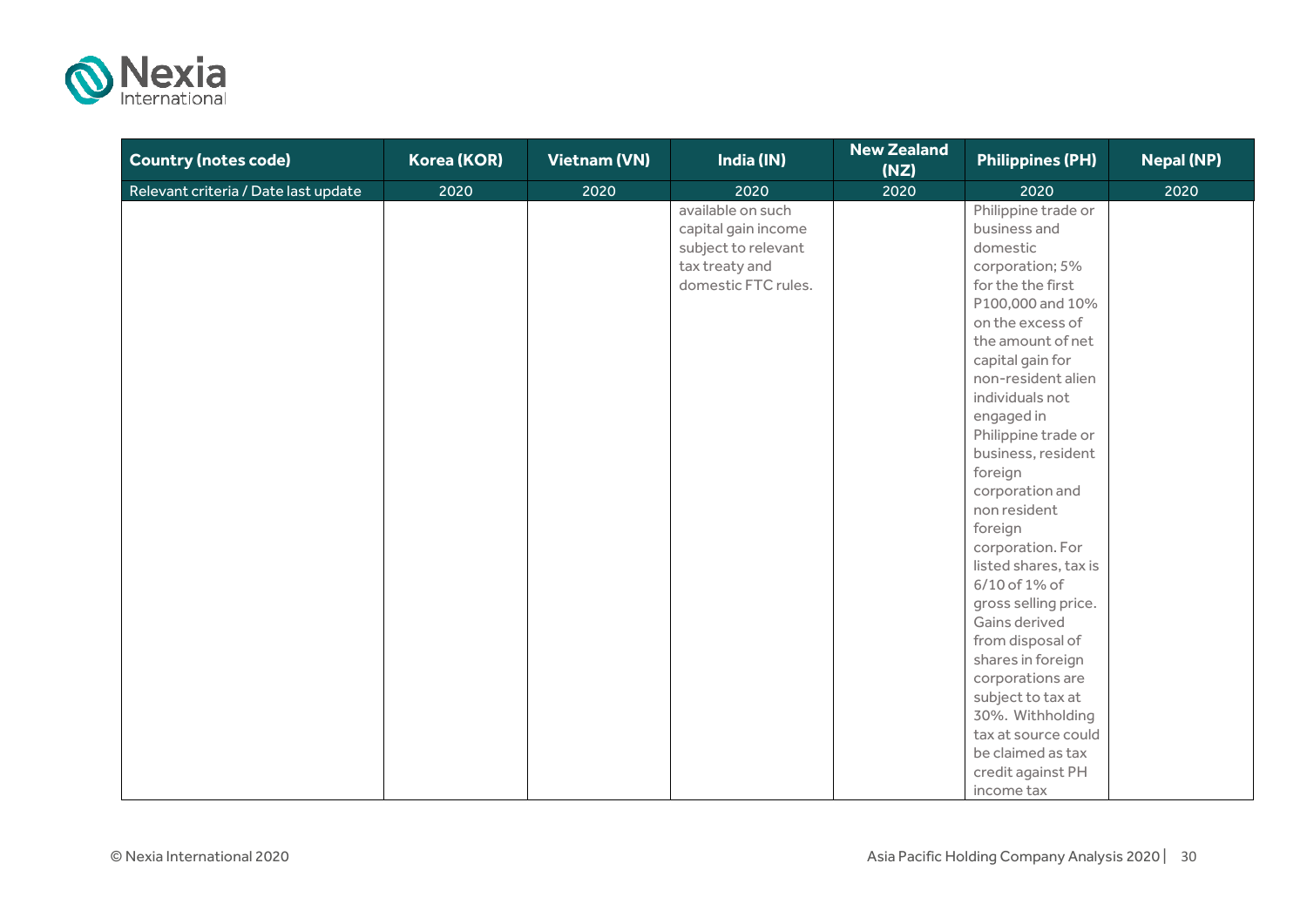

| <b>Country (notes code)</b>                                                                                                       | Korea (KOR) | <b>Vietnam (VN)</b> | India (IN)                                                                                                                                                                               | <b>New Zealand</b><br>(NZ) | <b>Philippines (PH)</b> | <b>Nepal (NP)</b>                                                                  |
|-----------------------------------------------------------------------------------------------------------------------------------|-------------|---------------------|------------------------------------------------------------------------------------------------------------------------------------------------------------------------------------------|----------------------------|-------------------------|------------------------------------------------------------------------------------|
| Relevant criteria / Date last update                                                                                              | 2020        | 2020                | 2020                                                                                                                                                                                     | 2020                       | 2020                    | 2020                                                                               |
| <b>4 Minimum Participation for</b><br><b>Capital Gains</b><br>Minimum participation holding level<br>(%) required to be satisfied | N/A         | N/A                 | N/A                                                                                                                                                                                      | 10%                        | N/A                     | N/A                                                                                |
| 5 Minimum "ownership" period<br>requirements<br>What are the minimum "ownership"<br>period Requirements in respect of:            |             |                     |                                                                                                                                                                                          |                            |                         |                                                                                    |
| (a) Dividend income                                                                                                               | N/A         | N/A                 | N/A                                                                                                                                                                                      | N/A                        | N/A                     | N/A                                                                                |
| (b) Capital gains derived from the<br>participating holding?                                                                      |             |                     | Capital Gains-<br>Given that there is no<br>participation<br>exemption, under<br>Indian tax law, there<br>is no minimum<br>ownership criteria.<br>However, period of<br>holding would be |                            |                         | No such provision<br>of minimum<br>ownership period<br>except Land and<br>building |
|                                                                                                                                   |             |                     | important for nature<br>of Capital gain. The<br>Capital gain on sale of<br>foreign company<br>share would be                                                                             |                            |                         |                                                                                    |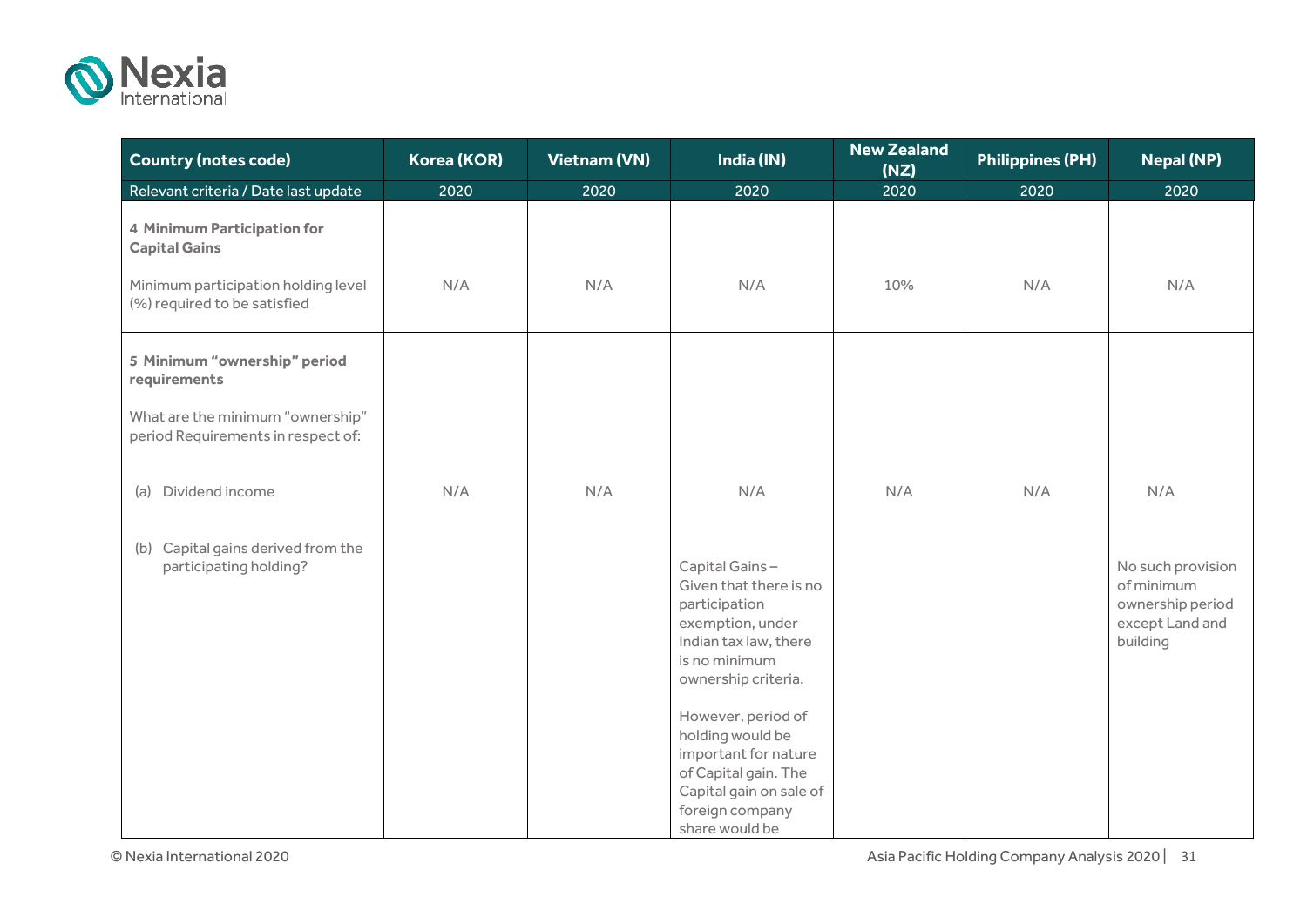

| <b>Country (notes code)</b>                                                                                                                    | <b>Korea (KOR)</b> | <b>Vietnam (VN)</b> | India (IN)                                                                                                                                                                                                                                                                       | <b>New Zealand</b><br>(NZ) | <b>Philippines (PH)</b>                 | <b>Nepal (NP)</b> |
|------------------------------------------------------------------------------------------------------------------------------------------------|--------------------|---------------------|----------------------------------------------------------------------------------------------------------------------------------------------------------------------------------------------------------------------------------------------------------------------------------|----------------------------|-----------------------------------------|-------------------|
| Relevant criteria / Date last update                                                                                                           | 2020               | 2020                | 2020                                                                                                                                                                                                                                                                             | 2020                       | 2020                                    | 2020              |
|                                                                                                                                                |                    |                     | considered as Short<br>Term, if period of<br>holding is less than 2<br>years and it would<br>Long Term Capital<br>Gains, if period of<br>holding is More than 2<br>years.                                                                                                        |                            |                                         |                   |
|                                                                                                                                                |                    |                     | Rate of Capital gain<br>tax would differ for<br>short term<br>$(22**/25\%*/30\%*)$<br>and long-term capital<br>gain (10%*/20%*).                                                                                                                                                 |                            |                                         |                   |
| <b>6 "Active Business" Test on</b><br>underlying participation                                                                                 |                    |                     |                                                                                                                                                                                                                                                                                  |                            |                                         |                   |
| Does the underlying subsidiary<br>require to be an active operating<br>company or can the subsidiary be,<br>itself, a passive holding company? | <b>No</b>          | N/A                 | "Place of Effective<br>Management<br>(POEM)" of a foreign<br>company is<br>considered to be in<br>India, if key<br>manegerial and<br>commercial decisions<br>are taken in India.<br>Such company would<br>be considered as tax<br>resident of India and<br>global income of such | N/A                        | It can be a passive<br>holding company. | N/A               |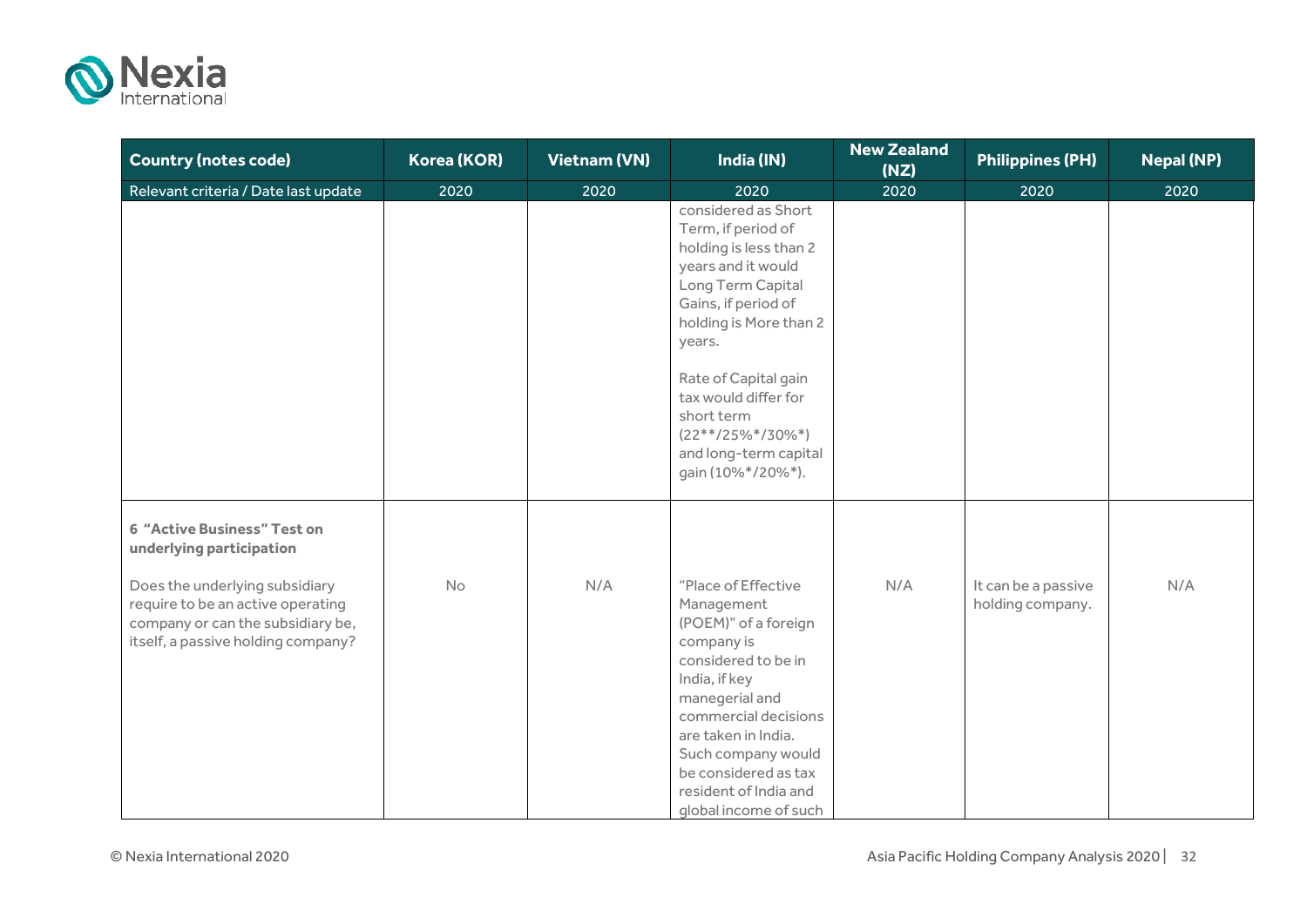

| <b>Country (notes code)</b>                                                                                                                                                                                                                                                                                          | <b>Korea (KOR)</b> | <b>Vietnam (VN)</b> | India (IN)                                                                                                                                                                                                                                                                                                                                                                                                     | <b>New Zealand</b><br>(NZ) | <b>Philippines (PH)</b> | <b>Nepal (NP)</b>                                                                                                                                                                                  |
|----------------------------------------------------------------------------------------------------------------------------------------------------------------------------------------------------------------------------------------------------------------------------------------------------------------------|--------------------|---------------------|----------------------------------------------------------------------------------------------------------------------------------------------------------------------------------------------------------------------------------------------------------------------------------------------------------------------------------------------------------------------------------------------------------------|----------------------------|-------------------------|----------------------------------------------------------------------------------------------------------------------------------------------------------------------------------------------------|
| Relevant criteria / Date last update                                                                                                                                                                                                                                                                                 | 2020               | 2020                | 2020                                                                                                                                                                                                                                                                                                                                                                                                           | 2020                       | 2020                    | 2020                                                                                                                                                                                               |
| 7 "Subject to tax" Test on<br>underlying participation<br>Does the subsidiary require to be<br>subject to taxation in its jurisdiction<br>of registration?<br>If so, what is the minimum<br>acceptable level of taxation (% rate)<br>in the jurisdiction of the holding<br>company for the purposes of this<br>test? | <b>No</b>          | <b>No</b><br>N/A    | company would be<br>taxable in India.<br>POEM regulations<br>provide tests for<br>considering foreign<br>subsidiary business<br>either into active<br>business or passive<br>business for<br>determing POEM.<br>The subsidiary is<br>treated as a separate<br>legal entity distinct<br>from the Holding<br>Company and<br>accordingly<br>subjected to local<br>laws of the country in<br>which it is situated. | <b>No</b>                  | No                      | The subsidiary is<br>treated as a<br>separate legal<br>entity distinct<br>from the Holding<br>Company &<br>accordingly<br>subjected to local<br>laws of the country<br>in which it is<br>situated. |
| 8 Corporate Rate of Taxation<br>Corporate tax rate in jurisdiction                                                                                                                                                                                                                                                   | 24.2%3             | 20%                 | Indian Company-<br>$25\%$ * in case<br>turnover / gross                                                                                                                                                                                                                                                                                                                                                        | 28%                        | 30%                     | [Banks, financial<br>institution &<br>qeneral business -<br>30%)                                                                                                                                   |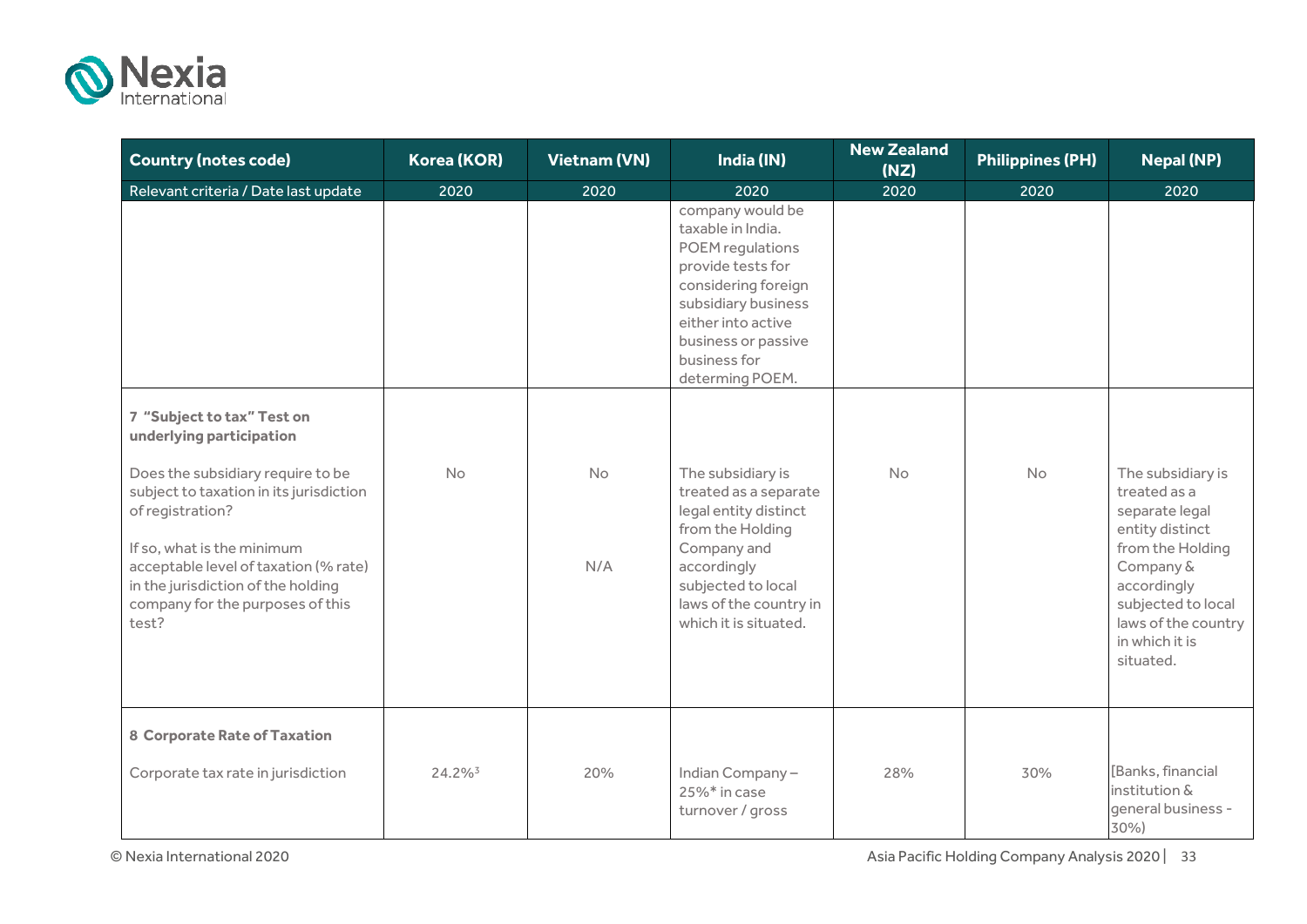

| <b>Country (notes code)</b>                | Korea (KOR)                 | <b>Vietnam (VN)</b> | India (IN)                                                                                                                                                                                                                                                               | <b>New Zealand</b><br>(NZ) | <b>Philippines (PH)</b>            | <b>Nepal (NP)</b>                   |
|--------------------------------------------|-----------------------------|---------------------|--------------------------------------------------------------------------------------------------------------------------------------------------------------------------------------------------------------------------------------------------------------------------|----------------------------|------------------------------------|-------------------------------------|
| Relevant criteria / Date last update       | 2020                        | 2020                | 2020                                                                                                                                                                                                                                                                     | 2020                       | 2020                               | 2020                                |
|                                            |                             |                     | receipts up to INR 4<br>Billion in FY 2017-18<br>and in other cases,<br>30%*<br>A concessional rate<br>of tax of 22%* is<br>available with effect<br>from FY 2019-20<br>onwards for<br>domestic companies<br>not availing specified<br>tax incentives /<br>deductions on |                            |                                    | Cooperatives -<br>20%<br>Others-25% |
|                                            |                             |                     | satisfaction certain<br>prescribe conditions<br>Foreign Company-<br>40%*                                                                                                                                                                                                 |                            |                                    |                                     |
|                                            |                             |                     | *Plus surcharge &<br>cess, if applicable                                                                                                                                                                                                                                 |                            |                                    |                                     |
| 9 Withholding Tax - Dividend<br>(Outgoing) |                             |                     |                                                                                                                                                                                                                                                                          |                            |                                    |                                     |
| (a) Non-Treaty rate on Dividends           | 22%                         | N/A                 | 20%<br>(Plus applicable<br>surcharge and cess) *                                                                                                                                                                                                                         | 30%                        | $15\% - 30\%$ <sup>2</sup>         | 5%                                  |
| (b) Treaty - range of withholding<br>taxes | $0\% - 27.5\%$ <sup>4</sup> | N/A                 | $5\% - 25\%$                                                                                                                                                                                                                                                             | $0\% - 15\%$               | 5% to 25% final<br>withholding tax | $5\% - 15\%$                        |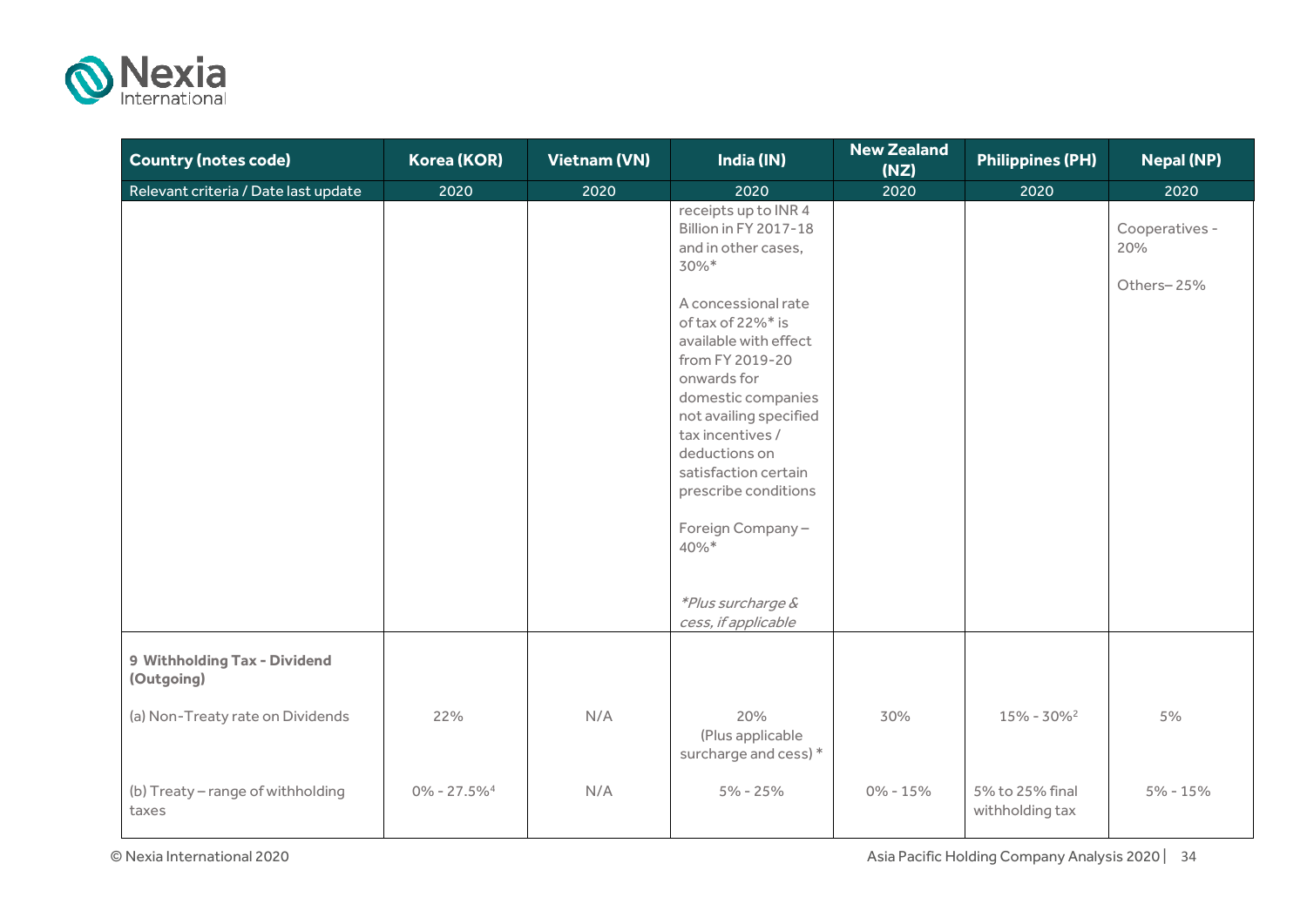

| <b>Country (notes code)</b>                                                                                                                                             | Korea (KOR)      | <b>Vietnam (VN)</b> | India (IN)                                                                                                                                                                                               | <b>New Zealand</b><br>(NZ)                                                                                                                                                                                                                                | <b>Philippines (PH)</b>   | <b>Nepal (NP)</b> |
|-------------------------------------------------------------------------------------------------------------------------------------------------------------------------|------------------|---------------------|----------------------------------------------------------------------------------------------------------------------------------------------------------------------------------------------------------|-----------------------------------------------------------------------------------------------------------------------------------------------------------------------------------------------------------------------------------------------------------|---------------------------|-------------------|
| Relevant criteria / Date last update                                                                                                                                    | 2020             | 2020                | 2020                                                                                                                                                                                                     | 2020                                                                                                                                                                                                                                                      | 2020                      | 2020              |
| 10 Withholding Tax - Dividends<br>(Incoming)<br>General range of withholding taxes<br>on dividends in the foreign source<br>jurisdiction in terms of treaty<br>network. | $0\% - 24.2\%$   | $0\% - 15\%$        | 5%-25%                                                                                                                                                                                                   | $0\% - 15\%$                                                                                                                                                                                                                                              | $5\% - 25\%$              | $0\% - 25\%$      |
| 11 Withholding Tax - Liquidation of<br>Holding Co.<br>Is a withholding tax imposed on the<br>final distribution of assets of the<br>holding company in liquidation?     | Yes <sup>5</sup> | <b>No</b>           | Distribution of assets<br>on liquidation to the<br>extent of<br>accumulated profits<br>shall be treated as<br>dividend and subject<br>to withholding at the<br>rate of 20% (plus<br>surcharge and cess). | Yes, when capital<br>gains are paid to<br>a non-resident<br>corporate<br>shareholder,<br>and/or to the<br>extent the<br>distribution is<br>unimputed.<br>Shareholders<br>owning less than<br>10% holdings<br>also pay<br>withholding tax<br>on dividends. | $0\% - 30\%$ <sup>3</sup> | No <sup>2</sup>   |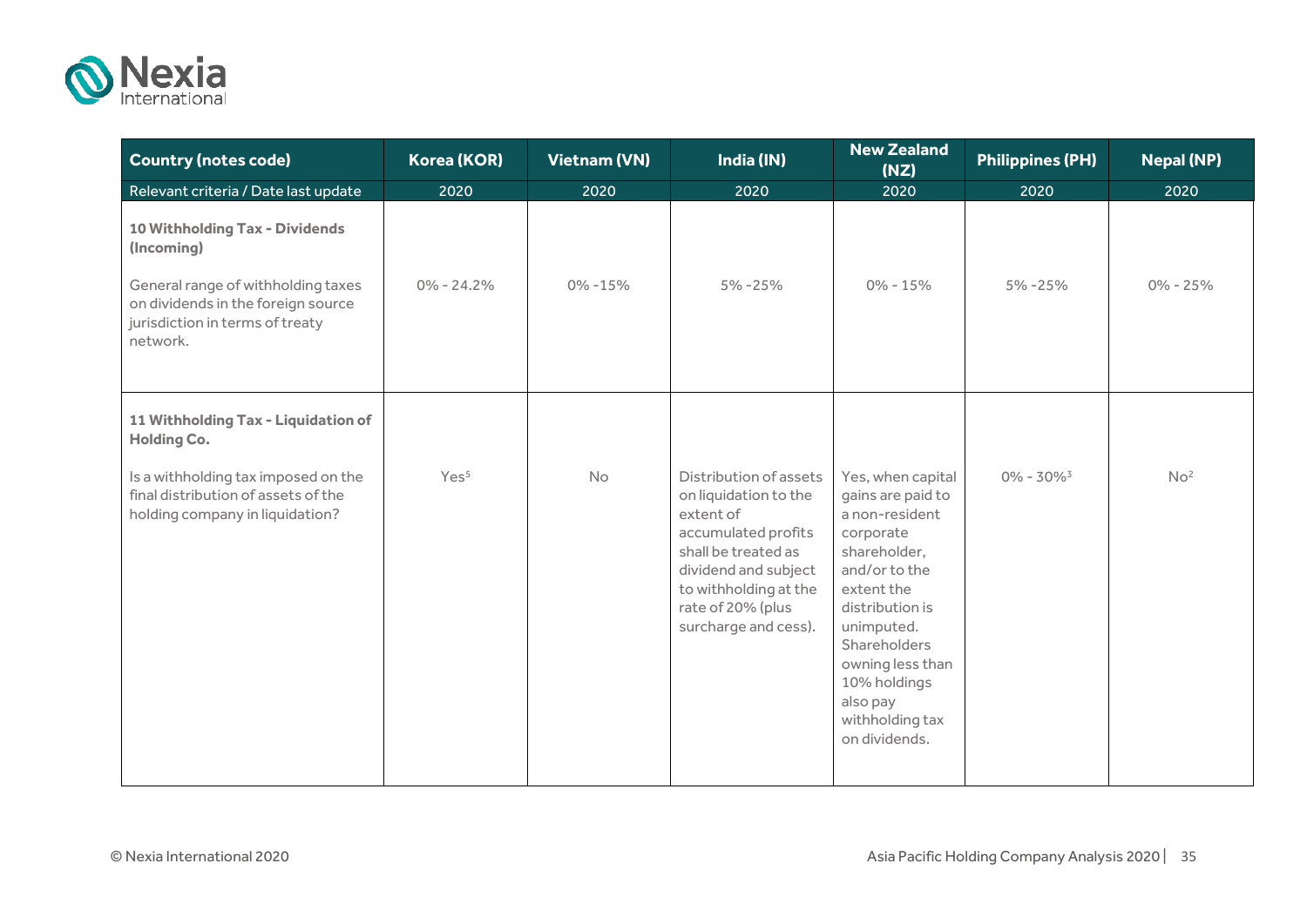

| <b>Country (notes code)</b>                                                                                                                                                                                                                       | <b>Korea (KOR)</b>                                                                                                                                            | <b>Vietnam (VN)</b> | India (IN) | <b>New Zealand</b><br>(NZ)                                                                                                                                                                                                                                                                                   | <b>Philippines (PH)</b>                                                                                                                                                                                                                                                                                                                                                                                                                                                                                                                                    | <b>Nepal (NP)</b> |
|---------------------------------------------------------------------------------------------------------------------------------------------------------------------------------------------------------------------------------------------------|---------------------------------------------------------------------------------------------------------------------------------------------------------------|---------------------|------------|--------------------------------------------------------------------------------------------------------------------------------------------------------------------------------------------------------------------------------------------------------------------------------------------------------------|------------------------------------------------------------------------------------------------------------------------------------------------------------------------------------------------------------------------------------------------------------------------------------------------------------------------------------------------------------------------------------------------------------------------------------------------------------------------------------------------------------------------------------------------------------|-------------------|
| Relevant criteria / Date last update                                                                                                                                                                                                              | 2020                                                                                                                                                          | 2020                | 2020       | 2020                                                                                                                                                                                                                                                                                                         | 2020                                                                                                                                                                                                                                                                                                                                                                                                                                                                                                                                                       | 2020              |
| 12 Interest Deductions & Thin<br><b>Capitalisation Rules - Debt: Equity</b><br><b>Ratios</b>                                                                                                                                                      |                                                                                                                                                               |                     |            |                                                                                                                                                                                                                                                                                                              |                                                                                                                                                                                                                                                                                                                                                                                                                                                                                                                                                            |                   |
| (a) Interest Deductions<br>Are Interest Expenses incurred on<br>loans (received to finance the<br>acquisition of the foreign<br>participation) deductible against<br>dividend income: capital gains or<br>other income of the holding<br>company? | Interest expenses<br>are generally<br>deductible against<br>dividend income,<br>as well as against<br>any gains or other<br>income of the<br>holding company. | No                  | Yes        | Interest<br>expenses are<br>deductible<br>against taxable<br>dividend income<br>and other<br>taxable foreign<br>income or gains,<br>provided the<br>company meets<br>the thin<br>capitalisation<br>threshhold tests<br>and the rate is<br>calculated with<br>reference to<br>transfer pricing<br>principles. | Such interest<br>expenses are not<br>generally<br>deductible against<br>dividend income<br>because such<br>dividend is passive<br>income and the<br>interest expense<br>is not incurred in<br>the carrying of<br>business. If the<br>interest is<br>capitalized as part<br>of the cost of<br>acquisiotion of the<br>foreign<br>investment, then<br>it would be<br>deductible in<br>determining the<br>capital gain<br>subject to the<br>30% normal<br>corporate tax rate.<br>Moreover, interest<br>incurred on loans<br>from related<br>parties may not be | Yes               |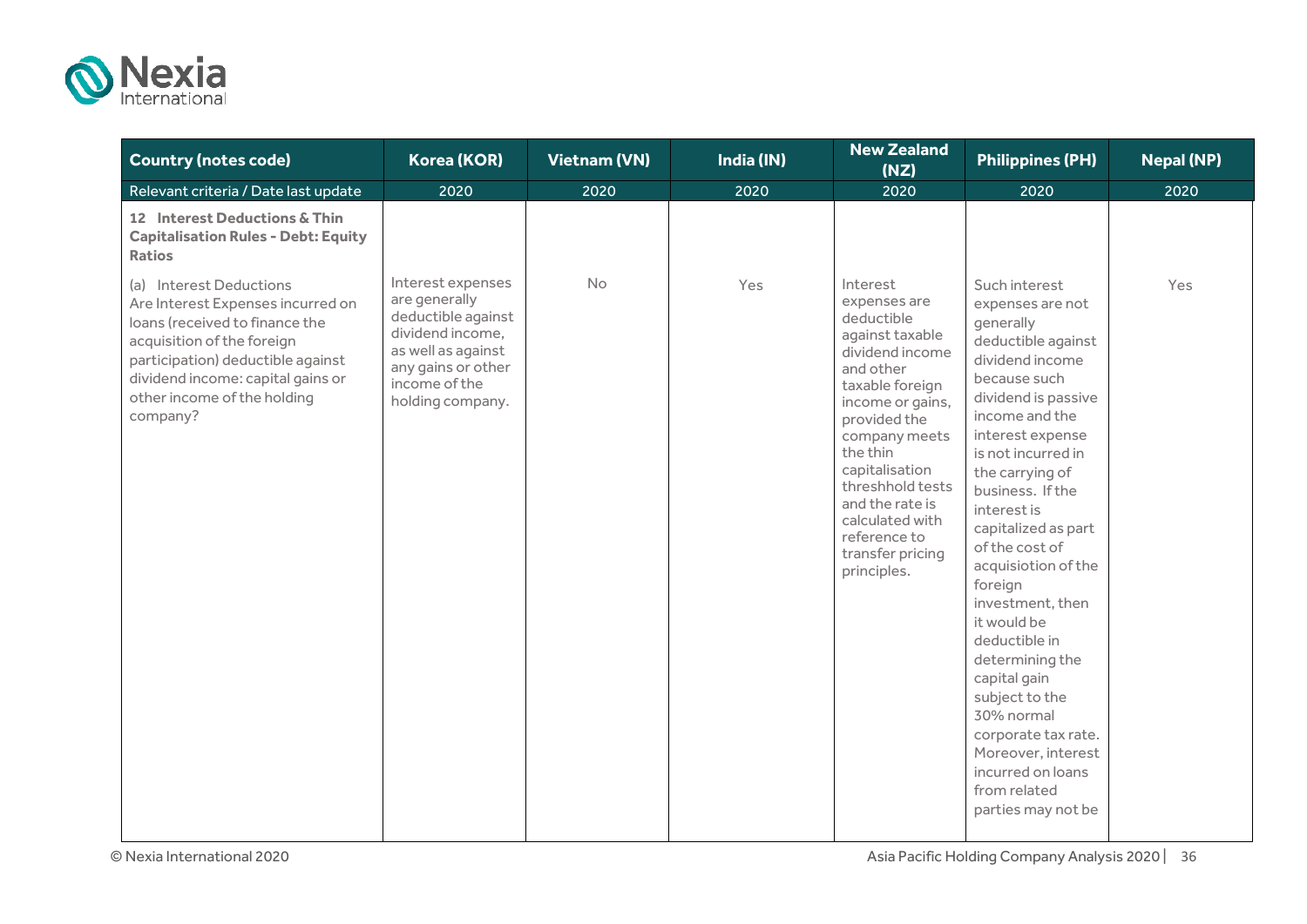

| <b>Country (notes code)</b>                                                                                                                                                                             | <b>Korea (KOR)</b>                 | <b>Vietnam (VN)</b>                                                                                                        | India (IN)                                                                                                                                                          | <b>New Zealand</b><br>(NZ) | <b>Philippines (PH)</b>                 | <b>Nepal (NP)</b> |
|---------------------------------------------------------------------------------------------------------------------------------------------------------------------------------------------------------|------------------------------------|----------------------------------------------------------------------------------------------------------------------------|---------------------------------------------------------------------------------------------------------------------------------------------------------------------|----------------------------|-----------------------------------------|-------------------|
| Relevant criteria / Date last update                                                                                                                                                                    | 2020                               | 2020                                                                                                                       | 2020                                                                                                                                                                | 2020                       | 2020                                    | 2020              |
|                                                                                                                                                                                                         |                                    |                                                                                                                            |                                                                                                                                                                     |                            | deductible under<br>certain conditions. |                   |
| (b) Debt: Equity Ratios<br>Are there restrictions on the level of<br>non-equity capital financing of the<br>holding company in the form of<br>prescribed Debt:<br>Equity ratios?<br>Debt: Equity ratio: | Yes <sup>6</sup><br>200% (600% for | The restriction is<br>mentioned in the<br>draft amended law<br>but it is still in<br>controversial.<br>(as provided in the | No <sup>1</sup><br>But India has interest<br>limiting deduction.<br>Interest paid in<br>excess of 30%<br><b>EBITDA</b> for<br>borrowings from<br>foreign associated | Yes <sup>2</sup><br>60%    | See note 4<br>N/A                       | N/A               |
|                                                                                                                                                                                                         | financial<br>institutions)         | amended tax law)<br>From 2016: 4:1<br>From 2019: 3:1                                                                       | enterprises is not tax-<br>deductible expense.<br>Carry forward<br>provisions available.                                                                            |                            |                                         |                   |
|                                                                                                                                                                                                         |                                    |                                                                                                                            |                                                                                                                                                                     |                            |                                         |                   |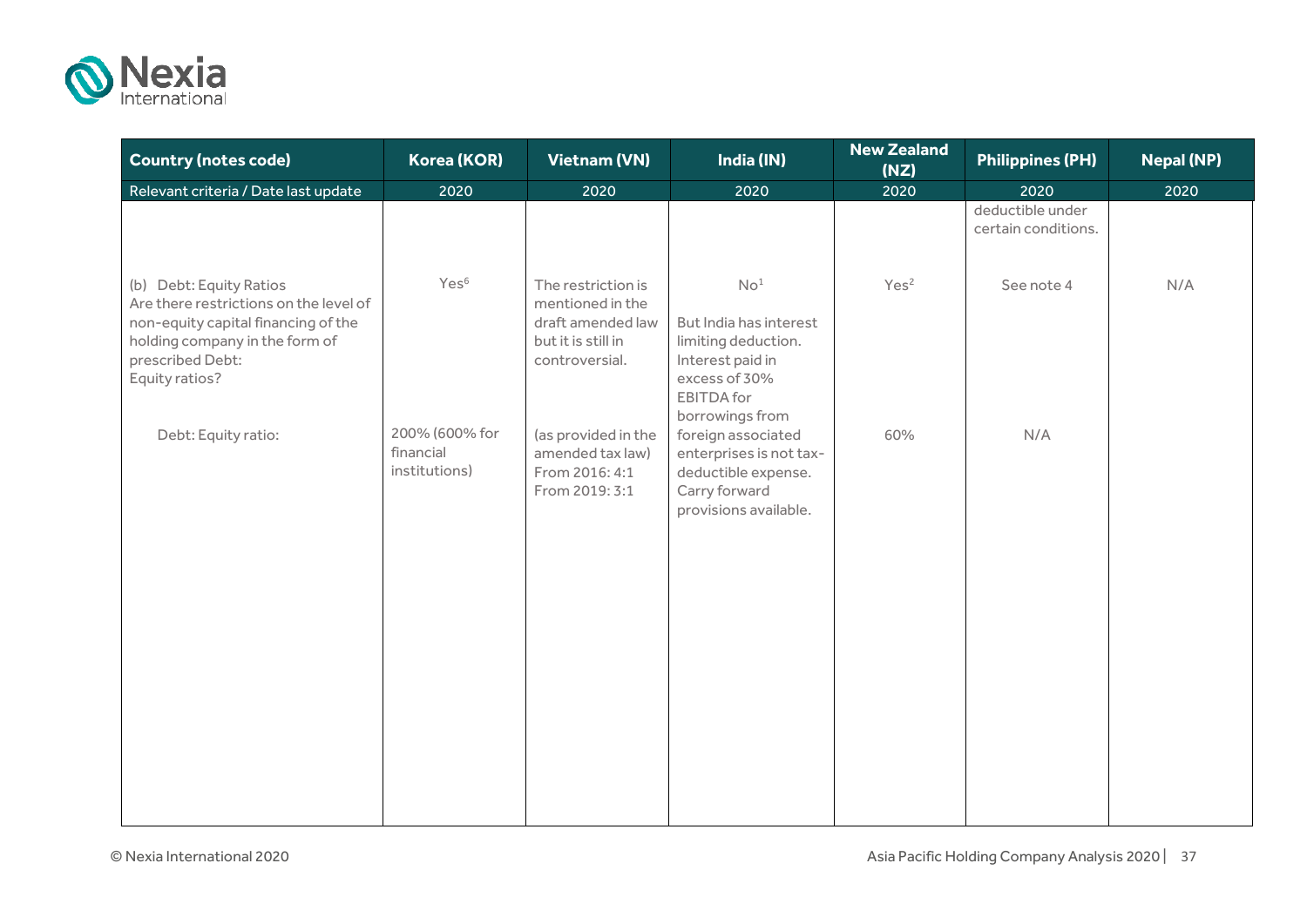

| <b>Country (notes code)</b>                                                                                                                                                     | <b>Korea (KOR)</b>                                                                                       | <b>Vietnam (VN)</b>                                                                                      | India (IN)                                                                                                                              | <b>New Zealand</b><br>(NZ)                                                                               | <b>Philippines (PH)</b>                                                                                  | <b>Nepal (NP)</b>                                                                                                                                  |
|---------------------------------------------------------------------------------------------------------------------------------------------------------------------------------|----------------------------------------------------------------------------------------------------------|----------------------------------------------------------------------------------------------------------|-----------------------------------------------------------------------------------------------------------------------------------------|----------------------------------------------------------------------------------------------------------|----------------------------------------------------------------------------------------------------------|----------------------------------------------------------------------------------------------------------------------------------------------------|
| Relevant criteria / Date last update                                                                                                                                            | 2020                                                                                                     | 2020                                                                                                     | 2020                                                                                                                                    | 2020                                                                                                     | 2020                                                                                                     | 2020                                                                                                                                               |
| <b>13 Controlled Foreign Corporation</b><br>("CFC") & "anti-abuse" regulations                                                                                                  |                                                                                                          |                                                                                                          |                                                                                                                                         |                                                                                                          |                                                                                                          |                                                                                                                                                    |
| (a) CFC Regulations<br>Are CFC regulations applied?                                                                                                                             | Yes <sup>7</sup>                                                                                         | <b>No</b>                                                                                                | <b>No</b>                                                                                                                               | Yes                                                                                                      | <b>No</b>                                                                                                | Yes                                                                                                                                                |
| Are the regulations applied only to a<br>prescribed "black list" of<br>jurisdictions or with reference to the<br>effective rate of tax imposed in the<br>overseas jurisdiction? | With reference to<br>the effecive tax<br>rate of the<br>overseas<br>jurisdiction                         |                                                                                                          | (However, some echo<br>of the CFC rules is<br>found in POEM Rules)                                                                      | <b>No</b>                                                                                                |                                                                                                          | <b>No</b>                                                                                                                                          |
| Other "anti-abuse" regulations<br>(b)<br>Are "anti-abuse" provisions applied<br>in regard to the EU Parent-<br>Subsidiary                                                       | General anti-<br>avoidance rules<br>and arm's length<br>requirement for<br>related party<br>transactions | General anti-<br>avoidance rules<br>and arm's length<br>requirement for<br>related party<br>transactions | General Anti-<br>Avoidance Rules<br>(GAAR) and arm's<br>length test (for<br>related parties) are<br>applicable, as anti-<br>abuse rule. | General anti-<br>avoidance rules<br>and arm's length<br>requirement for<br>related party<br>transactions | General anti-<br>avoidance rules<br>and arm's length<br>requirement for<br>related party<br>transactions | General and<br>Specific Anti-<br>Avoidance Rules is<br>applicable in<br>Nepal. Arm's<br>length<br>requirement for<br>related party<br>transactions |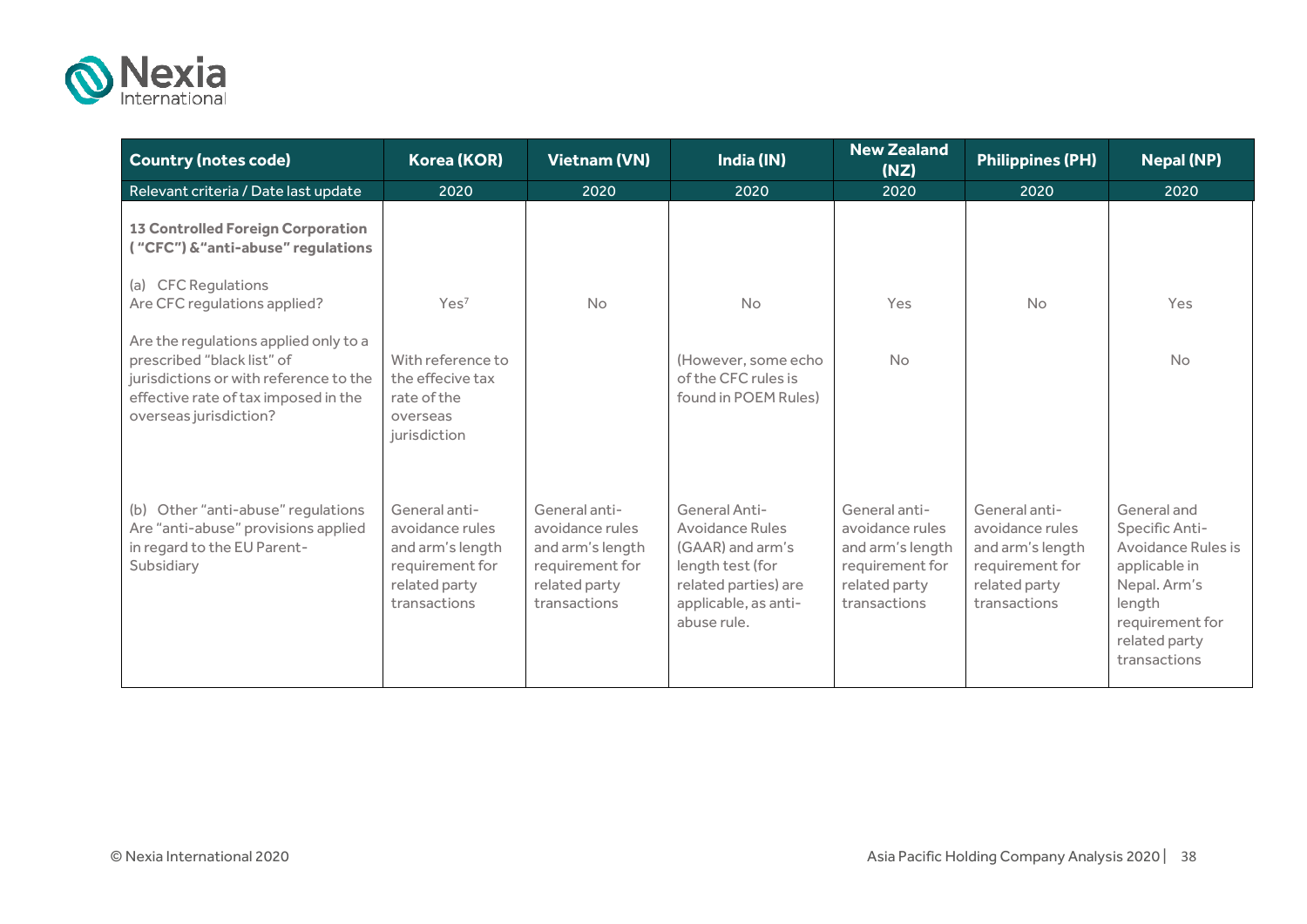

| <b>Country (notes code)</b>                                         | <b>Korea (KOR)</b> | <b>Vietnam (VN)</b> | India (IN) | <b>New Zealand</b><br>(NZ) | <b>Philippines (PH)</b>                                                                                                                    | <b>Nepal (NP)</b> |
|---------------------------------------------------------------------|--------------------|---------------------|------------|----------------------------|--------------------------------------------------------------------------------------------------------------------------------------------|-------------------|
| Relevant criteria / Date last update                                | 2020               | 2020                | 2020       | 2020                       | 2020                                                                                                                                       | 2020              |
| <b>14 Binding Advance Tax Rulings</b><br>(pre-transaction)          |                    |                     |            |                            |                                                                                                                                            |                   |
| Are Advance Tax Rulings available<br>pre-transaction?               | Yes                | Yes                 | Yes        | Yes                        | Yes on transfer<br>pricing arrange-<br>ment; otherwise,<br>requests for ruling<br>based on<br>hypothetical cases<br>are not<br>entertained | Yes               |
| Are these rulings granted only in<br>espect of specific situations? | Yes                | Yes                 | Yes        | Yes                        | <b>Yes</b>                                                                                                                                 | Yes               |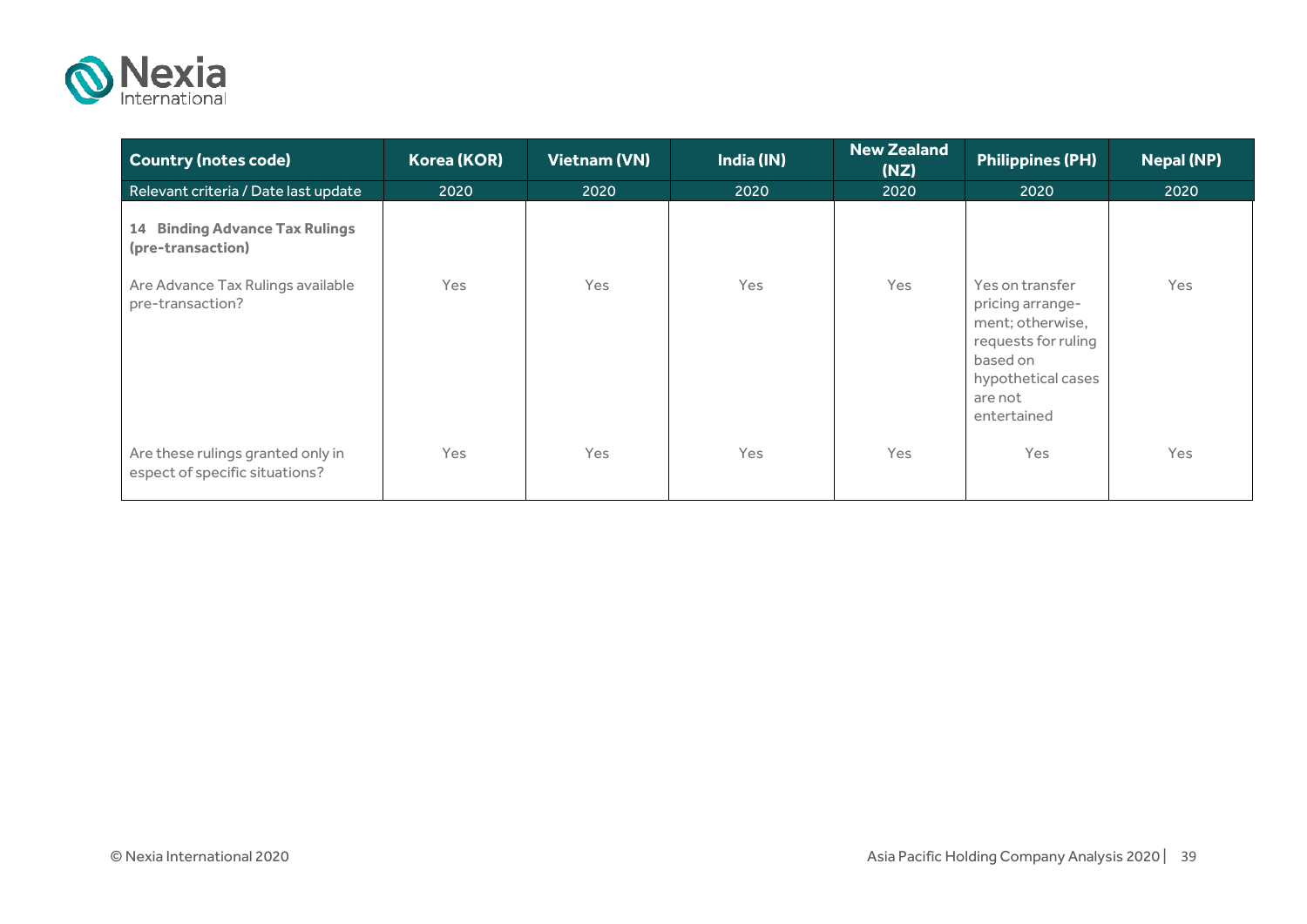

| <b>Country (notes code)</b>          | <b>Korea (KOR)</b>           | <b>Vietnam (VN)</b>    | India (IN)                                                                                                                                                                                                                       | <b>New Zealand</b><br>(NZ) | <b>Philippines (PH)</b>                                                                                                                                                                                                                                                                                                  | <b>Nepal (NP)</b>                             |
|--------------------------------------|------------------------------|------------------------|----------------------------------------------------------------------------------------------------------------------------------------------------------------------------------------------------------------------------------|----------------------------|--------------------------------------------------------------------------------------------------------------------------------------------------------------------------------------------------------------------------------------------------------------------------------------------------------------------------|-----------------------------------------------|
| Relevant criteria / Date last update | 2020                         | 2020                   | 2020                                                                                                                                                                                                                             | 2020                       | 2020                                                                                                                                                                                                                                                                                                                     | 2020                                          |
| 15 Other taxes                       |                              |                        |                                                                                                                                                                                                                                  |                            |                                                                                                                                                                                                                                                                                                                          |                                               |
| (a) Capital Duty                     | (a) 0.48%                    | (a) N/A                | (a) $N/A$                                                                                                                                                                                                                        | (a) 0%                     | (a) 1% based on<br>the original<br>issue of shares<br>of stock of the<br>domestic<br>corporation for<br>every Php200<br>or fractional<br>part thereof of<br>the par value of<br>such shares and<br>for no par value,<br>based on actual<br>consideration<br>at the rate of<br>Php200 of<br>fractional of<br>part thereof | (a) $N/A$                                     |
| (b) Transfer Tax on shares           | (b) Refer to item 3<br>above | (b) 20% on net<br>gain | (b) Stamp duty of<br>0.25% is payable<br>on transfer of<br>Indian Company<br>share on transfer<br>of Indian<br>Company shares.<br>However, the said<br>rate differs from<br>the state in which<br>the company is<br>incorporated | (b) 0%                     | (b) 0.75% for<br>every subsequent<br>sale or transfer of<br>shares of stocks of<br>domestic<br>corporation for<br>every Php200 or<br>fractional part<br>thereof based on<br>the par value and<br>for no par value,                                                                                                       | (b) Treated as<br>disposal of<br>share/assets |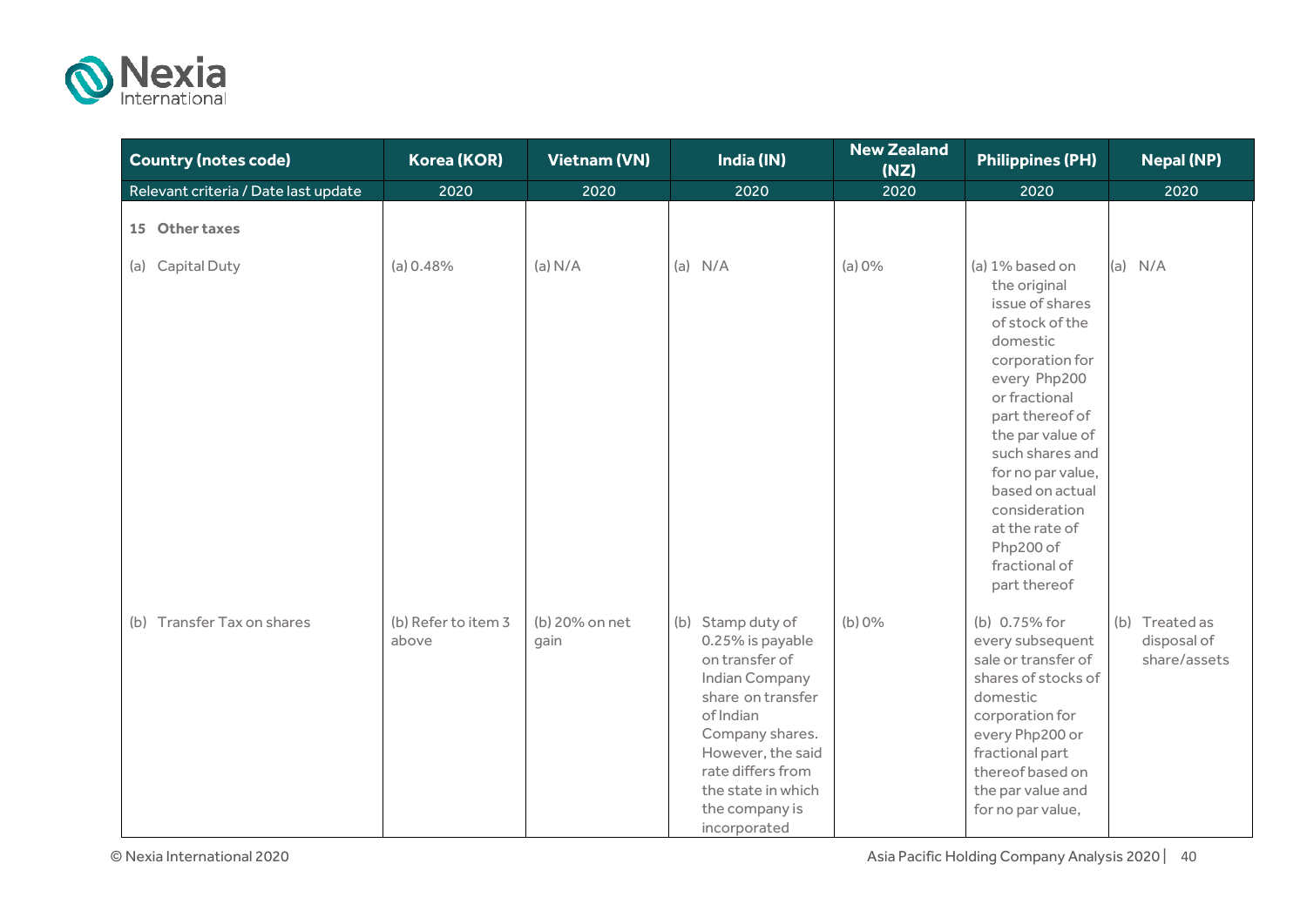

| <b>Country (notes code)</b>               | Korea (KOR)             | <b>Vietnam (VN)</b> | India (IN)       | <b>New Zealand</b><br>(NZ) | <b>Philippines (PH)</b>                                                                                                                                                                                                | <b>Nepal (NP)</b> |
|-------------------------------------------|-------------------------|---------------------|------------------|----------------------------|------------------------------------------------------------------------------------------------------------------------------------------------------------------------------------------------------------------------|-------------------|
| Relevant criteria / Date last update      | 2020                    | 2020                | 2020             | 2020                       | 2020                                                                                                                                                                                                                   | 2020              |
|                                           |                         |                     |                  |                            | based on the<br>actual<br>consideration<br>receipt at the rate<br>of 50% of the<br>amount paid upon<br>the original issue<br>of such no par<br>value shares.                                                           |                   |
| (c) Annual Net Worth / Patrimonial<br>Tax | (c) 0%                  | (c) N/A             | N/A<br>(c)       | (c) 0%                     | (c) Same rates as (a)<br>and (b) in case of<br>original issue or<br>subsequent sale or<br>transfer of shares<br>of stock issued in<br>any foreign country<br>when issued sold or<br>transferred in the<br>Philippines. | $(c)$ N/A         |
| Trade Tax<br>(d)                          | (d) $10\%$ <sup>8</sup> | (d) Generally 10%   | (d) Note $2 & 3$ | (d) $15\%$ <sup>3</sup>    | (d) 0%<br>(e) 12% <sup>1</sup>                                                                                                                                                                                         | (d) $13\%^3$      |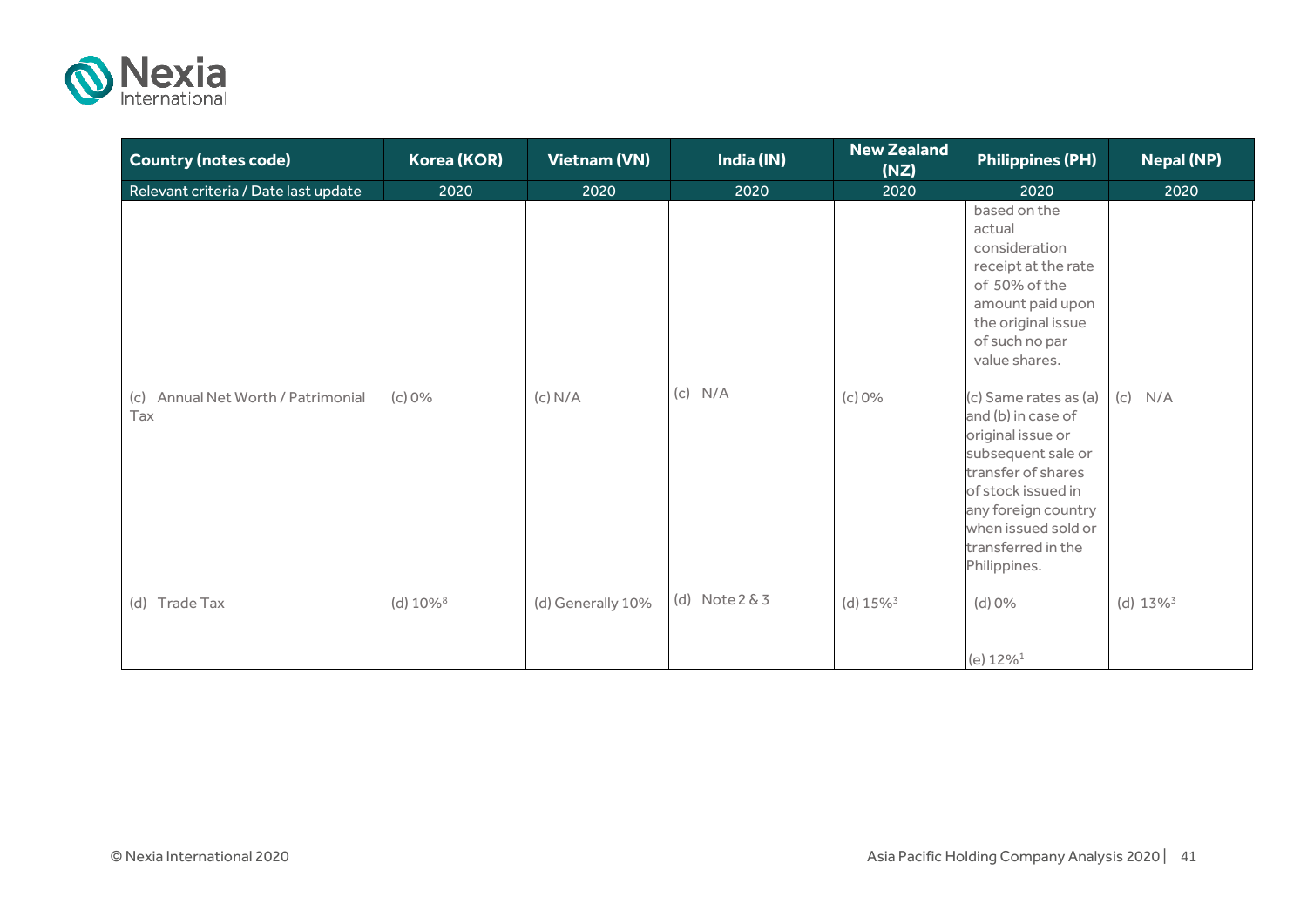

| <b>Country (notes code)</b>                                                                                                 | Korea (KOR)      | <b>Vietnam (VN)</b> | India (IN)                                                                                                                                                   | <b>New Zealand</b><br>(NZ) | <b>Philippines (PH)</b> | <b>Nepal (NP)</b>    |
|-----------------------------------------------------------------------------------------------------------------------------|------------------|---------------------|--------------------------------------------------------------------------------------------------------------------------------------------------------------|----------------------------|-------------------------|----------------------|
| Relevant criteria / Date last update                                                                                        | 2020             | 2020                | 2020                                                                                                                                                         | 2020                       | 2020                    | 2020                 |
| 16 Double Tax Treaty Network                                                                                                |                  |                     |                                                                                                                                                              |                            |                         |                      |
| (a) Number of treaties in operation                                                                                         | (a) 93           | (a) 68              | (a) 94 comprehensive<br>tax treaties                                                                                                                         | (a) 57                     | $(a)$ 41                | 10 Countries<br>(a)  |
| (b) Is the holding company type<br>excluded from any of the treaties?                                                       | (b) Generally no | (b) No              | (b) Generally no, but<br>MLI provisions are<br>effective from 1st<br>April 2020, which will<br>have impact to claim<br>treaty benefit for<br>holding company | (b) Generally No           | (b) No                  | Generally, No<br>(b) |
| (c) Do any of the treaties include<br>"anti-treaty shopping" provisions<br>and/or detailed "beneficial<br>ownership" tests? | (c) Yes          | (c) Yes             | (c) Yes                                                                                                                                                      | (c) Yes                    | $(c)$ No                | (c) Yes              |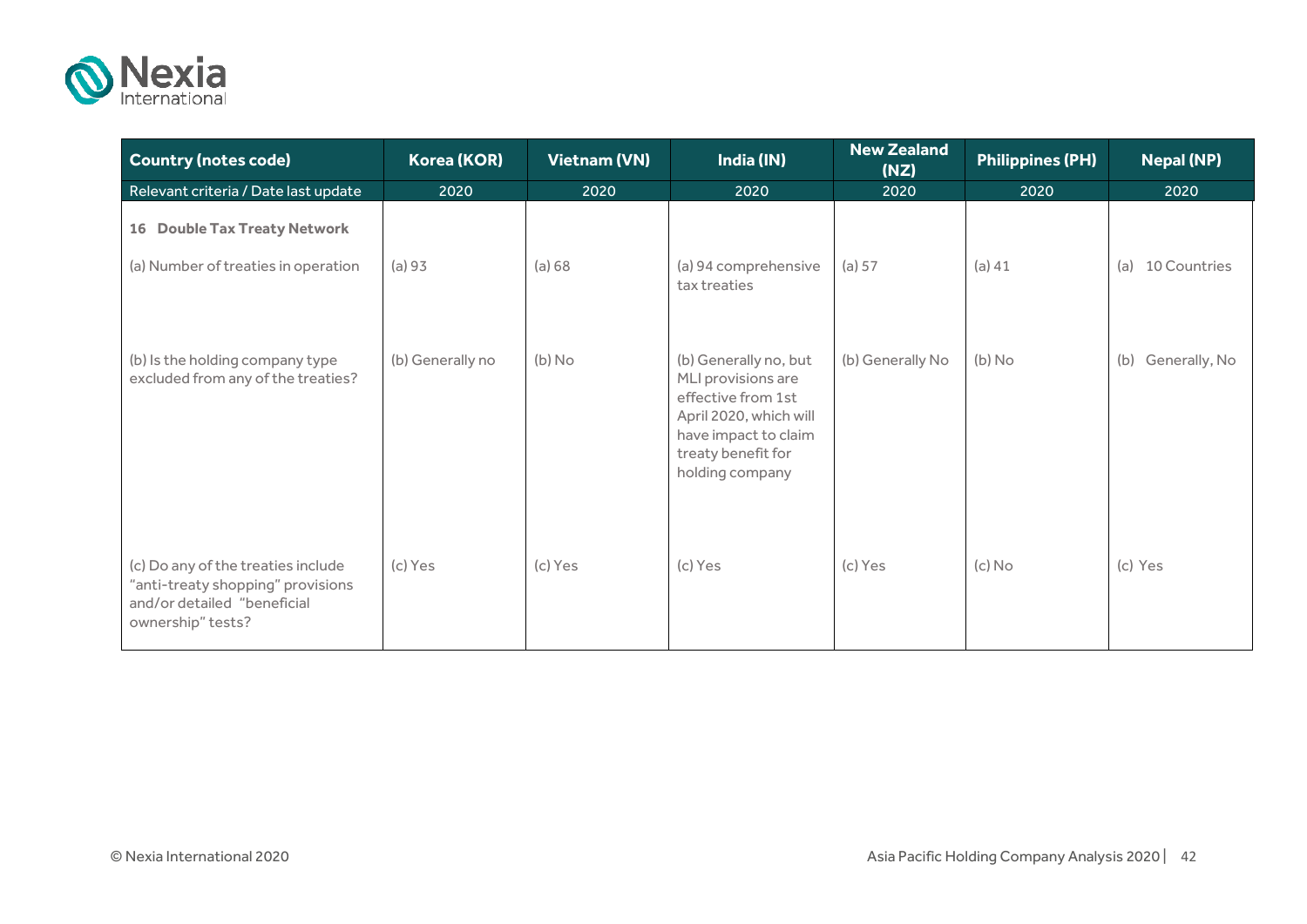

| <b>Country (notes code)</b>                                                                                      | <b>Korea (KOR)</b> | <b>Vietnam (VN)</b> | India (IN)                                                                                                                                                | <b>New Zealand</b><br>(NZ) | <b>Philippines (PH)</b>                                                                                                                                                                     | <b>Nepal (NP)</b>                                                                                                                                                                 |
|------------------------------------------------------------------------------------------------------------------|--------------------|---------------------|-----------------------------------------------------------------------------------------------------------------------------------------------------------|----------------------------|---------------------------------------------------------------------------------------------------------------------------------------------------------------------------------------------|-----------------------------------------------------------------------------------------------------------------------------------------------------------------------------------|
| Relevant criteria / Date last update                                                                             | 2020               | 2020                | 2020                                                                                                                                                      | 2020                       | 2020                                                                                                                                                                                        | 2020                                                                                                                                                                              |
| 17 Exchange Controls<br>Are Exchange Controls restrictions<br>applied in respect of the holding<br>company type? | No                 | N/A                 | Yes. Foreign<br>Exchange controls<br>govern all the cross<br>border transactions<br>including investments<br>into India and<br>investments from<br>India. | $\mathsf{No}$              | Outward<br>investments by PH<br>holding company<br>up to US\$60<br>million per year<br>does not require<br>prior approval by<br>Bangko Sentral ng<br>Pilipinas (BSP)<br>If it exceeds limit | Foreign exchange<br>control is<br>regulated by<br>Foreign<br>Investment and<br>Technology<br>Transfer Act 1992<br>and Foreign<br>Exchange<br>(Regulation) Act<br>1962. It governs |
|                                                                                                                  |                    |                     |                                                                                                                                                           |                            | require BSP<br>approval                                                                                                                                                                     | the cross-border<br>transactions<br>involving<br>movement of<br>foreign exchange<br>into and out of<br>Nepal.                                                                     |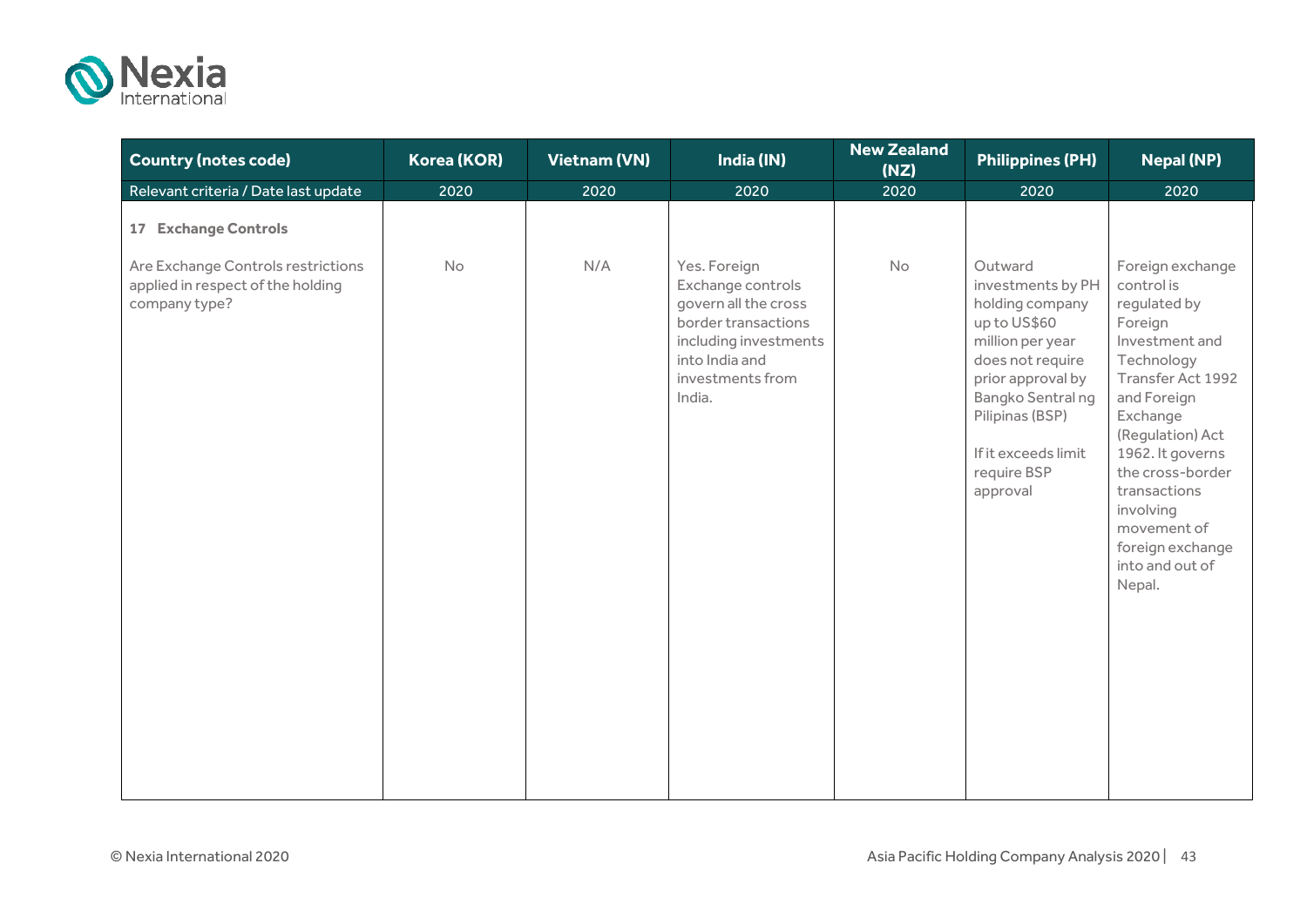

| <b>Country (notes code)</b>                                                                                | <b>Korea (KOR)</b>                                                                                                                                               | <b>Vietnam (VN)</b>                                                                              | India (IN)                                                                                                                                                                                                                                                                                                                                                                                                                                                                                                                  | <b>New Zealand</b><br>(NZ)                                                                                                                                               | <b>Philippines (PH)</b>                                                                                    | <b>Nepal (NP)</b>                                                                                                                                                                                                                                                                                                                   |
|------------------------------------------------------------------------------------------------------------|------------------------------------------------------------------------------------------------------------------------------------------------------------------|--------------------------------------------------------------------------------------------------|-----------------------------------------------------------------------------------------------------------------------------------------------------------------------------------------------------------------------------------------------------------------------------------------------------------------------------------------------------------------------------------------------------------------------------------------------------------------------------------------------------------------------------|--------------------------------------------------------------------------------------------------------------------------------------------------------------------------|------------------------------------------------------------------------------------------------------------|-------------------------------------------------------------------------------------------------------------------------------------------------------------------------------------------------------------------------------------------------------------------------------------------------------------------------------------|
| Relevant criteria / Date last update                                                                       | 2020                                                                                                                                                             | 2020                                                                                             | 2020                                                                                                                                                                                                                                                                                                                                                                                                                                                                                                                        | 2020                                                                                                                                                                     | 2020                                                                                                       | 2020                                                                                                                                                                                                                                                                                                                                |
| <b>18 Base Erosion Profit Shifting</b><br>What kinds of tests have been<br>introduced as a result of BEPS? | Introduction of<br>contemporaneous<br>transfer pricing<br>documentation<br>requirements for<br>related party<br>transactions<br>exceeding specific<br>thresholds | Annual transfer<br>pricing<br>documentation<br>for related party<br>transactions is<br>required. | Concept of<br>Significant Economic<br>Presence (SEP) has<br>been introduced in<br>domestic law from FY<br>2018-19 onwards.<br>Definition of Agency<br>PE expanded in line<br>with BEPS<br>recommendation<br>from FY 2018-19.<br>Further, in line with<br>Action Plan 1,<br>equalisation levy was<br>introduced in<br>domestic law in 2016.<br>The scope of<br>equalisation levy was<br>expanded in 2020<br>(Refer Note 3)<br><b>Action Plan 4</b><br>regarding Limitation<br>on Interest deduction<br>is being implemented. | Introduction of<br>contemporaneo<br>us transfer<br>pricing<br>documentation<br>requirements for<br>related party<br>transactions<br>exceeding<br>specific<br>thresholds. | Introduction of<br>transfer pricing<br>documentation<br>requirements for<br>related party<br>transactions. | There is no<br>specific<br>introduction of<br>contemporaneous<br>transfer pricing<br>documentation<br>requirements for<br>related party<br>transactions,<br>however<br>government can<br>investigate any<br>time since it is<br>required to<br>disclose related<br>party transaction<br>of any amount in<br>financial<br>statement. |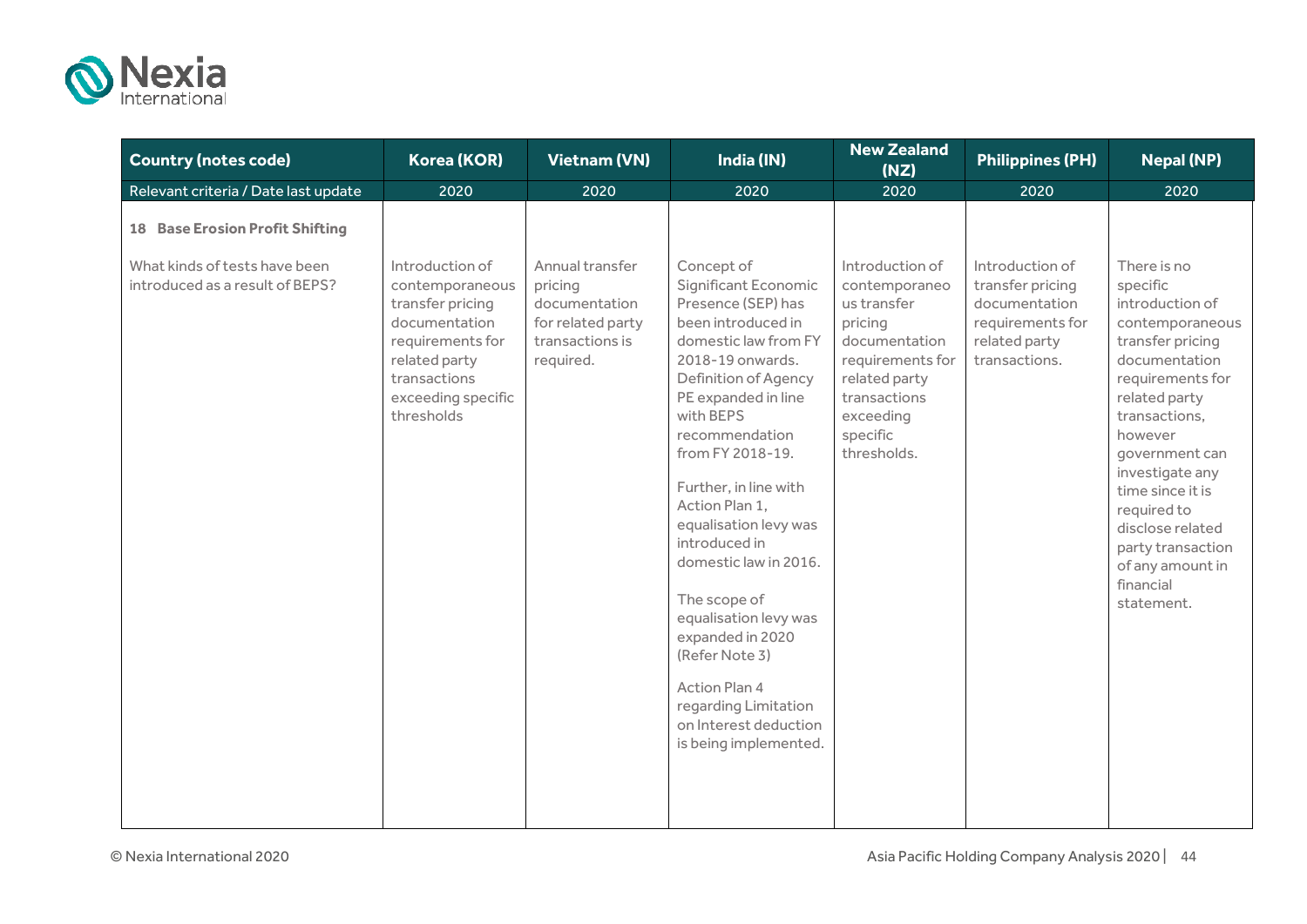

| <b>Country (notes code)</b>          | Korea (KOR) | <b>Vietnam (VN)</b> | India (IN)                                                                                                                                                                                                                                                                                                                                                                                                                                                                            | <b>New Zealand</b><br>(NZ) | <b>Philippines (PH)</b> | <b>Nepal (NP)</b> |
|--------------------------------------|-------------|---------------------|---------------------------------------------------------------------------------------------------------------------------------------------------------------------------------------------------------------------------------------------------------------------------------------------------------------------------------------------------------------------------------------------------------------------------------------------------------------------------------------|----------------------------|-------------------------|-------------------|
| Relevant criteria / Date last update | 2020        | 2020                | 2020                                                                                                                                                                                                                                                                                                                                                                                                                                                                                  | 2020                       | 2020                    | 2020              |
|                                      |             |                     | Action Plan 13 has<br>been implemented.<br>Country-by-Country<br>Reporting, Master File<br>guidelines for<br><b>Transfer Pricing have</b><br>been prescribed.<br>Action Plan 15<br>India has deposited<br>its intrsument of<br>ratification for the<br>Multilateral<br>Instrument-which<br>brings about<br>measures to<br>implement various<br><b>BEPS Action Plan</b><br>Many of India's tax<br>treaties stand<br>amended w.e.f.<br>01.04.2020 owing to<br>MLI coming into<br>force. |                            |                         |                   |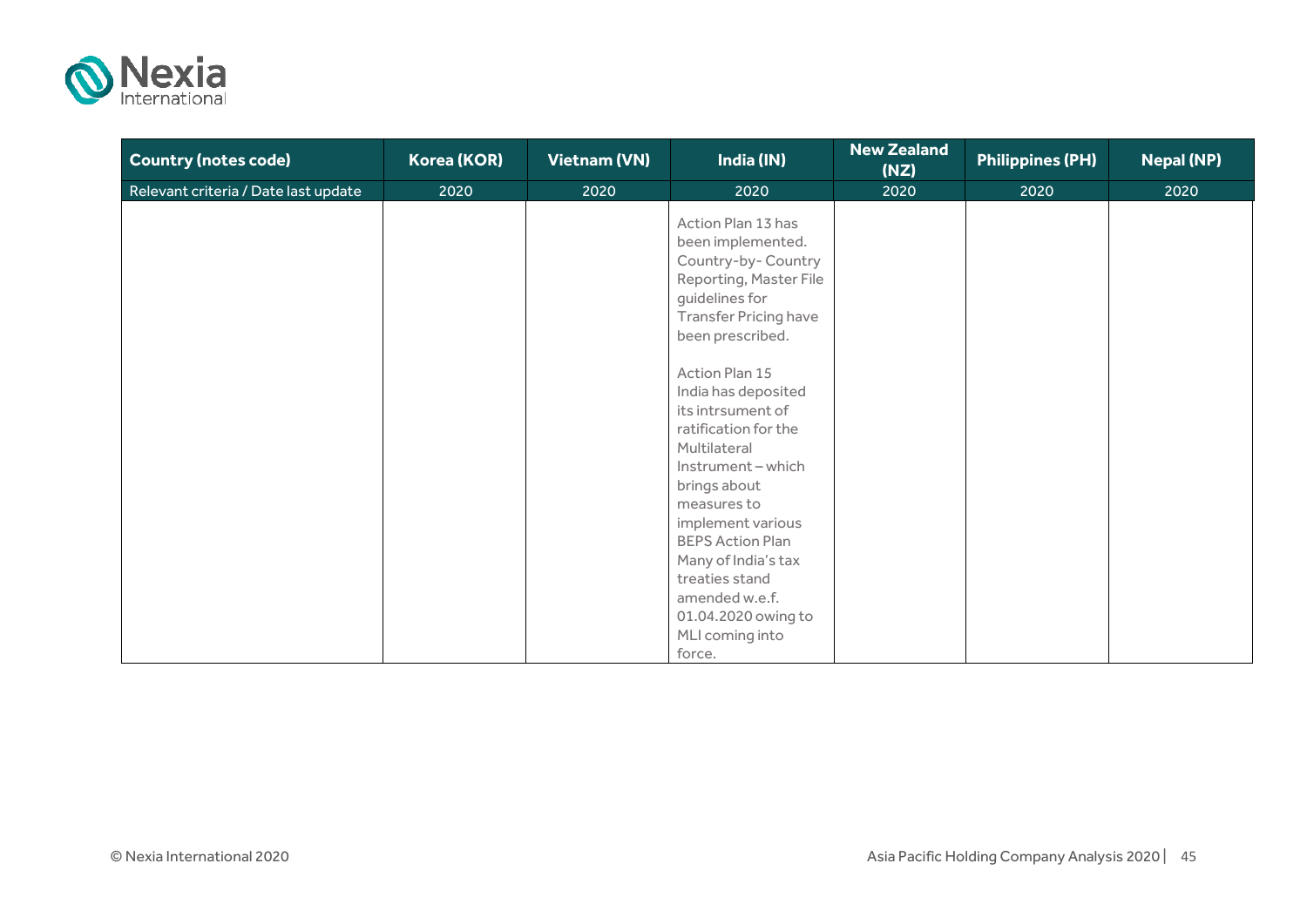

|                 | NOTES TO ASIA PACIFIC HOLDING COMPANY ANALYSIS                                                                                                                                                                            |
|-----------------|---------------------------------------------------------------------------------------------------------------------------------------------------------------------------------------------------------------------------|
| <b>SG</b>       | <b>SINGAPORE (SG)</b>                                                                                                                                                                                                     |
| <b>SG1</b>      | Foreign-sourced dividend income earned and received in Singapore by a Singapore tax resident company which satisfy following conditions are tax<br>exempt in Singapore:                                                   |
|                 | i.<br>In the year the dividends are received in Singapore, the headline (highest) corporate tax rate of the foreign jurisdiction from which the<br>dividend is received is at least 15%; and                              |
|                 | The dividends received in Singapore must have been subjected to tax in the foreign jurisdiction from which the dividend is received (i.e.<br>ii.<br>either withholding tax and/or underlying tax is paid or payable); and |
|                 | iii.<br>The Singapore tax authorities are satisfied that the tax exemption would be beneficial to the person resident in Singapore                                                                                        |
| SG <sub>2</sub> | <b>Partial tax exemption scheme</b>                                                                                                                                                                                       |
|                 | Effective from Year of Assessment 2008 to 2019, a partial tax exemption is given to companies on normal chargeable income* (excluding Singapore<br>franked dividends) of up to S\$300,000 as follows:                     |
|                 | Exempt amount<br>First S\$ 10,000<br>$@75\% = S$$ 7,500<br>Next S\$290,000<br>$@50\% = $145,000$<br>Total S\$300,000<br>S\$152,500                                                                                        |
|                 | * Normal chargeable income refers to income to be taxed at the prevailing corporate tax rate.                                                                                                                             |
|                 | From the Year of Assessment 2020, the partial tax exemption is given on normal chargeable income of up to S\$200,000 as follows:                                                                                          |
|                 | Exempt amount<br>First S\$ 10,000 @ 75%<br>$=$ S\$ 7,500<br>Next S\$190,000 @ 50%<br>$=$ S\$95,000<br>Total S\$200,000<br>S\$102,500                                                                                      |
|                 | Tax exemption scheme for new companies<br>The above scheme is applicable for each of the first 3 consecutive Years of Assessment for qualifying companies.                                                                |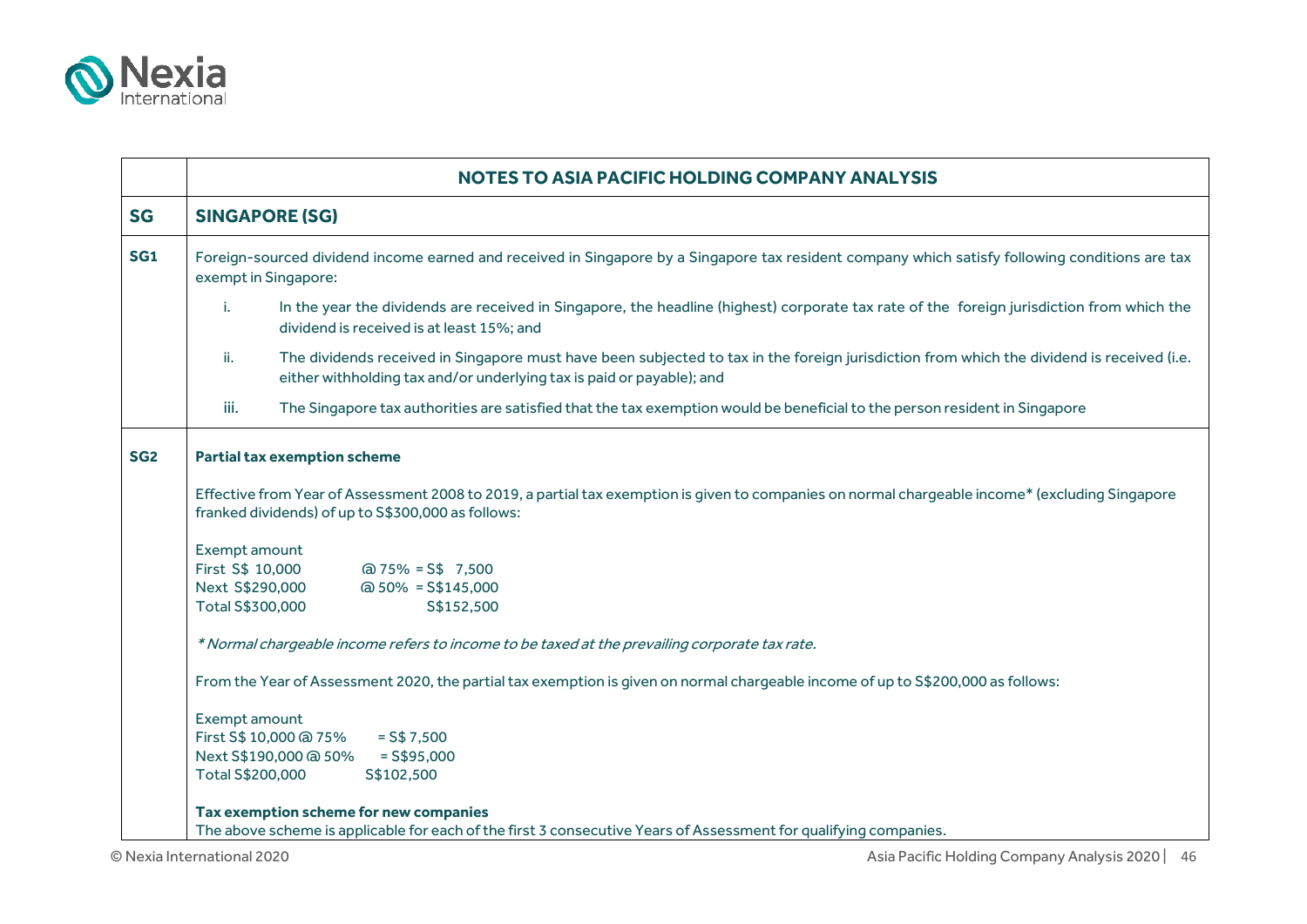

| Where any of the first three Years of Assessment falls in Years of Assessment 2010 to 2019, the tax exemption is as follows:                                                                                                                                                                         |
|------------------------------------------------------------------------------------------------------------------------------------------------------------------------------------------------------------------------------------------------------------------------------------------------------|
| Exempt amount                                                                                                                                                                                                                                                                                        |
| First S\$ 100,000 @ 100% = S\$ 100,000                                                                                                                                                                                                                                                               |
| $=$ S\$ 100,000<br>Next S\$200,000 @ 50%                                                                                                                                                                                                                                                             |
| Total S\$300,000<br>S\$ 200,000                                                                                                                                                                                                                                                                      |
| Where any of the first three Years of Assessment falls in or after Year of Assessment 2020, the tax exemption is as follows:                                                                                                                                                                         |
| Exempt amount                                                                                                                                                                                                                                                                                        |
| First S\$ 100,000 @ 75%<br>$=$ S\$ 75,000                                                                                                                                                                                                                                                            |
| Next S\$100,000 @ 50% = S\$50,000                                                                                                                                                                                                                                                                    |
| Total S\$200,000<br>S\$ 125,000                                                                                                                                                                                                                                                                      |
| This tax exemption scheme is available for a start-up company incorporated and tax resident in Singapore which has its total share capital beneficially<br>held directly by no more than 20 shareholders:                                                                                            |
| (a) where all the shareholders are individuals throughout the basis period; or<br>(b) at least one shareholder is an individual holding at least 10% of the total number of issued ordinary shares.                                                                                                  |
| The full tax exemption is available for the first 3 consecutive Years of Assessment.                                                                                                                                                                                                                 |
| This tax exemption scheme is not applicable to the following companies set up from 26 February 2013:                                                                                                                                                                                                 |
| (i) Investment holding companies that derive only passive incomes such as dividend and interest income; and                                                                                                                                                                                          |
| (ii) Companies whose principal activity is that of developing properties for sale, investment or both.                                                                                                                                                                                               |
| <b>Corporate Tax Rebate</b><br>Companies are granted a 40% Corporate Tax Rebate (capped at S\$15,000) for Year of Assessment 2018 and 20% Corporate Tax Rebate (capped at<br>S\$10,000) for Year of Assessment 2019 (for income derived in the financial years ended in 2017 and 2018 respectively). |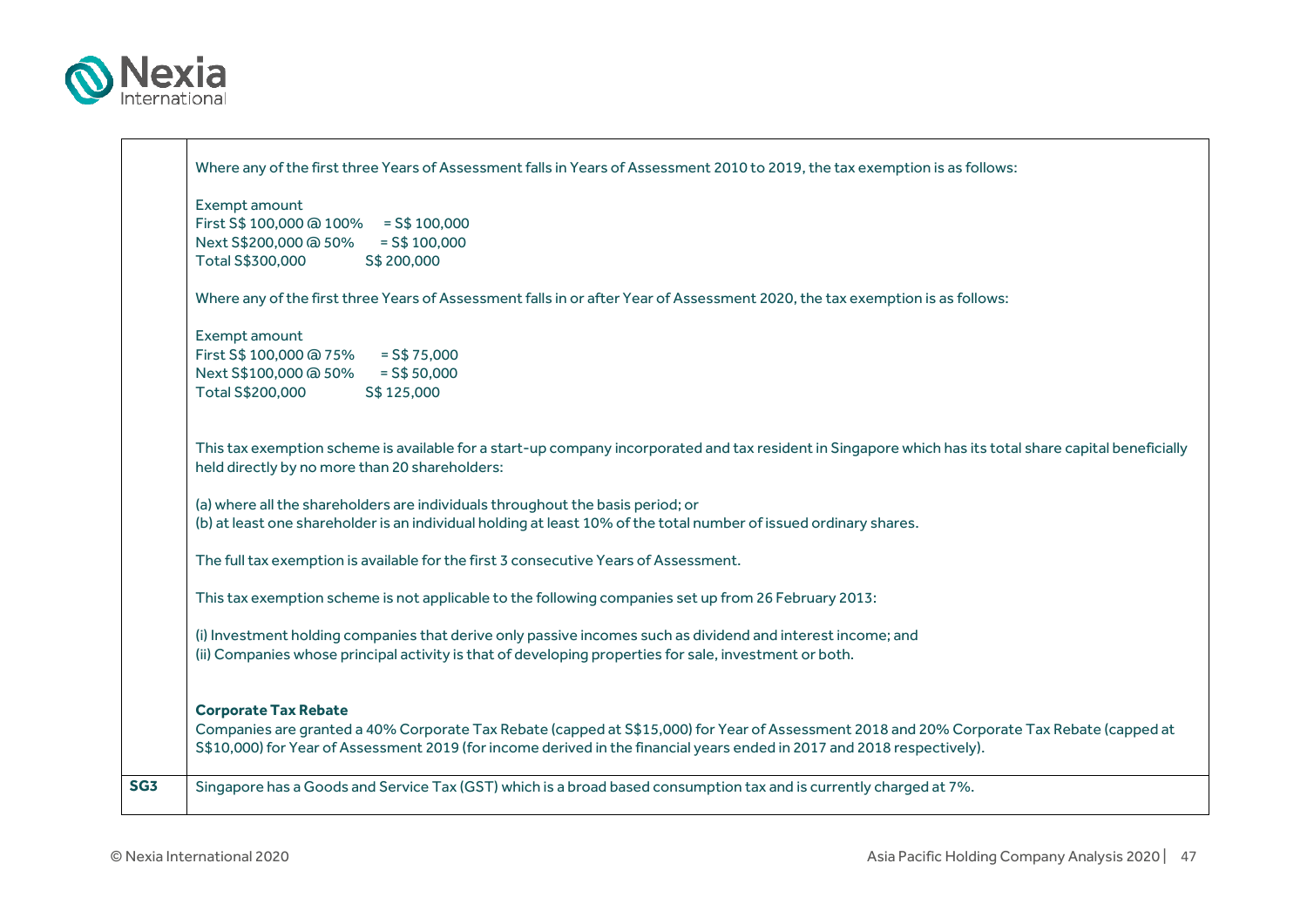

| SG4             | Typically, foreign-owned investment-holding companies (defined as companies where 50% or more of its shares are held by foreign                                                                                                                                                                                  |
|-----------------|------------------------------------------------------------------------------------------------------------------------------------------------------------------------------------------------------------------------------------------------------------------------------------------------------------------|
|                 | companies/shareholders) with purely passive sources of income and receiving only foreign-sourced income are not eligible for a Certificate of<br>Residence (COR) in the eyes of the Singapore tax authorities. As a practice, however, the Singapore tax authorities may grant a COR if the company is           |
|                 | able to satisfy them that:                                                                                                                                                                                                                                                                                       |
|                 |                                                                                                                                                                                                                                                                                                                  |
|                 | 1. The control and management of the company is in Singapore; and                                                                                                                                                                                                                                                |
|                 | The company has valid reasons for setting up an office in Singapore.<br>2.                                                                                                                                                                                                                                       |
|                 | To satisfy these conditions, the company would need to demonstrate that decisions on strategic matters are made in Singapore for example by<br>demonstrating that their board of directors' meetings are held in Singapore. Apart from this, the company must also:                                              |
|                 |                                                                                                                                                                                                                                                                                                                  |
|                 | a. Have related companies in Singapore that are tax residents or that have business activities in Singapore; or                                                                                                                                                                                                  |
|                 | Receive support or administrative services from a related company in Singapore; or<br>b.                                                                                                                                                                                                                         |
|                 | Have at least 1 director based in Singapore who holds an executive position and is not a nominee director; or<br>c.                                                                                                                                                                                              |
|                 | Have at least one key employee (e.g. CEO, CFO, COO) based in Singapore.<br>d.                                                                                                                                                                                                                                    |
|                 |                                                                                                                                                                                                                                                                                                                  |
| <b>MM</b>       | <b>MYANMAR (MM)</b>                                                                                                                                                                                                                                                                                              |
| <b>MM1</b>      | Myanmar has a Commercial Tax (CT) which is a turnover tax on goods and services produced or rendered in Myanmar. CT ranges from 0% to 120%.<br>However, the general rate is 5%.                                                                                                                                  |
|                 | Myanmar also levies taxes in the form of Excise duty on alcoholic drinks and Special Commodities tax on special goods such as cigarettes, tobacco<br>leaves, beer, wine, gem stones, certain cars, fuel etc.                                                                                                     |
| <b>KH</b>       | <b>CAMBODIA (KH)</b>                                                                                                                                                                                                                                                                                             |
| KH1             | If a Company distributes dividends from retained earnings that have not been subject to tax in Cambodia, the distributing dividends company is subject<br>to the additional profit tax on dividend distributions at a 20% rate.                                                                                  |
| KH <sub>2</sub> | The tax rate on profits ranges from 0% to 30%, based on the business activity. The standard rate is 20%. Enterprises operating in certain industries,<br>such as oil and natural gas production or exploitation of natural resources including timber, ore, gold and precious stones, are taxable at a 30% rate. |
|                 |                                                                                                                                                                                                                                                                                                                  |
| KH <sub>3</sub> | Cambodia has turnover tax in the form of VAT which is levied on taxable supplies which includes a wide range of goods and services supplied in<br>Cambodia and on the importation of goods.                                                                                                                      |
|                 |                                                                                                                                                                                                                                                                                                                  |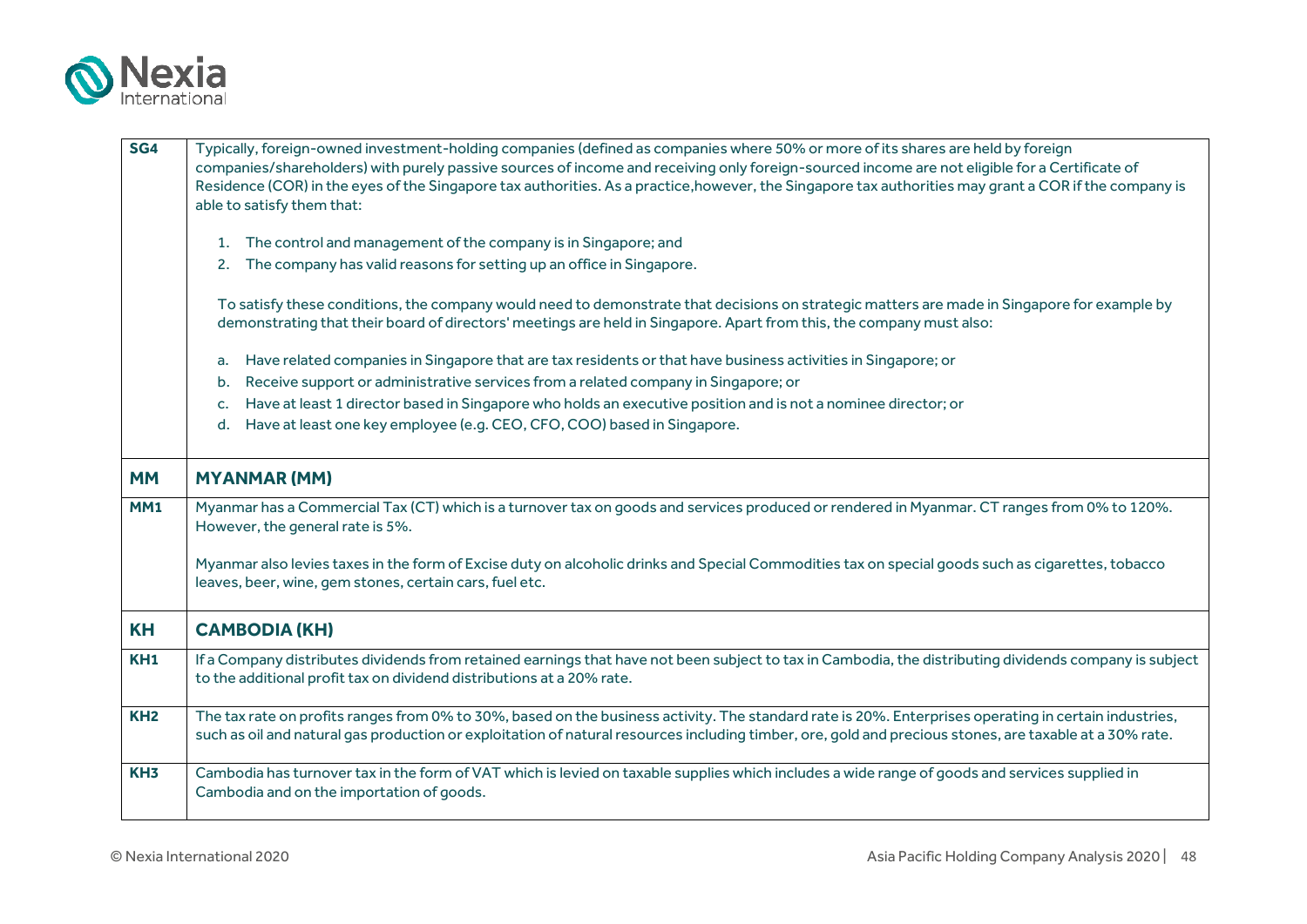

| <b>MALAYSIA (MY)</b>                        |                                                                     |                    |                  |                               |                                |  |                                                                                                                                                       |
|---------------------------------------------|---------------------------------------------------------------------|--------------------|------------------|-------------------------------|--------------------------------|--|-------------------------------------------------------------------------------------------------------------------------------------------------------|
| The rates of RPGT is as follows:            |                                                                     |                    |                  |                               |                                |  |                                                                                                                                                       |
|                                             |                                                                     |                    |                  |                               | Rate                           |  |                                                                                                                                                       |
| Date of disposal                            |                                                                     |                    |                  | (w.e.f. 1)<br>January<br>2014 | (w.e.f. 1)<br>January<br>2019) |  |                                                                                                                                                       |
|                                             | Disposal within 2 years after the date of acquisition               |                    |                  | 30%                           | 30%                            |  |                                                                                                                                                       |
|                                             | Disposal in the 3rd year after date of acquisition                  |                    |                  | 30%                           | 30%                            |  |                                                                                                                                                       |
|                                             | Disposal in the 4th year after date of acquisition                  |                    |                  | 20%                           | 20%                            |  |                                                                                                                                                       |
|                                             | Disposal in the 5th year after date of acquisition                  |                    |                  | 15%                           | 15%                            |  |                                                                                                                                                       |
|                                             |                                                                     |                    |                  |                               |                                |  |                                                                                                                                                       |
|                                             | Disposal in the 6th year after date of acquisition or thereafter    |                    |                  | 5%                            | 10%                            |  | Preferential Small and Medium Enterprise (SME) tax rate for resident companies incorporated in Malaysia with ordinary paid-up share capital of MYR2.5 |
| Chargeable                                  | million or less at the beginning of the basis period is as follows: | Year of Assessment |                  |                               |                                |  |                                                                                                                                                       |
| income                                      | 2009 to 2015                                                        | 2016               | 2017 and<br>2018 |                               | 2019 and<br>onwards            |  |                                                                                                                                                       |
| First<br>MYR500,000<br>First<br>MYR600,000* | 20%                                                                 | 19%                | 18%              |                               | $17\%$ <sup>*</sup>            |  |                                                                                                                                                       |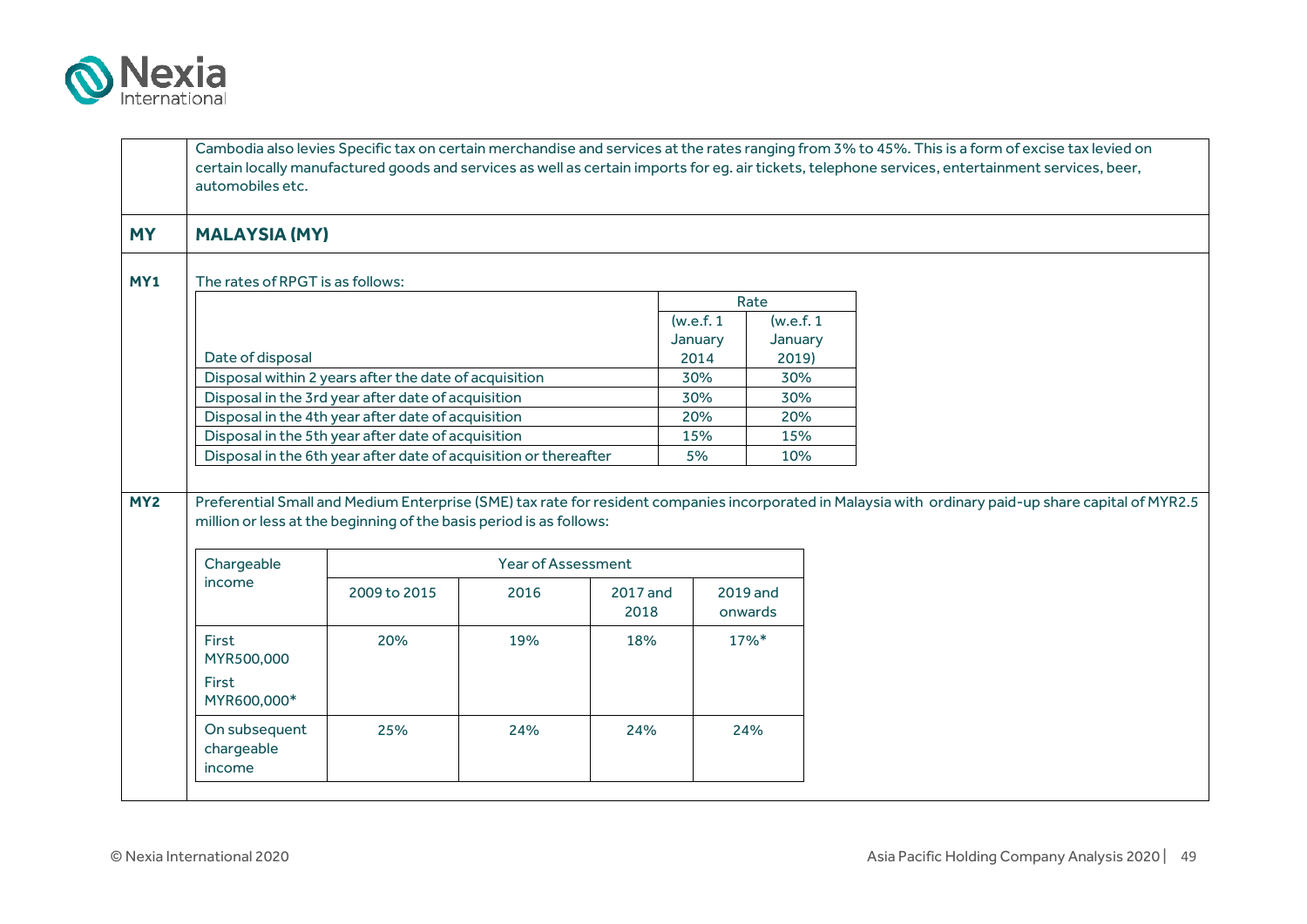

\*Effective YA 2020, the first chargeable income which is subject to the concessionary income tax rate of 17% be increased from MYR500,000 to MYR600,000; and the concessionary tax rate be given only to a company having gross business income from one or more sources for the relevant year of assessment of not more than MYR50 million, in addition to the ordinary share capital requirement.

Preferential tax rates not applicable if more than:

(a) 50% of the paid-up capital in respect of ordinary shares of the company is directly or indirectly owned by a related company;

- (b) 50% of the paid-up capital in respect of ordinary shares of the related company is directly or indirectly owned by the first mentioned company; or
- (c) 50% of the paid-up capital in respect of ordinary shares of the first mentioned company and the related company is directly or indirectly owned by another company.

'Related company' is defined as a company which has a paid up capital exceeding MYR2.5 million in respect of ordinary shares at the beginning of the basis period for a year of assessment.

The reduction in the income tax rate based on the percentage of increase in chargeable income as compared to the immediate preceding year of assessment be given to the entities if fulfil the criteria. The reduction of the income tax rate for YA 2017 and YA 2018 is as follows:

|  | Percentage of increase in<br>chargeable income as<br>compared to the immediate<br>preceding year of assessment | Percentage<br>point reduction<br>on income tax<br>rate | Reduced income tax<br>rate on increase in<br>chargeable income<br>(%) |
|--|----------------------------------------------------------------------------------------------------------------|--------------------------------------------------------|-----------------------------------------------------------------------|
|  | Less than 5%                                                                                                   | <b>NIL</b>                                             | 24                                                                    |
|  | $5% - 9.99%$                                                                                                   |                                                        | 23                                                                    |
|  | $10\% - 14.99\%$                                                                                               |                                                        | 22                                                                    |
|  | $15\% - 19.99\%$                                                                                               | 3                                                      | 21                                                                    |
|  | 20% and above                                                                                                  |                                                        |                                                                       |

**MY3** Fees to be paid to the Registrar by a company having a share capital which based on its nominal share capital.

**MY4** Stamp duty on transfer of shares will be computed based on price or value thereof on the date of transfer whichever is the greater. Stamp duty on sales of any stock, shares or marketable securities is MYR3 for every MYR1,000 or fraction part of MYR1,000.

If the instrument is using contract note (through stock broker), the stamp duty relating to the sale of shares, stock or marketable securities is MYR1 for every MYR1,000 or fractional of MYR1,000.

MY5 Goods and Services Tax ("GST"), a broad based consumption tax, has been abolished effective 1 September 2018 abd replaced by Sales and Services Tax.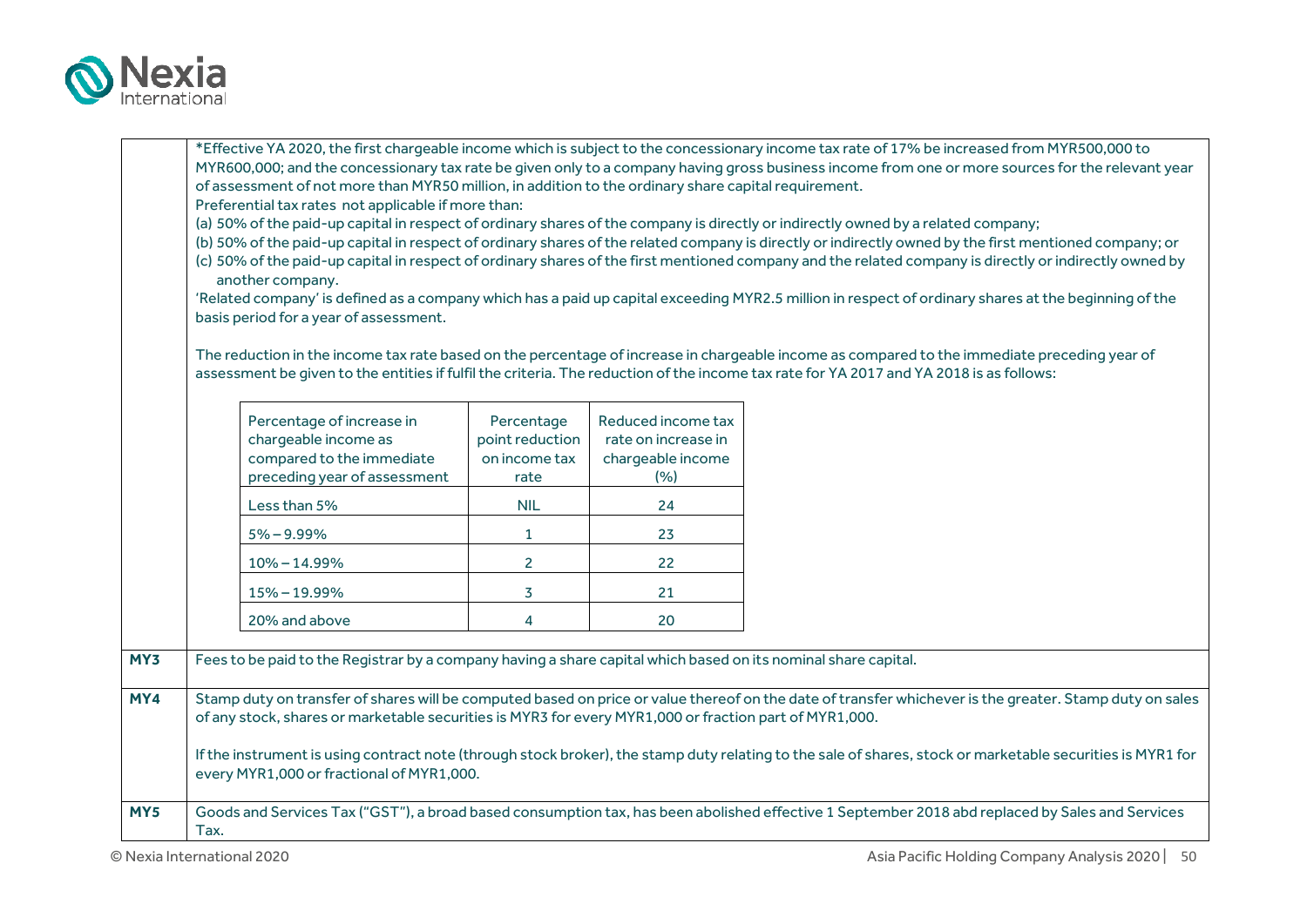

|                 | Sales Tax - single stage tax imposed on all goods manufactured in or imported into Malaysia unless specifically exempted. Rates are ad valorem from<br>$5% - 10%$ .                                                                                                                                                                                                                                                                                                                                                                                                                                                                            |
|-----------------|------------------------------------------------------------------------------------------------------------------------------------------------------------------------------------------------------------------------------------------------------------------------------------------------------------------------------------------------------------------------------------------------------------------------------------------------------------------------------------------------------------------------------------------------------------------------------------------------------------------------------------------------|
|                 | Service Tax - consumption tax levied and charged on any taxable services provided by any taxable person or imported services. Rate is 6% of the price,<br>charge or premium of the taxable service.                                                                                                                                                                                                                                                                                                                                                                                                                                            |
| <b>TH</b>       | <b>THAILAND (TH)</b>                                                                                                                                                                                                                                                                                                                                                                                                                                                                                                                                                                                                                           |
| TH <sub>1</sub> | Dividend received form local-source shall be exempted from income tax if the company receiving dividend holds shares at least 25 percent of total<br>shares with voting right in the company paying dividend, provided that the company paying dividend does not hold any share in the company receiving<br>dividend whether directlly or indirectly. However, this condition shall not apply in the case the company receiving dividend holds shares for a period less<br>than 3 months from the date acquiring such shares up to the date obtaining dividend or transfer such shares less than 3 months from the date obtaining<br>dividend. |
| TH <sub>2</sub> | There shall be exempted from income tax of the Revenue Code to a limited company or a public limited company setting up under Thai law on assessable<br>income being dividend received from a juristic company or partnership setting up under the foreign law; provided under the rules, procedures, and<br>conditions as follows:<br>company or a public limited company shall hold not less than 25 percent of shares with voting rights of the juristic company or partnership who pays                                                                                                                                                    |
|                 | for the period of not less than six months from the date of acquiring such shares until the date of receiving dividends, and                                                                                                                                                                                                                                                                                                                                                                                                                                                                                                                   |
|                 | s shall come from net profit of which the tax is paid in the country of the juristic company or partnership that pays dividend, where the tax rate shall not<br>than 15 percent of net profit; provided whether or not the country of the juristic company or partnership who pays dividends has laws on tax reduction<br>emption imposed onto the net profit of such juristic company or partnership.                                                                                                                                                                                                                                         |
| TH <sub>3</sub> | This tax rate shall be reduced if the company has registered capital not more than THB 5 milllion baht and has income from sale of goods or provision<br>of service of not more than THB 30 million baht consecutively for the net profit arising in the accounting period.                                                                                                                                                                                                                                                                                                                                                                    |
| <b>AUS</b>      | <b>AUSTRALIA (AUS)</b>                                                                                                                                                                                                                                                                                                                                                                                                                                                                                                                                                                                                                         |
| AUS1            | Foreign-sourced dividend income earned and received in Australia by an Australian tax resident company is either exempt or subject to tax with a<br>foreign income tax offset allowed. These alternate possibilities depend on either the profits out of which the dividend is paid or the level of voting<br>power in the company paying the dividend:                                                                                                                                                                                                                                                                                        |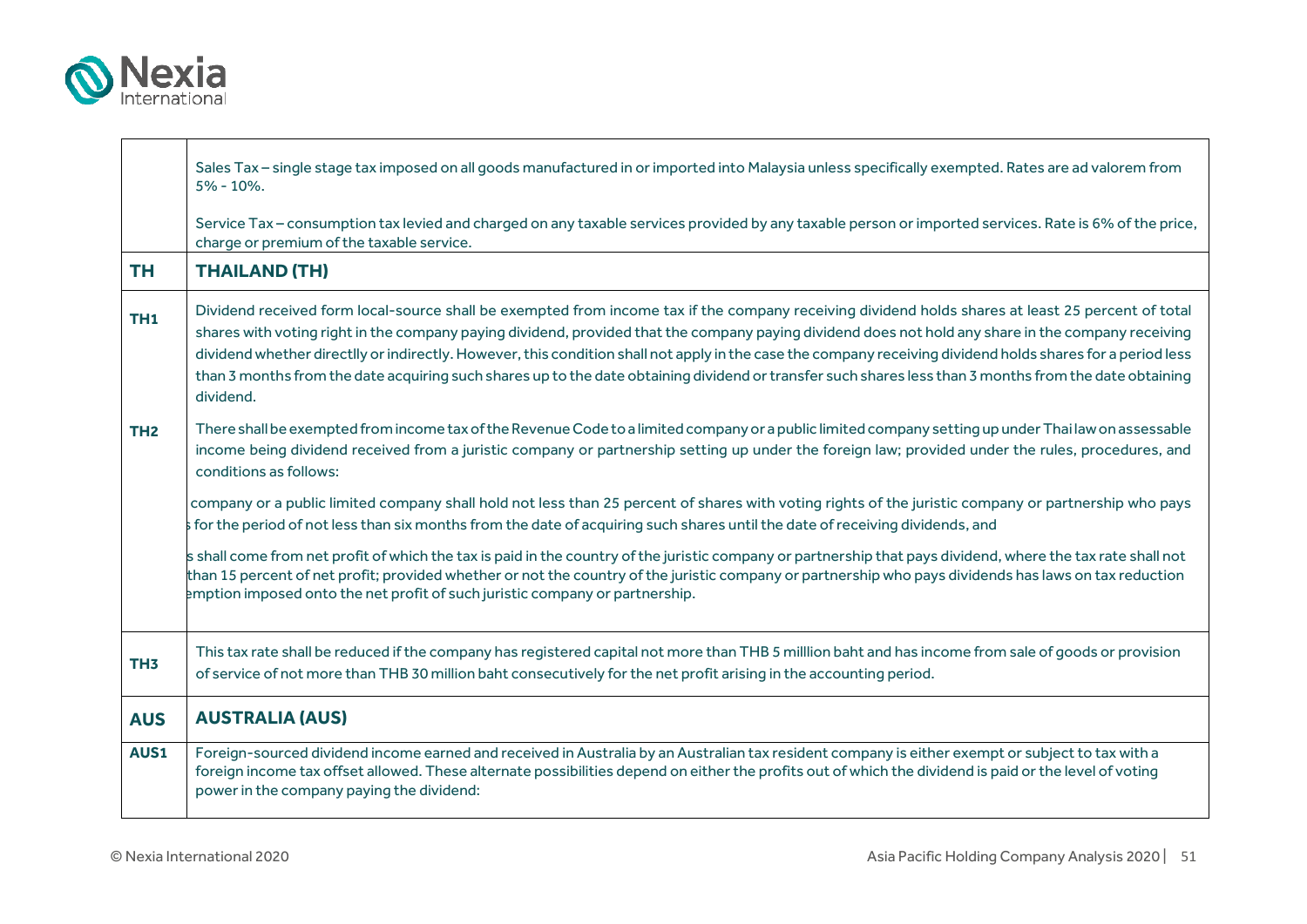

|             | If the dividend is a portfolio dividend (i.e. a voting power of 10% or less) it is taxable with a credit allowed for a foreign income tax offset for any<br>withholding tax.                                                                                                                                                                                                                                                                                                                                                               |
|-------------|--------------------------------------------------------------------------------------------------------------------------------------------------------------------------------------------------------------------------------------------------------------------------------------------------------------------------------------------------------------------------------------------------------------------------------------------------------------------------------------------------------------------------------------------|
|             | If the dividend is a non-portfolio dividend (i.e. a 10% or greater voting power) the dividend is exempt from income tax.<br>ii.                                                                                                                                                                                                                                                                                                                                                                                                            |
|             | iii. If the dividend is payable from profits which have been previously attributable under Australia's controlled foreign company rules, the dividend is<br>exempt from income tax when received.                                                                                                                                                                                                                                                                                                                                          |
| <b>AUS2</b> | Capital gains realized on the sale of a portfolio interest in shares in a foreign company are taxed at the normal corpoprate rate with a foreign tax offset<br>allowed for any foreign tax suffered.                                                                                                                                                                                                                                                                                                                                       |
| AUS3        | Attributable income includes income that is unconditionally attributed and adjusted tainted income derived by a controlled foreign company (CFC)<br>which fails the active income test. Where a CFC resident in a comparatively taxed country to Australia fails the active income test, the income<br>attributable includes only certain concessionally taxed amounts of narrowly defined tainted income. A passive foreign holding company can be looked<br>through to determine if the active income test is satisfied by a subsidiary. |
| <b>AUS4</b> | Companies carrying on an active business with an aggregated annual turnover of \$50m or less pay tax at a rate of 27.5%. Aggregated turnover is<br>measured on a group and worldwide basis and not just at the specific company level. All other companies pay tax at a rate of 30%.                                                                                                                                                                                                                                                       |
| AUS5        | The thin capitalisation rules have no impact in relation to a company which:                                                                                                                                                                                                                                                                                                                                                                                                                                                               |
|             | Has its operations entirely confined to Australia (i.e. it is neither an inward or outward investing company);<br>i.<br>Satisfies the de minimus rule;<br>ii.<br>Is an outward investing company and has 90% or more of the total average value of all its assets represented by Australian assets;<br>iii.                                                                                                                                                                                                                                |
|             | Is an exempt special purpose company which satisfies certain specific narrowly defined conditions.<br>iv.                                                                                                                                                                                                                                                                                                                                                                                                                                  |
|             | All other companies with debt deductions in excess of \$2m are subject to the rules.                                                                                                                                                                                                                                                                                                                                                                                                                                                       |
| AUS6        | The de minimus rule applies to a company which has debt deductions not exceeding \$2m. The threshhold is calculated on a group basis, so will include<br>the debt deductions of any associated companies.                                                                                                                                                                                                                                                                                                                                  |
| <b>AUS7</b> | Australia has a Goods and Services Tax (GST) which is a broad based consumption tax currently charged at 10%.                                                                                                                                                                                                                                                                                                                                                                                                                              |
| <b>AUS8</b> | Transfer pricing rules place responsibilities on the local Australian company and its public officer to consider and document its transfer pricing<br>rationale.                                                                                                                                                                                                                                                                                                                                                                           |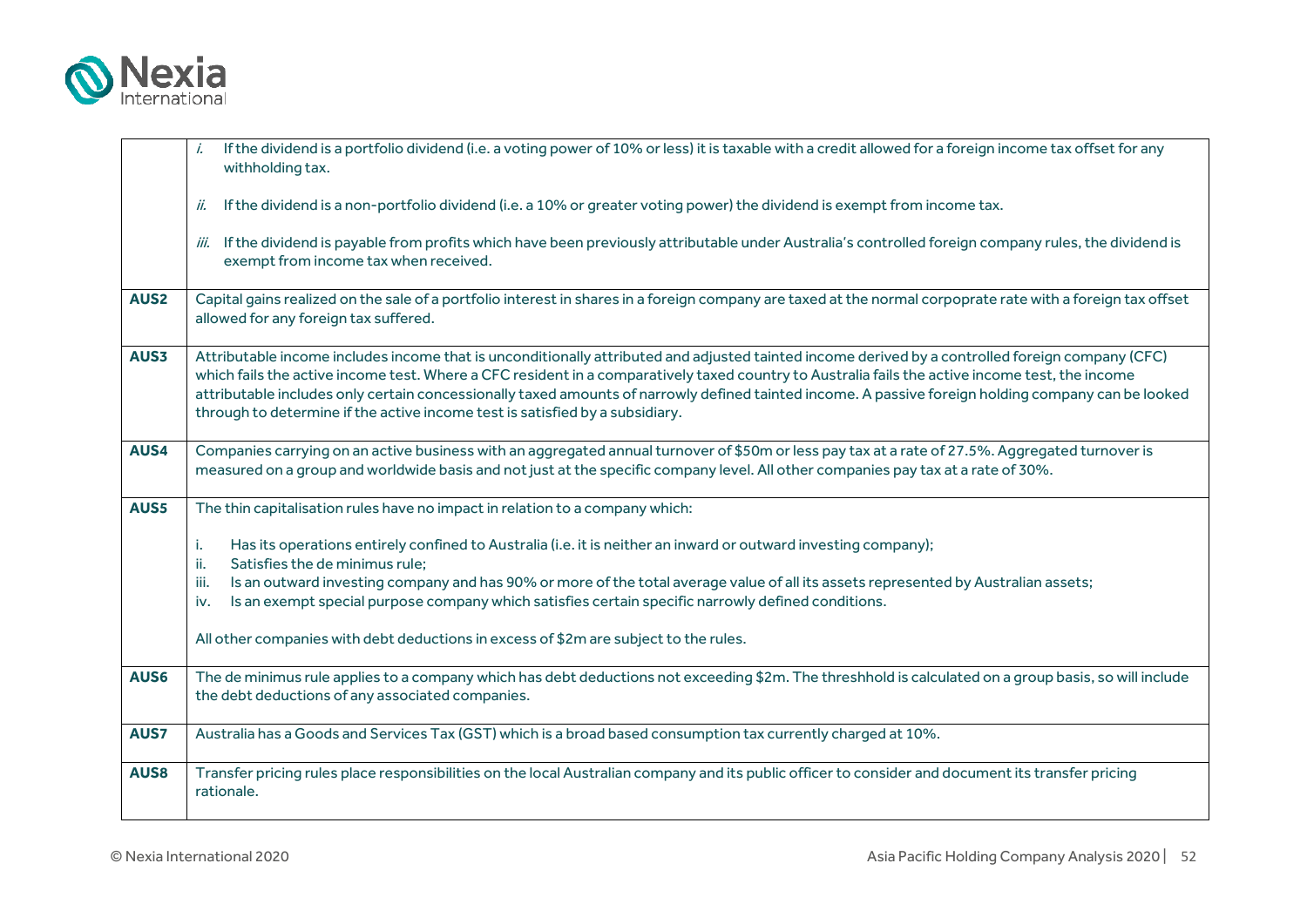

|                 | The rules make it clear that it is not acceptable for an Australian subsidiary of a multinational enterprise to rely solely on its parent company's global<br>documentation. Rather, the Australian entity must demonstrate how that overall global business model applies in reality in Australia - accounting for<br>the specifics of the Australian context such as the local economy, market strength and strategies. |
|-----------------|---------------------------------------------------------------------------------------------------------------------------------------------------------------------------------------------------------------------------------------------------------------------------------------------------------------------------------------------------------------------------------------------------------------------------|
|                 | The rules also give the Commissioner of Taxation new powers to 'reconstruct' certain related party transactions where their structure is considered<br>uncommercial.                                                                                                                                                                                                                                                      |
|                 | If companies wish to be able to mitigate penalties on subsequent review by the ATO by claiming it had a 'reasonably arguable position', it is now<br>mandatory to have documentation in place by the time the company lodges its tax return. That is, this cannot be argued after the fact should the<br>taxpayer come under ATO review.                                                                                  |
| <b>JN</b>       | <b>JAPAN(JN)</b>                                                                                                                                                                                                                                                                                                                                                                                                          |
| <b>JN1</b>      | The amount of disallowed interest shall be determined as the one under the Earnings Stripping Rule or the one under the Thin Capitalization Rule,<br>whichever is larger.                                                                                                                                                                                                                                                 |
| J <sub>N2</sub> | Instead of Debt-to-equity ratio as a safe harbore rule, following de minimis rule shall be applicable under the Earnings Stripping Rule.                                                                                                                                                                                                                                                                                  |
|                 | (1) The amount of net applicable related party interest expense shall not be more than 20 million yen or                                                                                                                                                                                                                                                                                                                  |
|                 | (2) The ratio of net applicable related party interest expense to adjusted taxable income shall not be more than 20%.                                                                                                                                                                                                                                                                                                     |
| <b>CN</b>       | <b>CHINA(CN)</b>                                                                                                                                                                                                                                                                                                                                                                                                          |
| CN <sub>1</sub> | Direct & Indirect Share Transfers are subject to Tax Reporting and possible taxation if certain critreria are not met.                                                                                                                                                                                                                                                                                                    |
| <b>SL</b>       | <b>SRI LANKA(SL)</b>                                                                                                                                                                                                                                                                                                                                                                                                      |
| SL <sub>1</sub> | Allowable Finance Cost = A x B                                                                                                                                                                                                                                                                                                                                                                                            |
|                 | C                                                                                                                                                                                                                                                                                                                                                                                                                         |
|                 | Where:                                                                                                                                                                                                                                                                                                                                                                                                                    |
|                 | 'A' is the total of the issued share capital and                                                                                                                                                                                                                                                                                                                                                                          |
|                 | reserves of the entity; and                                                                                                                                                                                                                                                                                                                                                                                               |
|                 | $'B'$ is $-$                                                                                                                                                                                                                                                                                                                                                                                                              |
|                 | (a) in the case of a manufacturing entity, the                                                                                                                                                                                                                                                                                                                                                                            |
|                 | Asia Pacific Holding Company Analysis 2020   53<br>© Nexia International 2020                                                                                                                                                                                                                                                                                                                                             |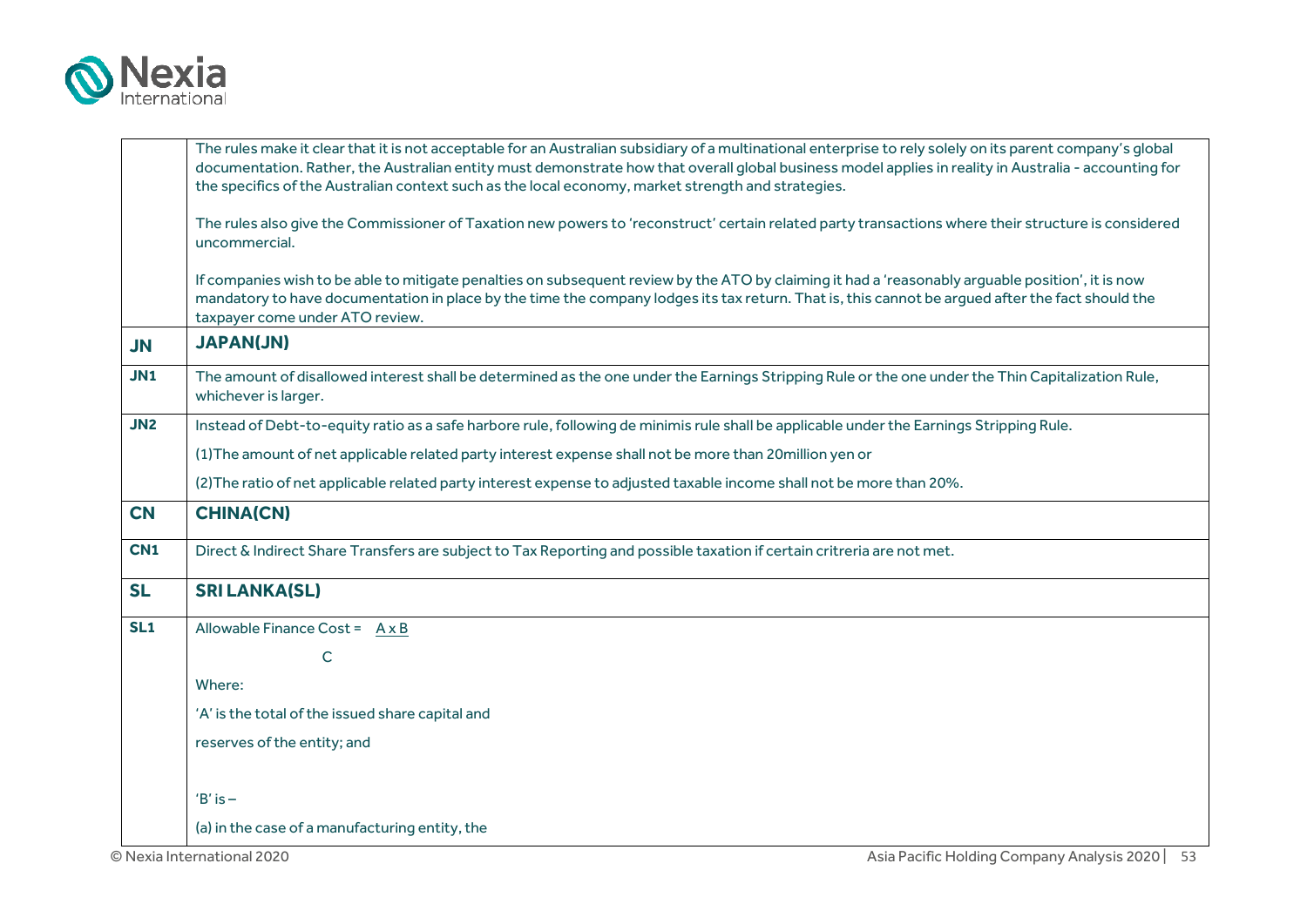

|             | number 3; and                                                                                                                                                                                                                                                                                                                                                                                                                                                                         |  |
|-------------|---------------------------------------------------------------------------------------------------------------------------------------------------------------------------------------------------------------------------------------------------------------------------------------------------------------------------------------------------------------------------------------------------------------------------------------------------------------------------------------|--|
|             | (b) in the case of an entity other than a                                                                                                                                                                                                                                                                                                                                                                                                                                             |  |
|             | Manufacturing entity, the number 4.                                                                                                                                                                                                                                                                                                                                                                                                                                                   |  |
|             | 'C' is the loan balance as at end of the financial year.                                                                                                                                                                                                                                                                                                                                                                                                                              |  |
| <b>KOR</b>  | <b>KOREA(KOR)</b>                                                                                                                                                                                                                                                                                                                                                                                                                                                                     |  |
| <b>KOR1</b> | Direct and indirect foreign tax credits are available subject to requirements and limitations. Unused foreign tax credits can be carried forward for 5<br>years. Indirect foreign tax credit amount is calculated separtely case by case in accordance with respective tax treaties. In case there is no tax treaty,<br>certain calculation method for indirect foreign tax credit is provided.                                                                                       |  |
| <b>KOR2</b> | Dividend Received Deduction (DRD) is available of 30 % to 100 % depending on the percentage of shareholding. To have DRD available, no minimum<br>shareholding is required. A more favourable DRD regime is available to qualified holding companies which are governed by the Monopoly Regulation<br>and Fair Trade Act and Financial Holding Companies Act.                                                                                                                         |  |
| <b>KOR3</b> | The corporate income tax including local surtax is 11% on the first KRW 200 million of taxable income; 22% on taxable income between 200 million and<br>krw 20 billion; and 24.2% on taxable income exceeding KRW 20 billion.                                                                                                                                                                                                                                                         |  |
| <b>KOR4</b> | The maximum withholding tax rate specified under Korean's treaties is 27.5%, although in practice the lower domestic rate would apply.                                                                                                                                                                                                                                                                                                                                                |  |
| <b>KOR5</b> | Upon liquidation, the value of property distributed to shareholders in excess of the acquisition cost of the shares of the liquidated company is treated<br>as a deemed dividend. If the shareholder is a non-resident without a Korean PE, the deemed dividend would be subject to witholding tax.                                                                                                                                                                                   |  |
| <b>KOR6</b> | Where a domestic subsidiary borrows in excess of 200% of equity (600% for certain financial institutions) from the foreign controlling shareholder, the<br>interest expenses relating to the excess portion of the loan is not deductible for the Korean tax purposes. This thin capitalization rule also applies to<br>loans from third parties guaranteed by the foreign controlling shareholder.                                                                                   |  |
| <b>KOR7</b> | Korean CFC rules: When a Korean resident holds directly or indirectly at least 10% of the shares in a foreign company and the effective tax rate of the<br>foreign company been 15% or less for the past 3 years, the Korean resident may be deemed to have received a dividend equal to the "deemed<br>distributable retained earnings" multiplied by the shareholding ratio, even though there has been no actual distribution of such retained earnings to the<br>Korean resident. |  |
| <b>KOR8</b> | Korea has a Value Added Tax (VAT) which is currently charged at 10% on the supply of goods and services.                                                                                                                                                                                                                                                                                                                                                                              |  |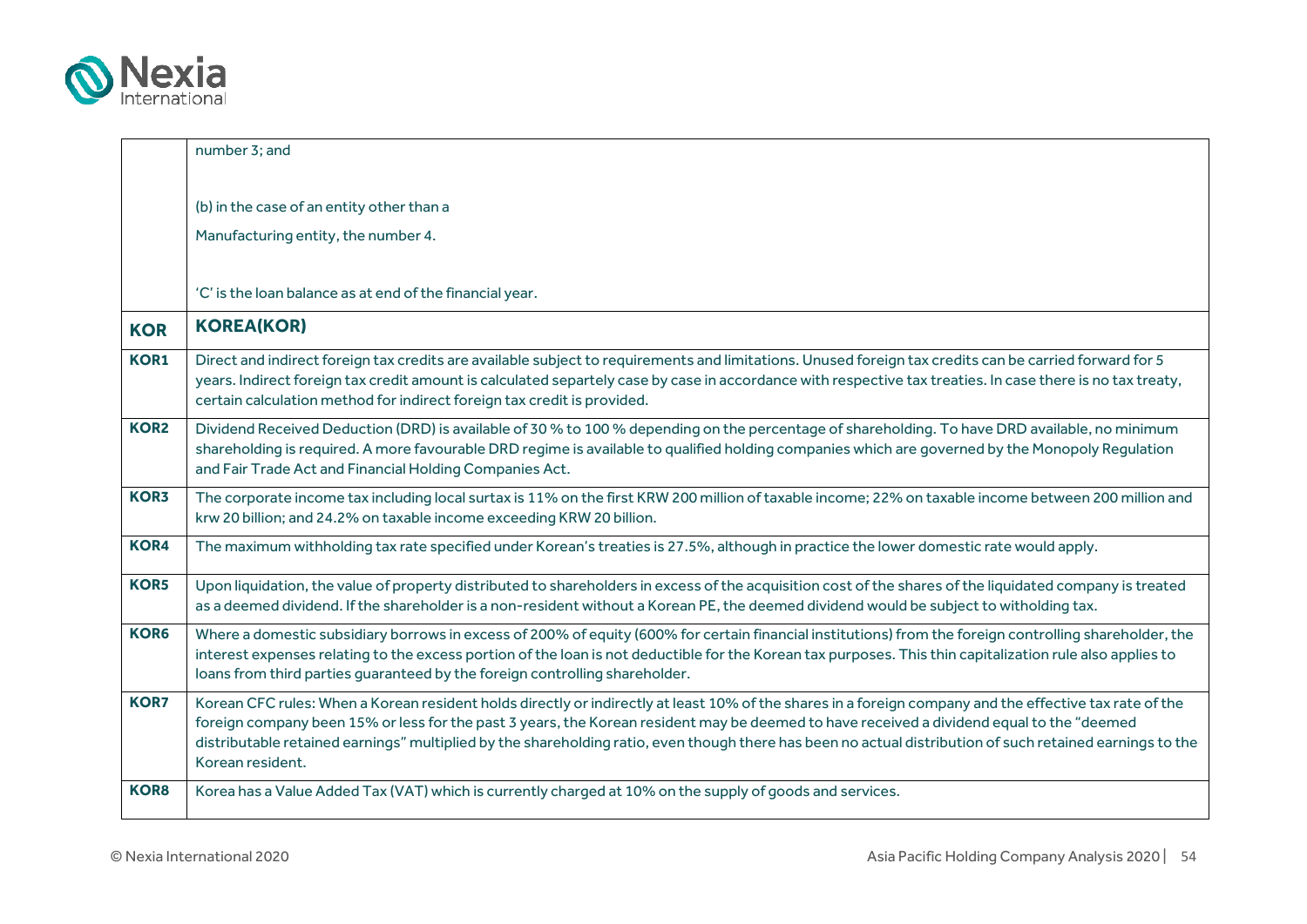

| IN              | <b>INDIA(IN)</b>                                                                                                                                                                                                                                                                                                                                          |
|-----------------|-----------------------------------------------------------------------------------------------------------------------------------------------------------------------------------------------------------------------------------------------------------------------------------------------------------------------------------------------------------|
| <b>IN1</b>      | Indian Exchange Control Regulations provides for a maximum debt equity ratio of 7:1 for debts in excess of US\$5 million                                                                                                                                                                                                                                  |
| IN <sub>2</sub> | Indian Government has implemented Goods and Service Tax (GST) - a comprehensive indirect tax levy at the national level w.e.f 1st July 2017 which<br>ranges from 0.25% to 28%.                                                                                                                                                                            |
| <b>IN3</b>      | The amended Equalisation Levy as notified in Finance Act 2020, have introduced Equalisation Levy on e-commerce supply or services provided by a<br>non-resident e-commerce operator.                                                                                                                                                                      |
|                 | Under the said provisions an Equalisation Levy of 2% of the amount of consideration received or receivable by a non-resident e-commerce operator<br>(having turnover off more than INR 20 million) from e-commerce supply or services provided to:                                                                                                        |
|                 | A person resident in India; or<br>$\bullet$                                                                                                                                                                                                                                                                                                               |
|                 | A non-resident person under sercified circumstances; or<br>$\bullet$                                                                                                                                                                                                                                                                                      |
|                 | A person who buys such goods or services or both using internet protocol address located in India.<br>$\bullet$                                                                                                                                                                                                                                           |
| <b>NZ</b>       | <b>NEW ZEALAND(NZ)</b>                                                                                                                                                                                                                                                                                                                                    |
| <b>NZ1</b>      | Foreign-sourced dividend income earned and received in New Zealand by a New Zealand tax resident company is either exempt or subject to tax with a<br>foreign income tax offset allowed. These alternate possibilities depend on either the profits out of which the dividend is paid or the level of voting<br>power in the company paying the dividend: |
|                 | If the dividend is a portfolio dividend (i.e. a voting power of 10% or less) it is taxable under Foriegn Investment Fund Rules with a credit allowed for<br>i.<br>a foreign income tax offset for any withholding tax;                                                                                                                                    |
|                 | If the dividend is a non-portfolio dividend (i.e. a 10% or greater voting power) the dividend is exempt from income tax but may be subject to CFC<br>ii.<br>rules:                                                                                                                                                                                        |
|                 | iii. If the dividend is payable from profits which have been previously attributable under New Zealand's controlled foreign company rules, the dividend<br>is exempt from income tax when received.                                                                                                                                                       |
| NZ <sub>2</sub> | The thin capitalisation rules have no impact in relation to a company which:                                                                                                                                                                                                                                                                              |
|                 | Has its operations entirely confined to NEW ZEALAND (i.e. it is neither an inward or outward investing company);<br>i.<br>Is an outbound investing company and satisfies the de minimus rule;<br>ii.                                                                                                                                                      |
|                 | iii. Is an outward investing company and has 90% or more of the group assets represented by New Zealand assets.                                                                                                                                                                                                                                           |
|                 | All other companies with debt deductions are subject to the rules.                                                                                                                                                                                                                                                                                        |
| NZ3             | New Zealand has Goods and Services Tax (GST) which is a broad based consumption tax currently charged at 15%.                                                                                                                                                                                                                                             |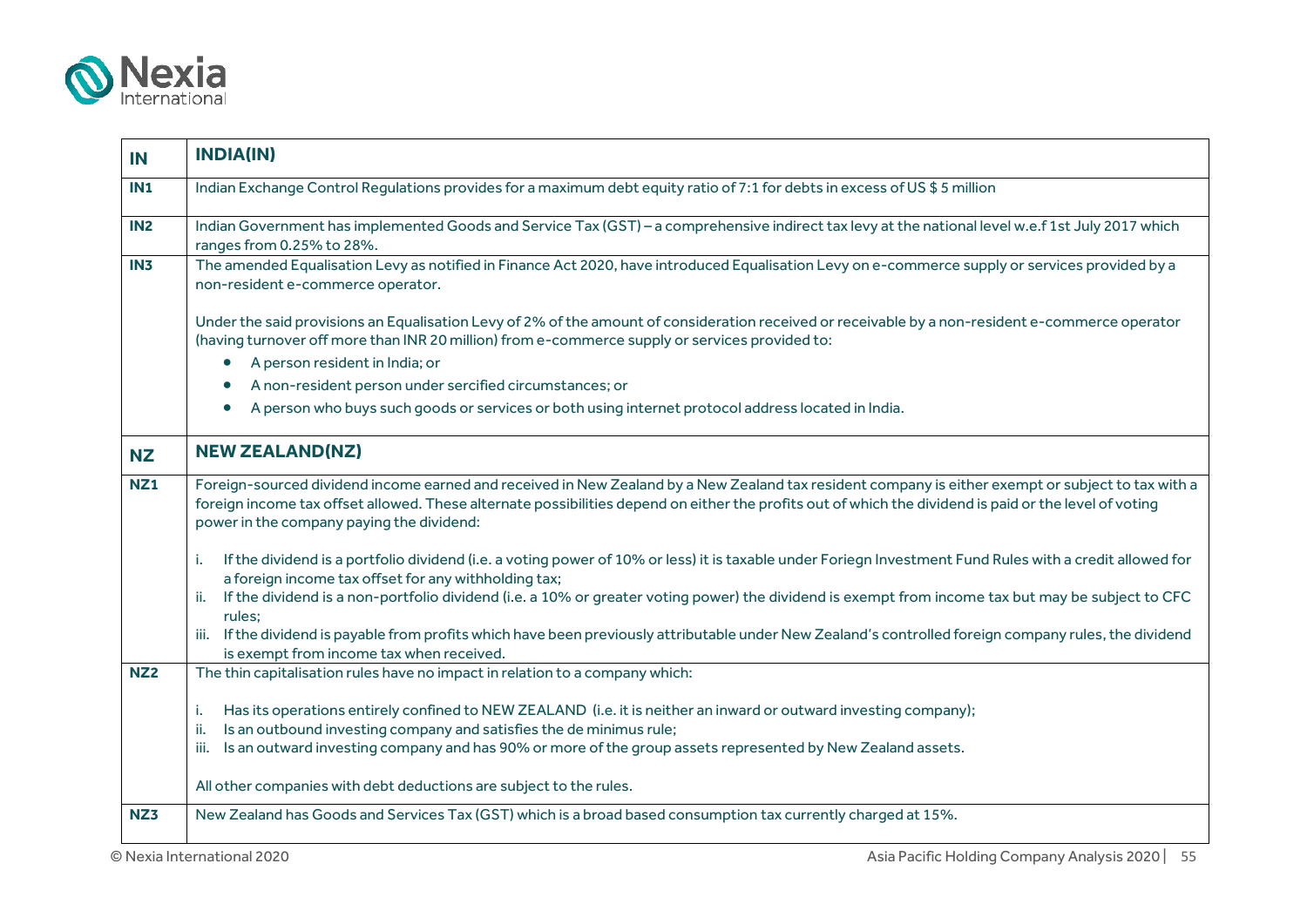

| PH              | <b>PHILIPPINES(PH)</b>                                                                                                                                                                                                                                                                                                                                                                                                                                                                                                                                                                      |
|-----------------|---------------------------------------------------------------------------------------------------------------------------------------------------------------------------------------------------------------------------------------------------------------------------------------------------------------------------------------------------------------------------------------------------------------------------------------------------------------------------------------------------------------------------------------------------------------------------------------------|
| <b>PH1</b>      | Sale of shares is not subject to the 12% VAT unless the seller is a dealer in securities.                                                                                                                                                                                                                                                                                                                                                                                                                                                                                                   |
| PH <sub>2</sub> | Generally, dividend income paid to non-resident foreign corporation (NRFC) is subject to a final withholding tax of 30%; however, the tax could be<br>reduced to 15% if the country of domicile of the NRFC allows as a tax credit taxes deemed to have been paid equivalent to at least 15%, representing<br>the difference between the 30% withholding tax and the 15% preferential tax rate, or if the country of domicile does not impose any income tax on<br>foreign sourced income or dividend tax on foreign sourced dividend income. Tax treaties may provides for lower tax rates |
| PH <sub>3</sub> | If the liquidation results to a gain to the foreign shareholder and the gain is fixed and determinable, the gain is subject to withholding tax of 30%. If the<br>gain is not fixed and determinable, the foreign shareholder files a capital gains tax return and pays the tax of 30% on the gain. If the foreign shareholder<br>is a resident of a treaty country, the capital gain arising from liquidation of the PH holding company may be exempt from the capital gains tax without<br>conditions or under certain conditions as provided in the tax treaty.                           |
| PH <sub>4</sub> | PH has no rules or guidelines as to what constitutes thin capitalization. However, the tax authorities may determine the reasonable ratio of debt to<br>equity considering all factors surrounding the case. If the tax authority finds a case for thin capitalization, then the interest expense may be disallowed<br>and treated as dividend if the loan was obtained from the foreign shareholder or related parties.                                                                                                                                                                    |
| <b>NP</b>       | <b>NEPAL (NP)</b>                                                                                                                                                                                                                                                                                                                                                                                                                                                                                                                                                                           |
| <b>NP1</b>      | In case of having gain on sale of shares, 15% of capital gain tax shall be withheld by buyer and final capital gain tax shall be 25% only to the seller.                                                                                                                                                                                                                                                                                                                                                                                                                                    |
| NP <sub>2</sub> | In the event of liquidation, the assets are treated as disposal and subject to tax to the extent of profit resulting from the disposal of assets.                                                                                                                                                                                                                                                                                                                                                                                                                                           |
| NP3             | Nepal Government has implemented Value Added Tax (VAT) - a comprehensive indirect tax levy at the national level which ranges from 0% to 13%.                                                                                                                                                                                                                                                                                                                                                                                                                                               |